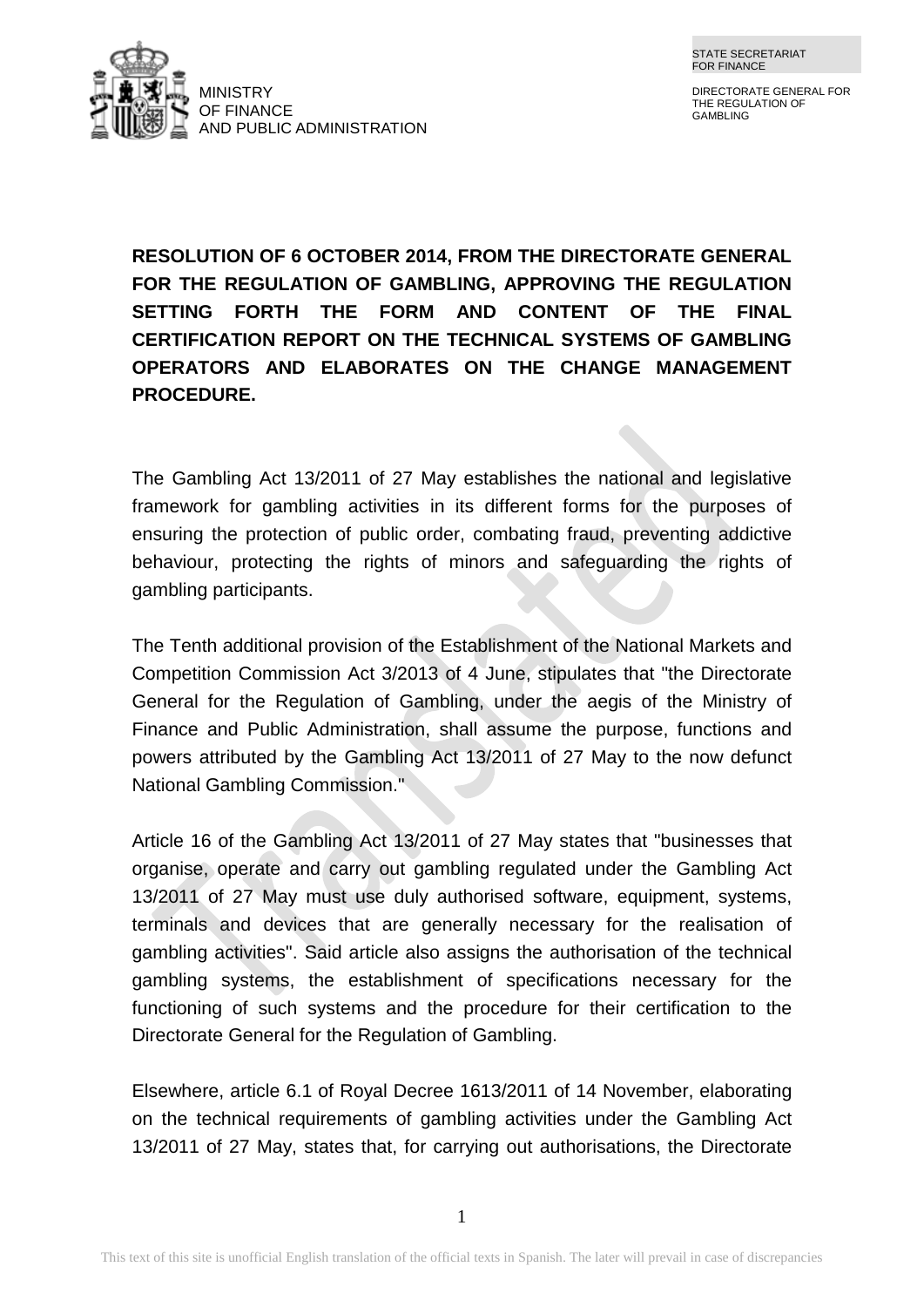MINIST RY OF FIN ANCE AND P UBLIC ADMINISTRATION

DIRECTORATE GENERAL FOR THE REGULATION OF GAMBLING

General for the Regulation of Gambling "may depend on the certification reports regarding the adequacy of the operator's technical gambling system, which have been issued by bodies appointed for such purposes." Furthermore, article 8.1 of the above-mentioned Royal Decree 1613/2011 stipulates that the Directorate General for the Regulation of Gambling shall establish the minimum content of the reports issued by bodies appointed for certifying technical gambling systems.

It should be further noted that Royal Decree 1613/2011, in its first final provision, assigns the development of technical aspects for the marketing of gambling activities covered by the Gambling Act 13/2011 of 27 May to the Directorate General for the Regulation of Gambling.

The purpose of this Resolution, issued on the basis of the mandate under article 8 of Royal Decree 1613/2011, is to establish the minimum content of the final certification reports issued by the appointed bodies, as well as the forms to be used by said bodies.

On the basis of the experience accumulated since publication of the original version on the form and content of the final certification report established under the Resolution of 12 July 2012 from the Directorate General for the Regulation of Gambling, the form and content of the version have been revised and updated.

By virtue thereof, and following the favourable report from the Office for Legal Counsel to the State Secretariat for Finance under the aegis of the Ministry of Finance and Public Administration, the Directorate General, through its conferred powers, hereby decides: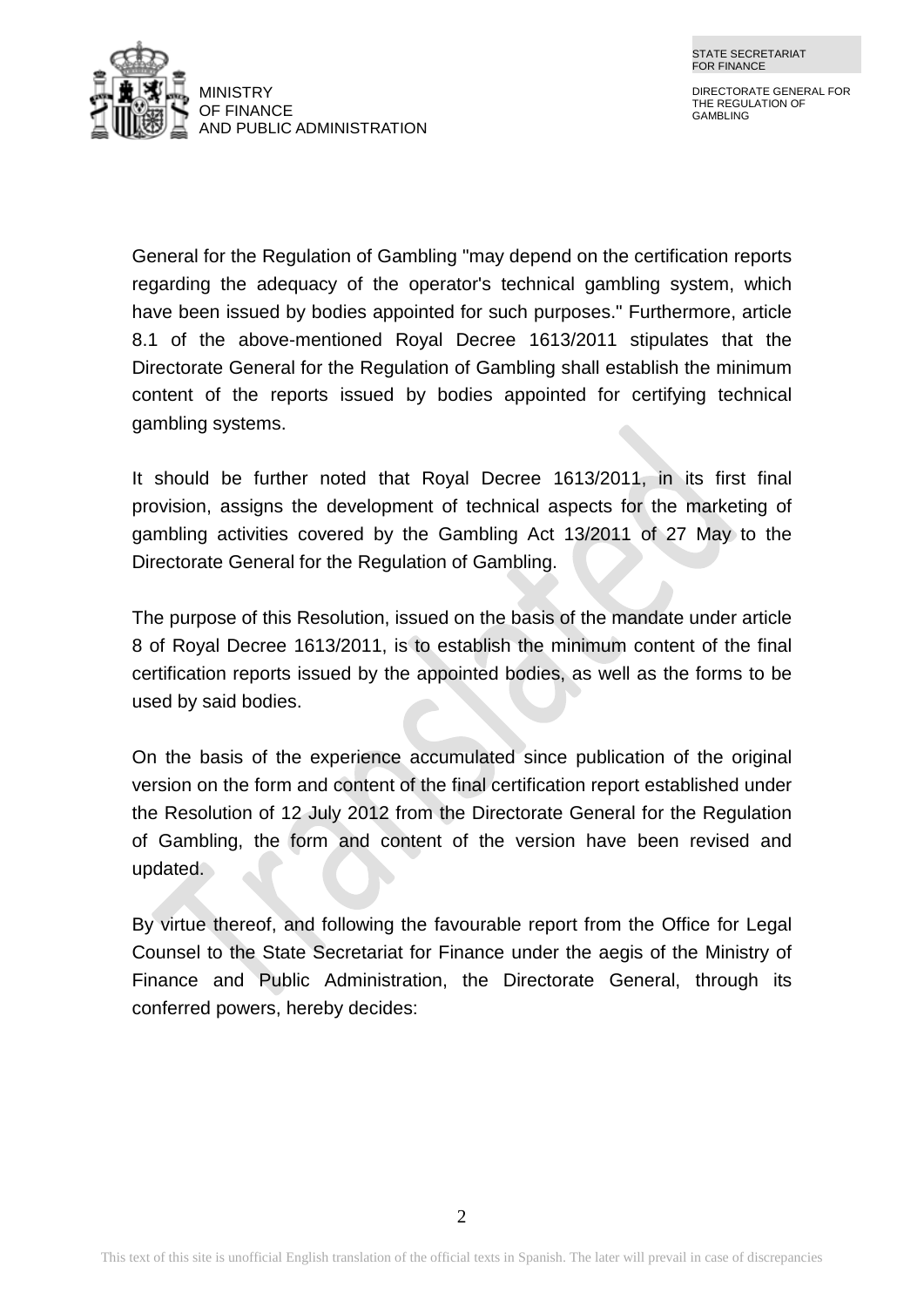

One.

To approve the regulation establishing the form and content of the final certification report on the technical gambling systems of licensed operators in Spain, which is contained in appendix I of this Resolution

Two.

To approve appendices II, III, IV, V, VI and VII of this Resolution.

Three.

This Resolution shall enter into force on the day following its publication in the Official State Gazette of Spain.

Four.

Requests for authorisation of those licences granted on the publication date of this Resolution may be accompanied by certification reports with the form and content stipulated in the Resolution of 12 July 2012.

Five.

To repeal the Resolution of 12 July 2012, from the Directorate General for the Regulation of Gambling, approving the regulation which establishes the form and content of the final certification report on the technical systems of gambling operators and elaborates on the change management procedure.

Pursuant to articles 114 and 115 of the Legal Regime Applicable to Public Authorities and the Common Administrative Procedure Act 30/1992 of 26 November, an interested party may lodge an administrative appeal against this resolution with the State Secretariat for Finance within one month from the day following publication of this resolution.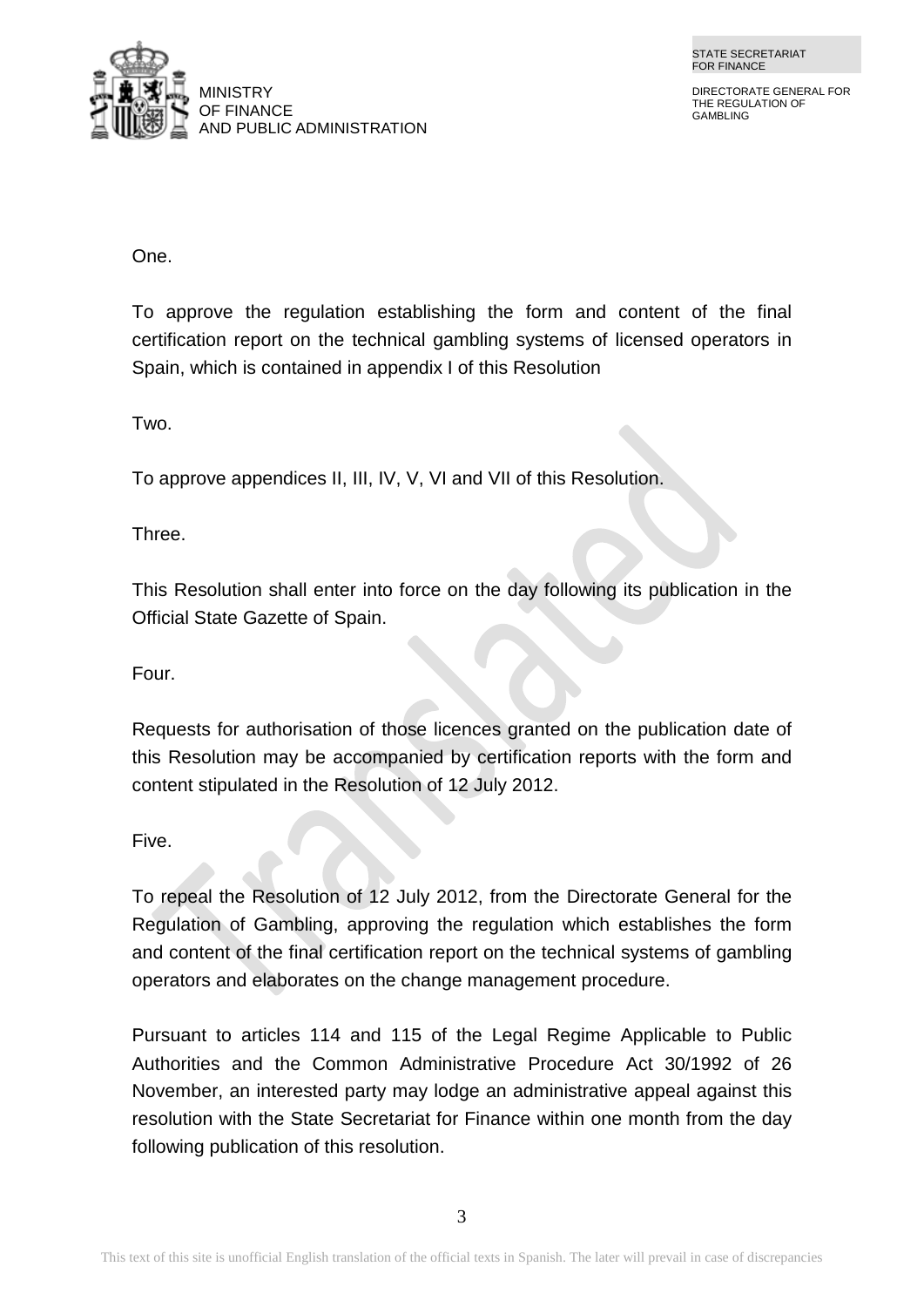

STATE SECRETARIAT FOR FINANCE

DIRECTORATE GENERAL FOR THE REGULATION OF GAMBLING

Madrid, 6 October 2014 – Director-General for the Regulation of Gambling, Carlos Hernández Rivera.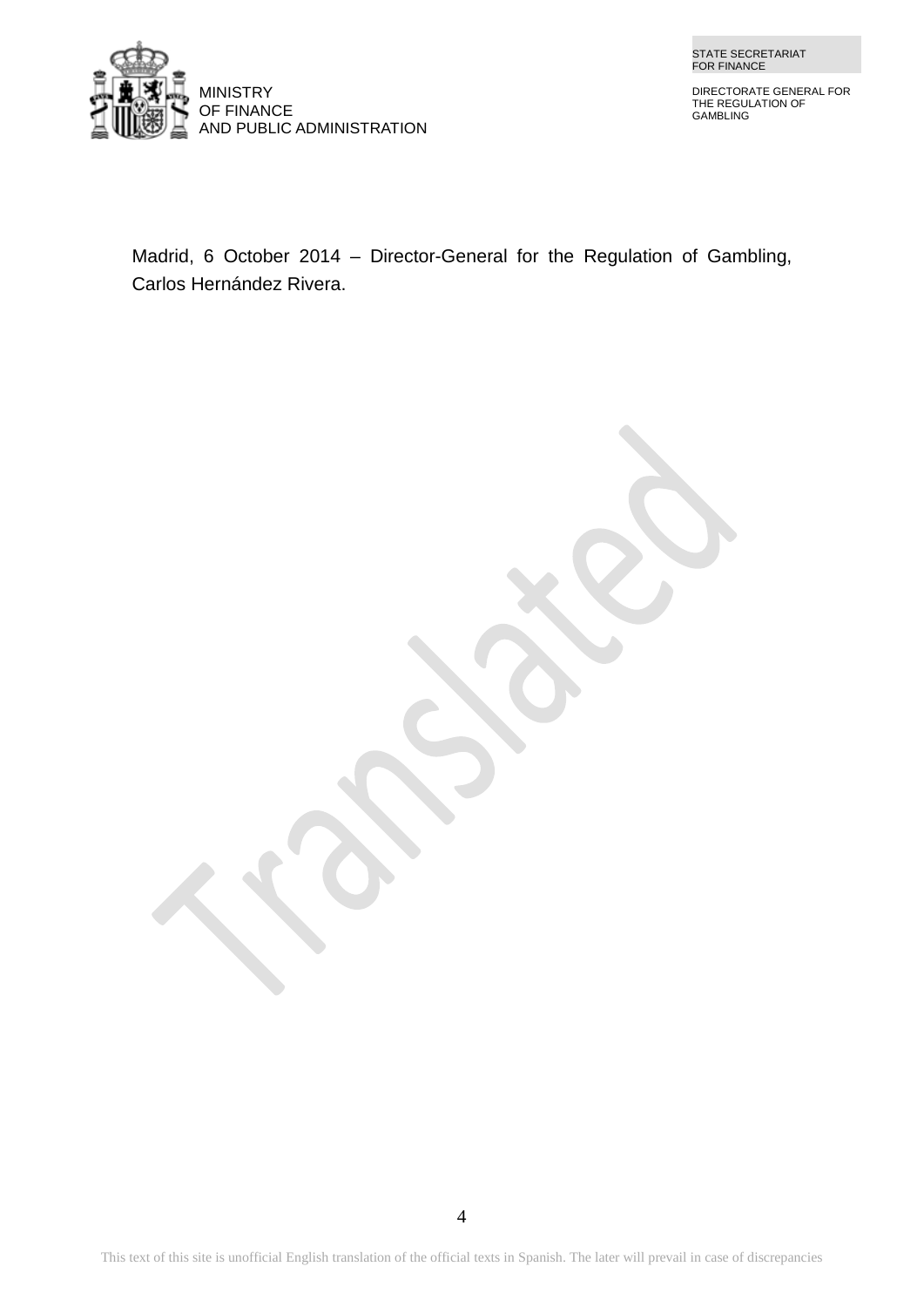

## **CONTENTS**

**Appendix I.** Regulation establishing the form and content of the final certification report on the technical systems of gambling operators and elaborating on the change management procedure.

One. Purpose and scope.

Two. Definitions.

Three. Procedure and time frame for authorising technical gambling systems.

Four. Description of the licensed technical system.

Five. Certification reports.

Six. Providers of gambling services.

Seven. Certification report of functionality.

Eight. Final certification reports on security.

Nine. Compliance with the regulations on personal data protection.

Ten. Procedure on managing substantial changes to the technical gambling system.

Eleven. Fingerprints.

**Appendix II.** Operator's descriptive questionnaire.

**Appendix III.** Form and minimum content of the certification report of functionality.

**Appendix IV**. Form and content of the certification report on security.

**Appendix V.** List of technical functionality requirements.

**Appendix VI.** Basic account of integration tests.

**Appendix VII.**Account of technical security requirements.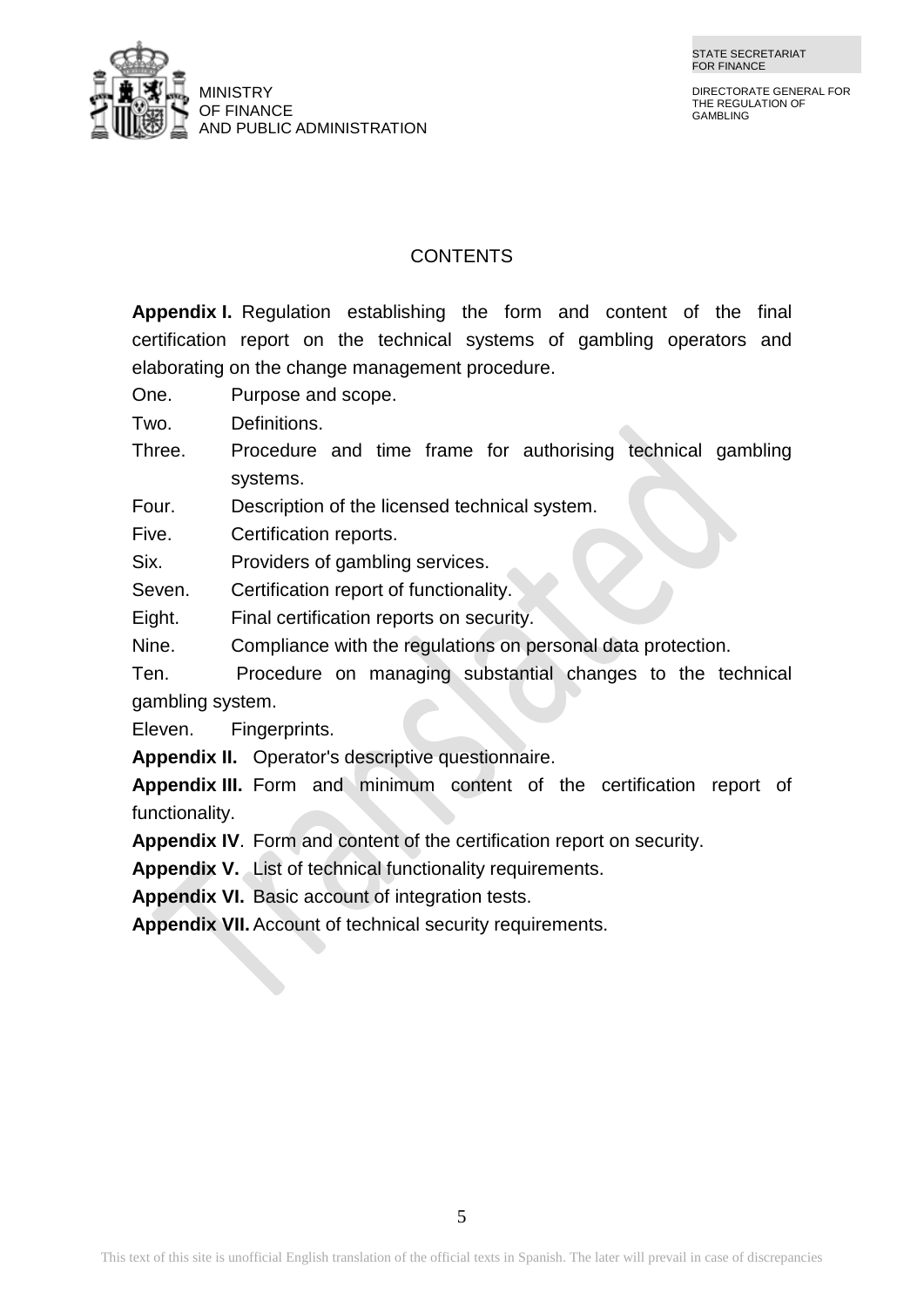

#### **APPENDIX I**

**Regulation establishing the form and content of the final certification report on the technical systems of gambling operators and elaborating on the change management procedure.**

One. *Purpose and scope.*

The purpose of this regulation is to establish the form and minimum content of the final certification report in relation to compliance with the requirements established under current regulations and applicable to the technical gambling systems used for carrying out and operating the gambling activities covered by the relevant general or specific licence.

The final certification report shall be issued by one or more entities appointed by the Directorate General for the Regulation of Gambling for such purposes. The objective of such a report will be the authorisation of the technical gambling systems of operators. There must be a report for each general or specific licence granted to the interested operator.

The final certification report, whose form and minimum content is established herein, extends to the certification of the technical gambling systems of operators holding general licences for carrying out and operating the forms of gambling referred to in paragraphs c), e) and f) of article 3 of the Gambling Act 13/2011 of 27 May and with regard to the types of gambling regulated prior to the publication date of the Act.

Moreover, this regulation elaborates on the change management procedure referred to in article 8.4 of Royal Decree 1613/2011 of 14 November, elaborating on the technical requirements of gambling activities under the Gambling Act 13/2011 of 27 May. It supplements the provisions contained in section 4.13 of the Resolution of 6 October 2014, from the Directorate General for the Regulation of Gambling, approving the regulation which elaborates on the technical specifications for gambling, traceability and security that must be met by the non-reserved technical gambling systems licensed under the Gambling Act 13/2011 of 27 May.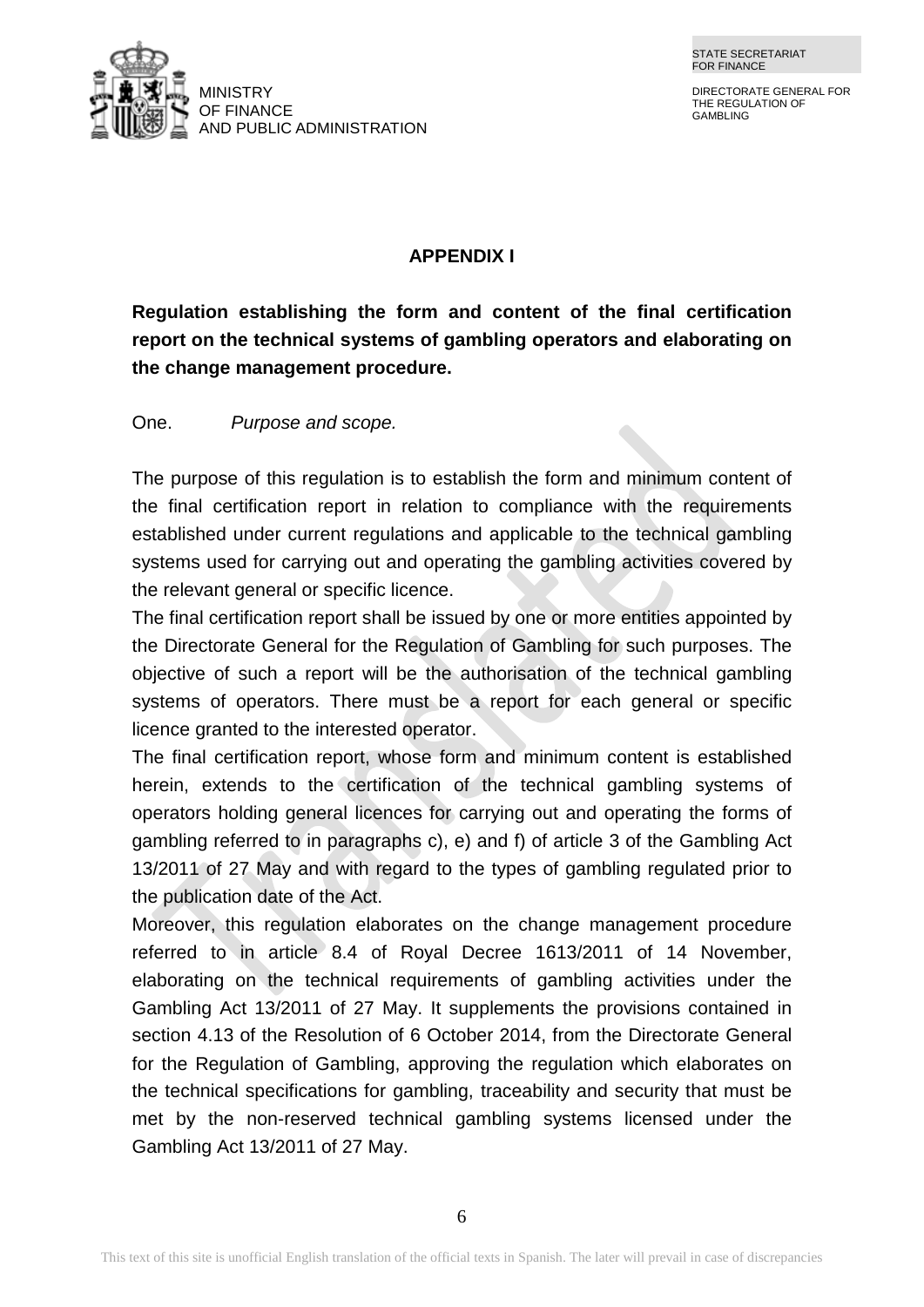

#### Two. *Definitions*.

For the purposes of this regulation, the terms employed herein shall have the same meaning as established under section 1.2 of Appendix I of the Resolution of 6 October 2014, from the Directorate General for the Regulation of Gambling, approving the regulation which elaborates on the technical specifications for gambling, traceability and security that must be met by the non-reserved technical gambling systems licensed under the Gambling Act 13/2011 of 27 May.

Three. *Procedure and time frame for authorising technical gambling systems.*

Technical gambling systems shall be initially authorised within the framework of the procedure for granting general and specific licences.

The final certification report or reports for the technical gambling systems must be submitted by the interested party within a non-extendible period of four months from the day on which the party was notified of the granting of the general licence or provisional specific licence.

The final certification report is composed of the following documents:

- a) Description of the licensed technical system, completed by the operator.
- b) Final certification report of functionality.
- c) Final certification report on security.
- d) Report on the operator's compliance with regulations on personal data protection.

The authorisation procedure shall commence at the moment that the final certification report is logged in the General Register of the Ministry of Finance and Public Administration in the manner stipulated under article 38.4 of the Legal Regime Applicable to Public Authorities and the Common Administrative Procedure Act 30/1992 of 26 November. Procedures shall commence according to the order in which the reports are recorded.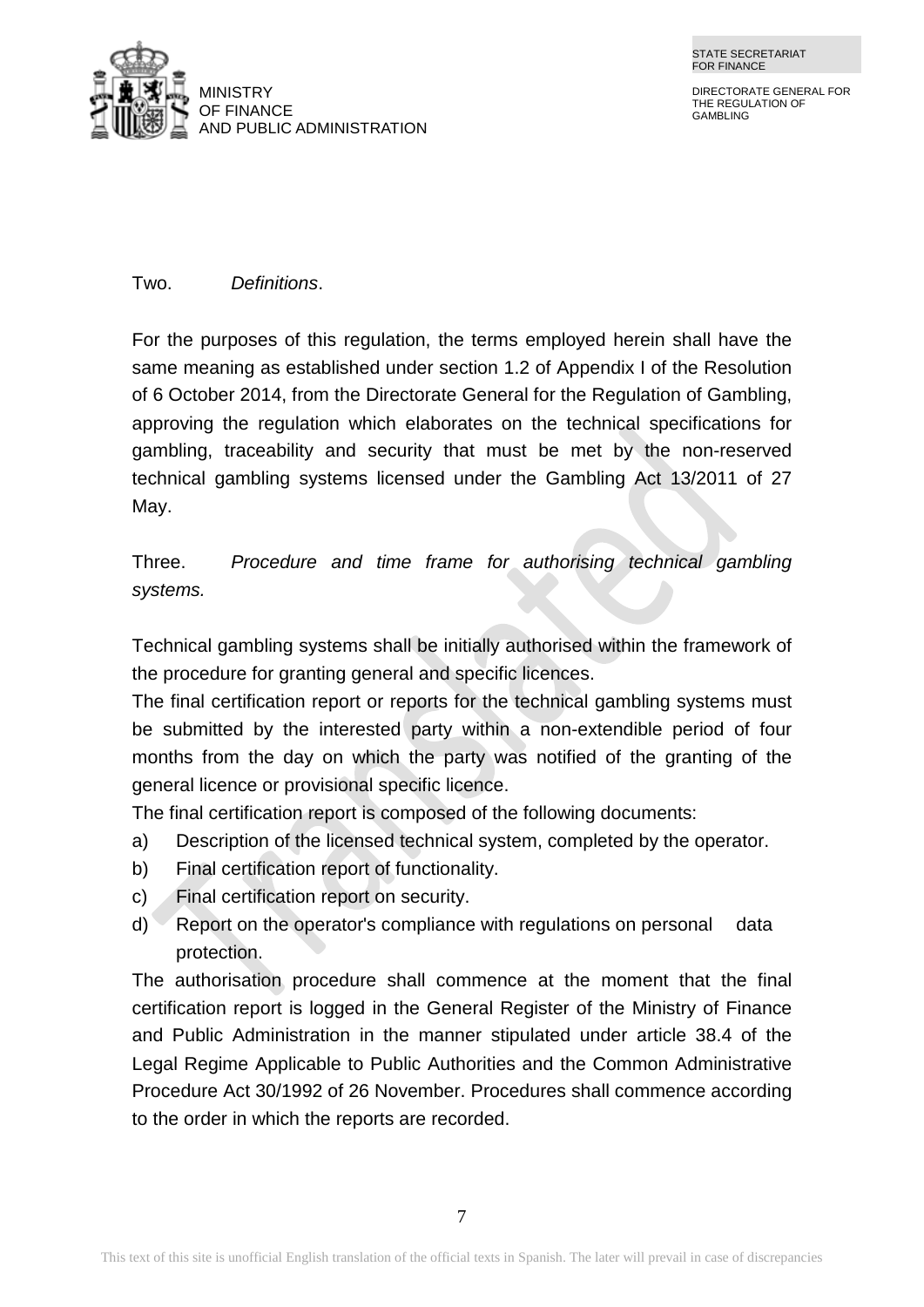

The final certification report along with the additional documentation and reports must be submitted in a digital format. Only the identification of the certification, its objective and executive summary, duly signed by the authorised person or persons of the certification body, must be submitted in a hard copy.

If the operator submits the certification report via telematic methods, it must ensure that the certification report has been signed by means of a certificate acceptable to the Central State Administration, in accordance with the Citizens' Electronic Access to Public Services Act 11/2007 of 22 June and its supplementary regulations.

The Directorate General for the Regulation of Gambling may request from the interested parties all documentation and information it considers necessary for deciding on the authorisation procedure.

Having received the final certification report and assessed it favourably, the Directorate General for the Regulation of Gambling shall authorise the technical gambling systems in accordance with article 16 of the Gambling Act 13/2011 of 27 May within a period of six months from the notification date of the granting of the licence, without prejudice to the extension of said period due to the time spent by the interested party in dealing with any requirements stipulated by the Directorate General for the Regulation of Gambling subsequent to the submission of the final certification report.

Four. *Description of the licensed technical system.*

To describe the licensed technical system, the following documentation must be provided:

– An updated description of the technical system.

– In the case of specific licences, the particular rules.

– The operator's descriptive questionnaire.

The operator's descriptive questionnaire is a document prepared by the operator which includes information based on the operation of its business, gambling on offer, providers and contacts.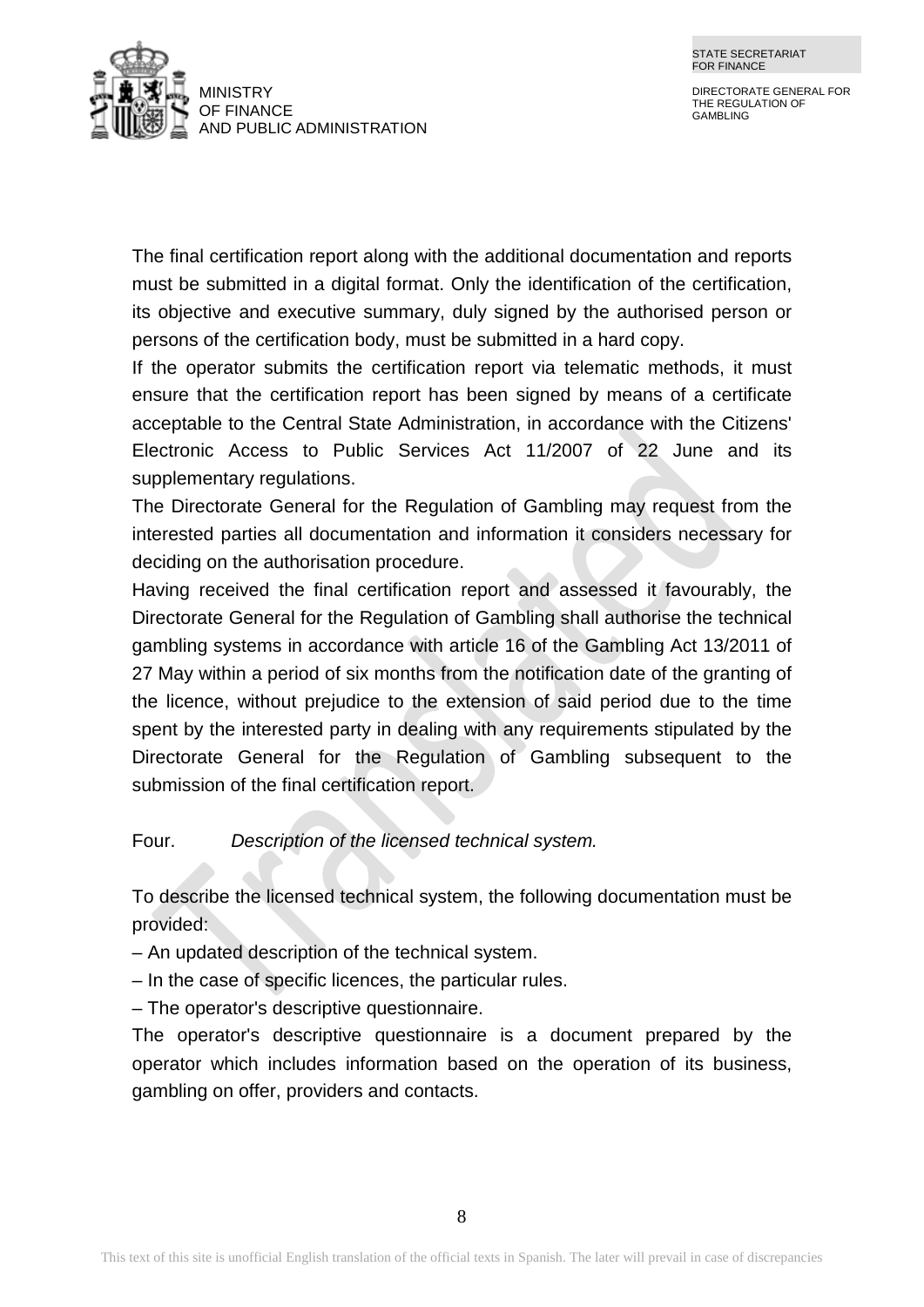

The content of the questionnaire, completed by the operator, must correspond to the content of the submitted final certification reports where particular aspects are shared. Otherwise, the operator must explain the differences in content.

#### Five. *Certification reports.*

The operator must submit a final certification report on the functionality of the technical gambling system and a final certification report on the security of the technical gambling system used for carrying out and operating the licensed gambling.

The final certification report in relation to the functionality of the technical gambling system must be issued by a body appointed, for certifying game software, by the Directorate General for the Regulation of Gambling

The final certification report on security must be issued by a body appointed, for certifying the security of information systems, by the Directorate General for the Regulation of Gambling.

The final certification reports must demonstrate that the technical system used by the operator for carrying out and operating the licensed gambling complies with the technical requirements stipulated under current gambling regulations. The reports must also express an opinion on the state of the technical gambling system as of the date of their submission.

The final certification reports to be provided by the operator following the granting of a general licence must cover the user registration, gambling account, management of payments and collections, internal control system and the various terminals or applications allowing access by participants.

The final certification reports to be provided by the operator following the provisional granting of a specific licence must cover the game software and, where applicable, the random number generator, internal control system and the various terminals or applications allowing access by participants.

The operator concerned may submit a certification report just once, regardless of whether it applies to the authorisation processes of one or more granted licences. In such a case, and following the original submission of the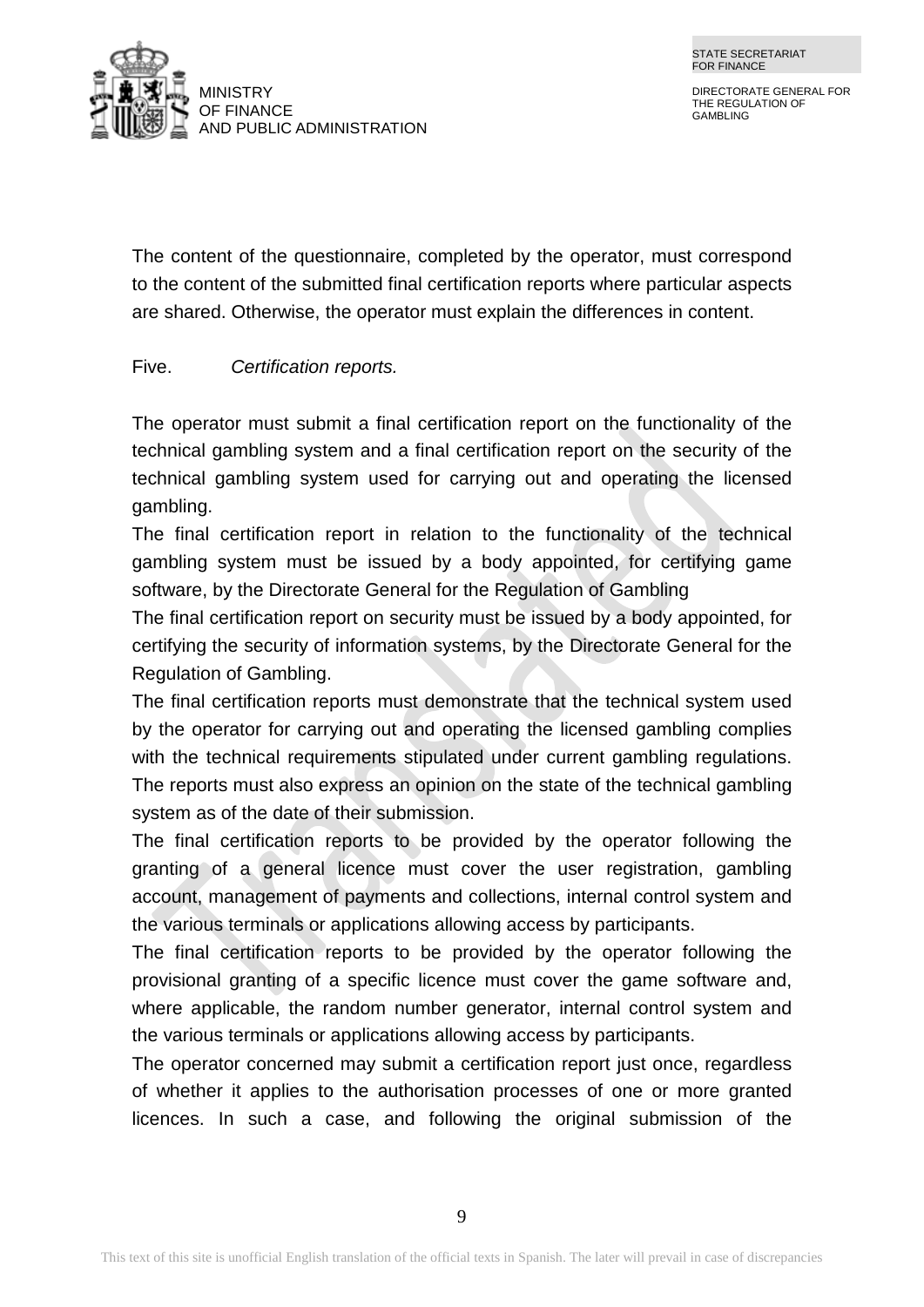

certification report, it shall be sufficient to refer to its submission with the identification of the procedure for which it was submitted.

The report shall be written entirely in the Spanish language. Appendices, evidence or supporting documentation of the report may be recorded in Spanish or the original language in which they were written. In the latter case, the Directorate General for the Regulation of Gambling may require the operator to provide, within a period of ten days, a Spanish translation of any appendix or document originally provided in language other than Spanish.

### Six. *Providers of gambling services.*

The technical gambling system used by the operator for carrying out and operating licensed gambling shall include the systems of all providers of gambling services that participate in the complete solution.

The applicant operator shall be accountable for authorising the entire technical gambling system and submitting final certification reports which must include the technical systems of all providers of gambling services.

### Seven. *Certification report of functionality.*

The final certification report of functionality shall assess whether the technical gambling system, used by the operator for carrying out and operating the licensed gambling, complies with the technical requirements.

For general licences, a single report covering the entire scope shall be submitted.

For specific licences, several reports may be submitted when the software for the gambling or forms included in a report is entirely separate to the software for the gambling or forms in other reports. In any event, each report must demonstrate compliance with all technical requirements for the gambling and included forms, as well as the internal control system and integration with the gambling platform.

The form and minimum content of the final certification report of functionality is described in appendix III of the Resolution approving this regulation.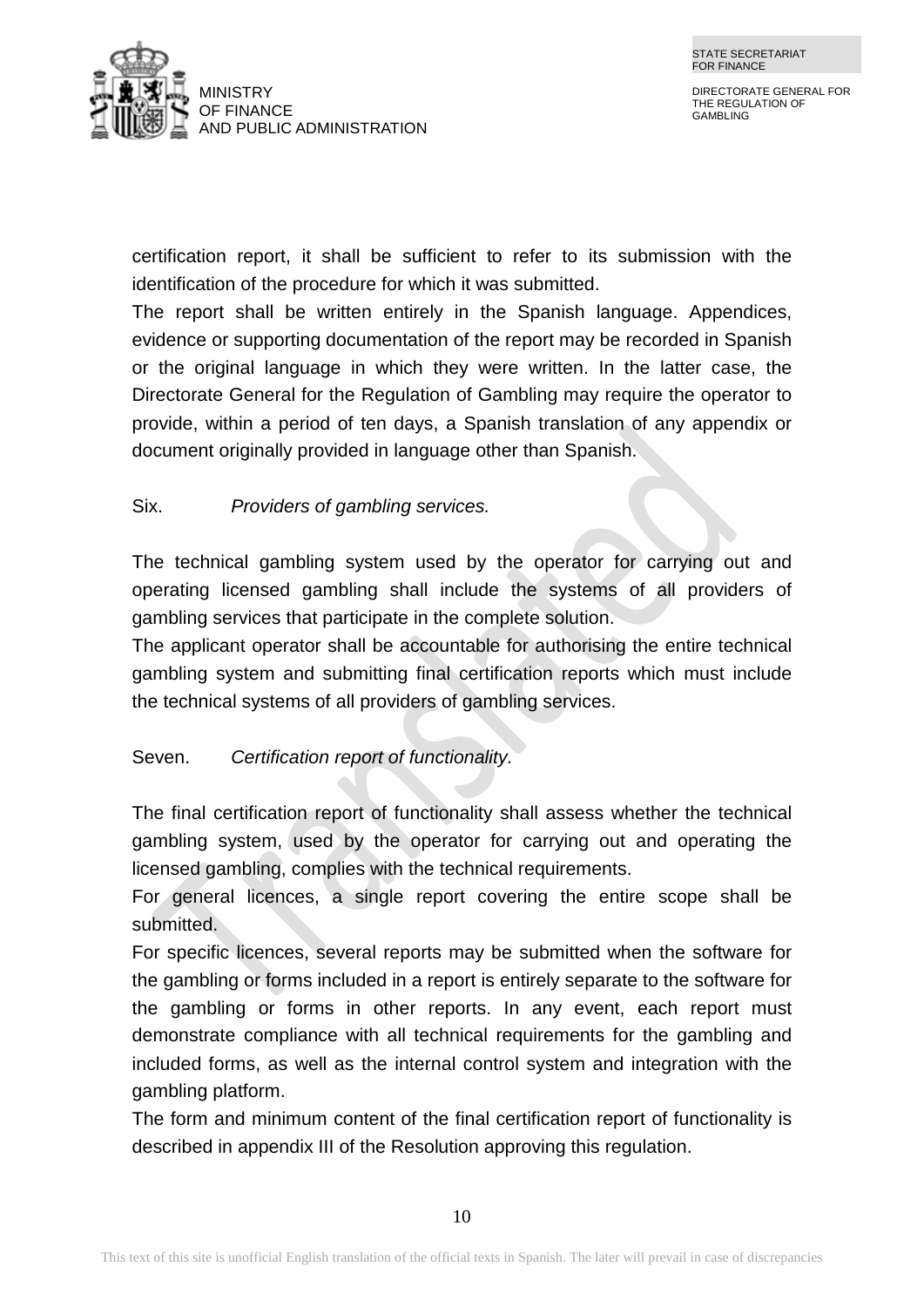

The final certification report of functionality shall consist of, at least, three sets of tests or analyses:

a) Assessment tests on compliance with technical requirements:

For assessing compliance with the technical requirements, the certification body may choose the test or tests considered most appropriate. The technical requirements are listed in appendix V of the Resolution approving this regulation.

The certification body that issues the report may conduct some of the tests referred to in an environment different from that actually used by the operator for carrying out and operating the licensed gambling; however, the issued certification must, in all cases, refer to the technical gambling system used by the operator. Where test environments differ from the environments actually used by the operator, the certification body must, under its own responsibility, certify that the results obtained in the test environment are comparable to the results that would have been obtained in testing the technical gambling system employed by the operator for realising and operating the licensed gambling. It must further certify that it has examined that any possible differences between the test environment and the actual technical gambling system do not affect the quality of the test results.

b) Specific analyses of relevant functionalities:

The certification body must perform a specific analysis on particular functionalities of significant relevance.

In the case of general licences, identity checks and the reasons behind individual gambling prohibitions shall be analysed and the measures for combating fraud and money laundering shall be assessed. In the case of specific licences, the game logic and, where applicable, the return percentage to the player and the random number generator shall be analysed.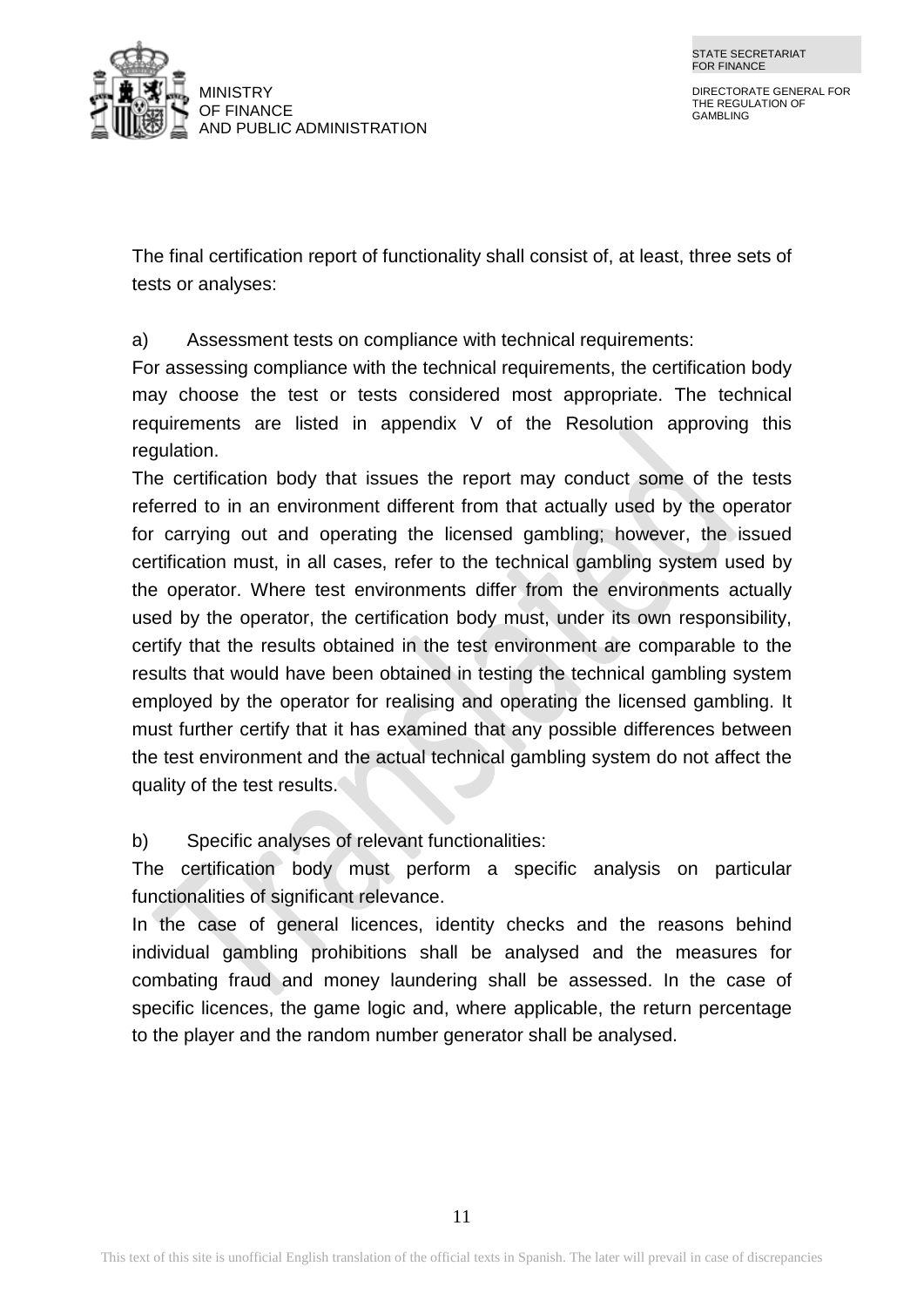

c) Integration tests:

The certification body must devise and perform the necessary integration tests for proving the compliance of the used technical gambling system with the requirements.

In the case of the initial authorisation, integration tests must be conducted on the technical gambling system actually used by the operator for carrying out and operating the licensed gambling. They may not be conducted in any other environment.

For subsequent certifications, integration tests may be conducted, with respect to managing a substantial change, in an environment different to that of the technical gambling system actually used by the operator for carrying out and operating the licensed gambling. Where test environments differ from the environments actually used by the operator, the certification body must, under its own responsibility, certify that the results obtained in the test environment are comparable to the results that would have been obtained in testing the technical gambling system employed by the operator for realising and operating the licensed gambling. It must further certify that it has examined that any possible differences between the test environment and the actual technical gambling system do not affect the quality of the test results.

The set of integration tests must include, at a minimum, those tests described in appendix VI of the Resolution approving this regulation.

The purpose of integration tests is to analyse real data generated during the time the operator carries out and markets the gambling activity. These integration tests in relation to real data require the technical gambling system to have at least one month of data. They cannot be completed through tests or simulations. Should the operator not have commenced the gambling activity at the moment of submitting the final certification report, the report may be submitted without providing the results of the cited tests. However, the authorisation shall be conditional on the submission of the results of the tests and their favourable assessment by the Directorate General for the Regulation of Gambling. If the final certification report is submitted without the results of those tests analysing the real data generated during the realisation and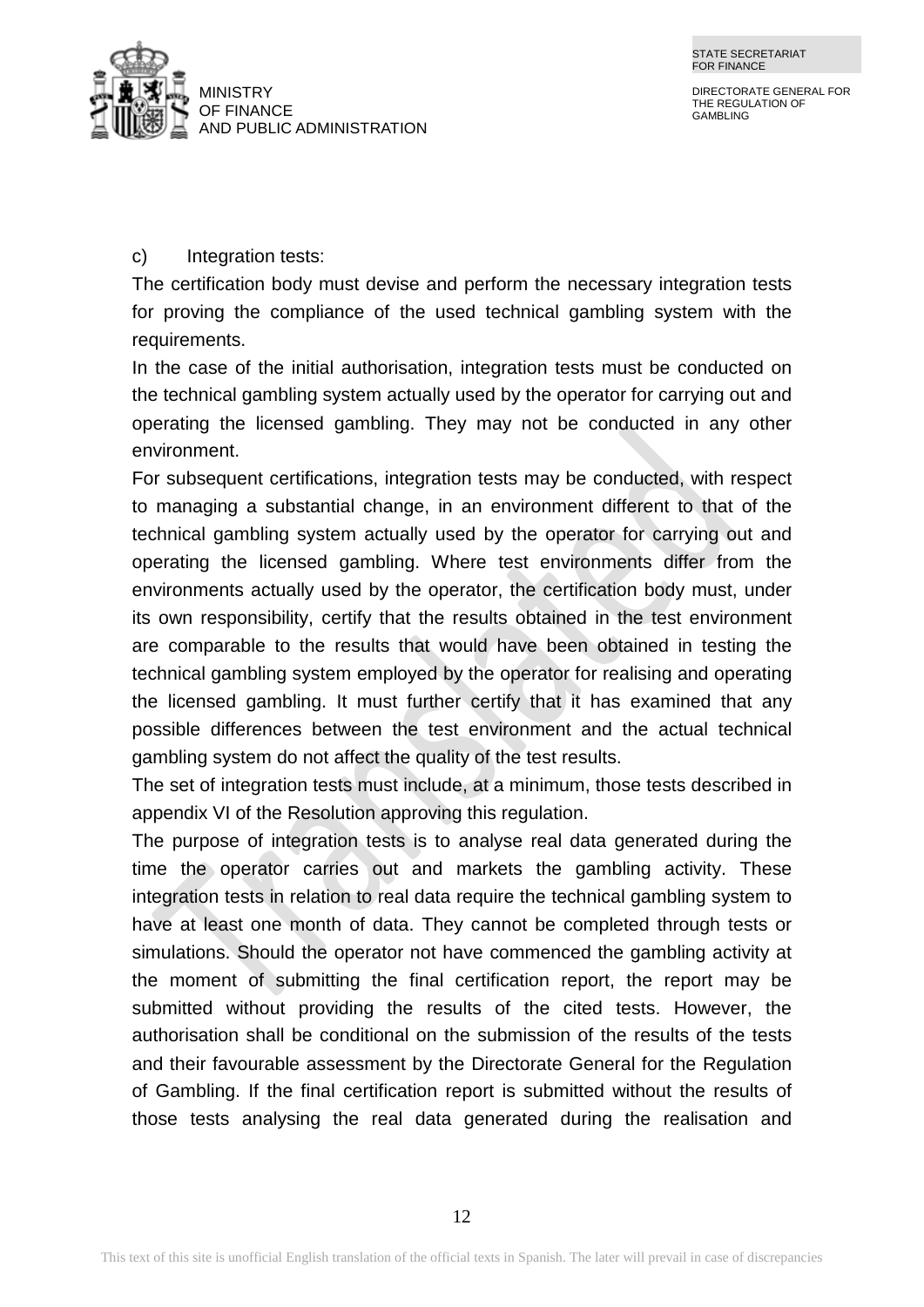STATE SECRETARIAT FOR FINANCE



DIRECTORATE GENERAL FOR THE REGULATION OF GAMBLING

marketing of the gambling activity, said results must be submitted within three months of the commencement date of the relevant gambling activity. The final certification report of functionality shall include a copy of the binary files of the certified software and a fingerprint of the critical components.

Eight. *Final certification reports on security.*

Security certification may be performed only on the technical gambling system employed by the operator for carrying out and operating the licensed gambling in relation to the security procedures, processes, arrangements and measures in effect.

The operator may request the certification body to issue a single certification report on security that covers the entire technical gambling system for the purposes of using said report in the authorisation processes of each licence granted to the operator.

Where one or more providers of gambling services form part of the technical gambling system used by the operator for developing and operating the gambling activity to be permitted by the relevant licence, the operator applying for the licence must submit a final certification report on the security of the technical infrastructure of each one of the providers.

The form and minimum content of said final certification report on security is contained in appendix IV of the Resolution approving this regulation.

The final certification report on security shall be composed of two parts. In the first part, the certification body shall accredit compliance with the security requirements listed in appendix VII of the Resolution approving this regulation. Partial endorsement of compliance with technical security requirements shall be possible where the system for security management subject to certification holds an ISO 27001 certificate that has an identical scope and is valid on the date of applying for authorisation. The security requirements that may benefit from this recognition are stated in the aforementioned appendix VII. The certification body must attach a copy of the ISO 27001 certificate which clearly states the recipient, the scope of the certificate and its period of validity.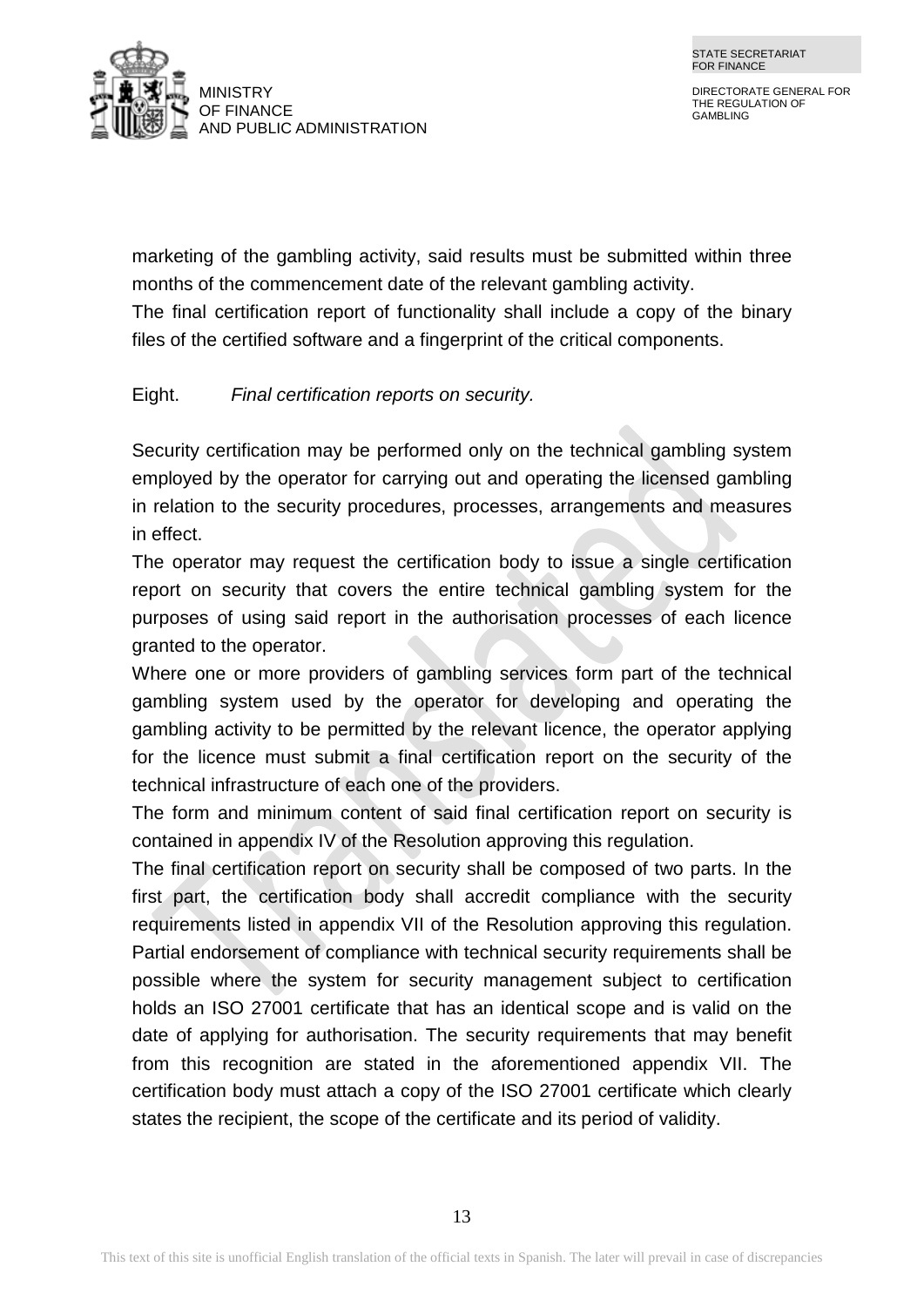

In the second part, the certification body must perform specific audit analyses in relation to the list of critical components, change management, business continuity management and prevention of information loss.

Nine. *Compliance with the regulations on personal data protection.*

Together with the final certification report, the operator shall submit a detailed report on compliance with the regulations related to personal data protection.

There shall be only one such report per operator and it will apply to the all general and specific licences held by the operator.

In accordance with article 16.4 of the Gambling Act 13/2011 of 27 May, the Directorate General for the Regulation of Gambling shall request a report from the Spanish Data Protection Agency.

Ten. *Procedure on managing substantial changes to the technical gambling system.*

The introduction of any substantial modification affecting a critical component shall require the prior approval from the Directorate General for the Regulation of Gambling after the submission of the relevant certification report. The Directorate General for the Regulation of Gambling shall give its decision on approving the substantial changes to critical components within one month from the date on which the operator's application is received.

The Directorate General for the Regulation of Gambling may classify other components as critical in addition to those noted in the final certification reports or those classified as such by the operator.

In the event of extraordinary emergency situations affecting security, which have been duly substantiated and reported to the Directorate General for the Regulation of Gambling, the operator may introduce substantial changes to the critical components and apply for their approval at a later date. In such cases and in order to obtain the authorisation, the operator shall submit to the Directorate General for the Regulation of Gambling a report substantiating the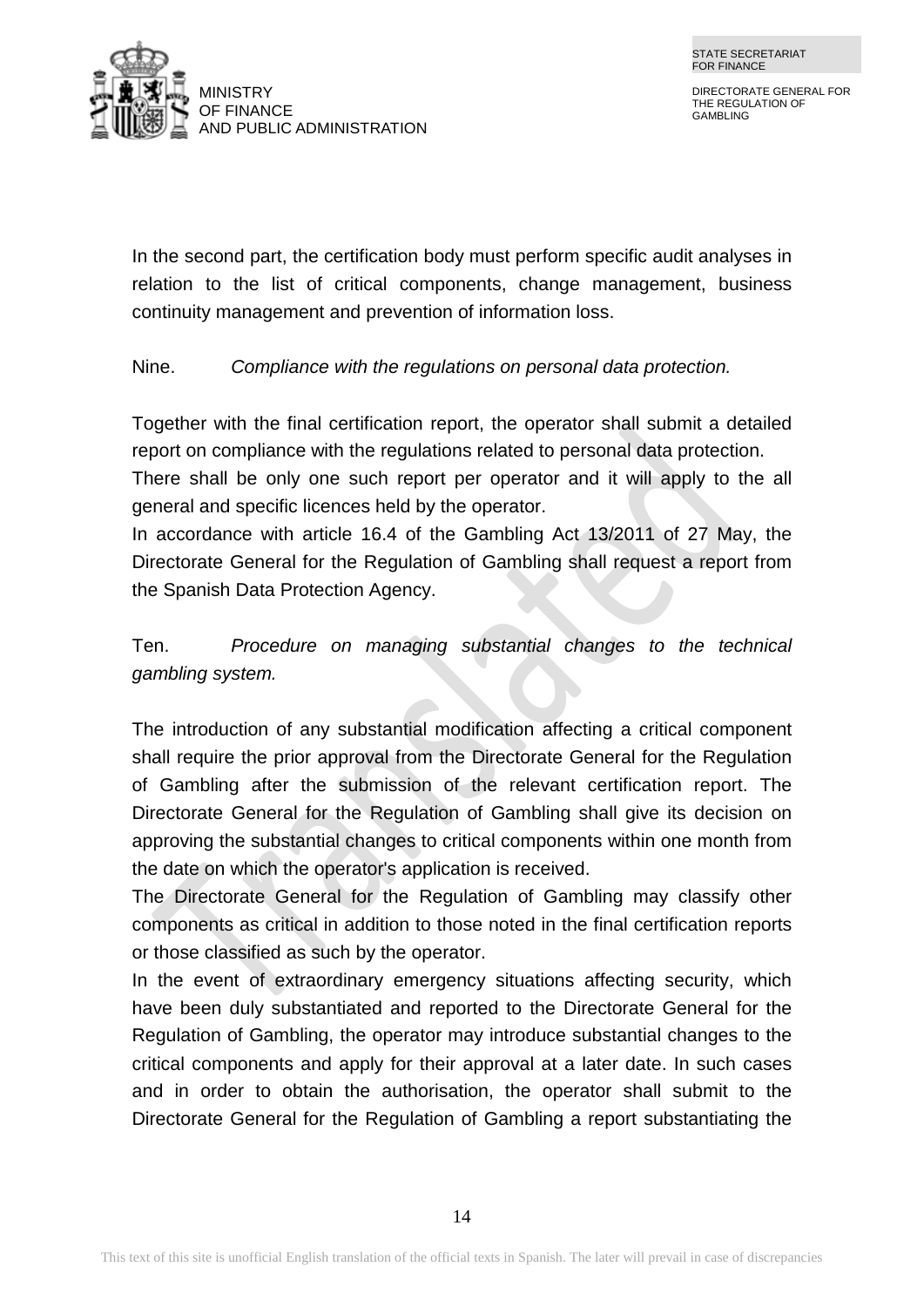

exceptional circumstances and the risk to the security of the technical gambling system together with the certification report.

From the moment the licence is granted until the operator submits the final certification reports, the operator may request approval for introducing substantial changes to the technical gambling system in accordance with the specific procedure on applying for substantial changes. However, the time limit for deciding on the approval of said substantial changes shall not commence until after the decision on authorising the technical system that is based on the technical draft previously assessed for granting the licence.

Subsequent to authorisation of the system, the operator shall prepare a detailed report every quarter on all changes made to the technical gambling system and provide it to the Directorate General for the Regulation of Gambling. The following documentation shall be included:

– An executive summary in the Spanish language, which makes qualitative explanations on the changes made.

– The description of the updated technical system covered by the licence, with the content described in article four of appendix I of the Resolution approving this regulation.

The Directorate General for the Regulation of Gambling may establish an obligation to include fingerprinting of binary files in the quarterly reports detailing all changes made to the technical gambling system.

The Directorate General for the Regulation of Gambling shall request from the operator all information considered necessary in relation to the changes made.

If the Directorate General for the Regulation of Gambling deems a change made to the critical components is of a substantial nature, it shall require the operator to undergo the authorisation process for the change, without prejudice to the possibility of requiring the operator to undo said change until obtaining the relevant authorisation.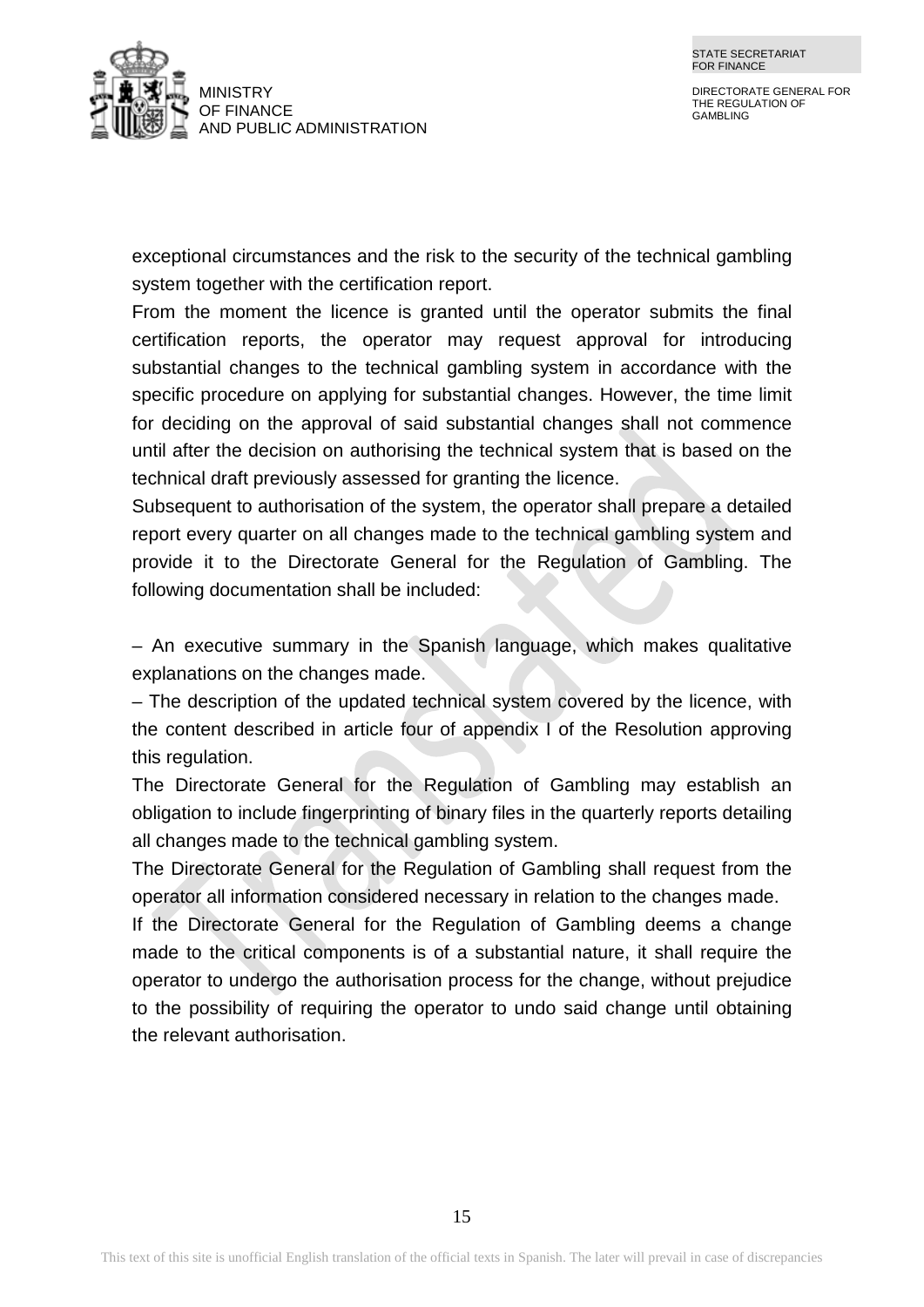

Eleven. *Fingerprints.*

With regard to the procedure for obtaining the fingerprint of the software referred to herein, the following aspects must be observed:

a) The SHA-1 algorithm shall be used unless the use of another algorithm is justifiable on a technical basis. Any other algorithm must be approved in advance by the Directorate General for the Regulation of Gambling.

b) The tool or procedure used for obtaining fingerprints, as well as the tool or procedure for validating the obtained fingerprints, must be attached with the fingerprints. The necessary tools or a statement on their publicly and freely accessible location must be attached in digital form.

c) Where the tools are patented or subject to intellectual property rights, the Directorate General for the Regulation of Gambling and any other certification body must be informed on how they can gain free access to and the right to use such tools.

## **APPENDIX II**

### **Operator's descriptive questionnaire.**

The questionnaire shall collect information on the operator, its business and the technical gambling system for carrying out and operating the licensed gambling. The questionnaire shall include the following information:

– Identification details of the operator, the licences held and the commencement of its business.

- Information regarding the operator's contacts.
- Description of software providers.
- Listing of the operator's websites.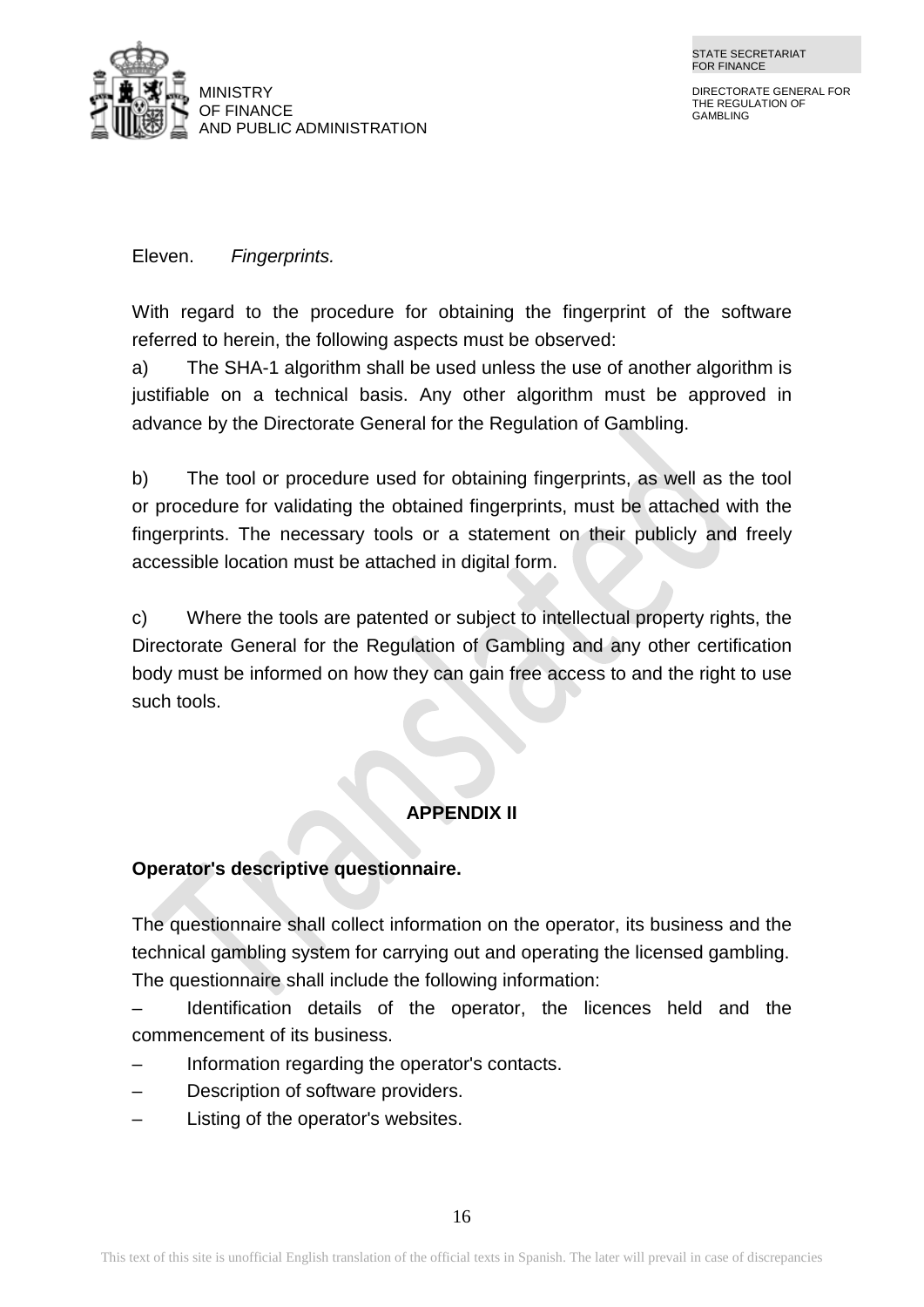

Listing of websites with domains other than ".es" which are owned or controlled by the gambling operator, its parent company or subsidiaries.

– Types of means used for verifying the identity of the players.

Listing of the payment methods used and the commencement date of their marketing. The types of payment methods must be adapted to the classification established in the Resolution approving the data model for use in the information monitoring system of gambling operation records.

Information relating to the co-organised gambling networks.

- Description of the gambling on offer. A list of the gambling versions.
- Description of the applications for access by participants.

– Description of the communication channels used and the types of access technology.

The questionnaire may also include any other details on the technical gambling system that is relevant to the authorisation process.

To assist in completing the questionnaire, it shall be published in a digital format on the website of the Directorate General for the Regulation of Gambling.

The Directorate General for the Regulation of Gambling may update the content and format of the questionnaire. In all cases, the latest published questionnaire is the version that must be completed.

### **APPENDIX III**

#### **Form and minimum content of the certification report of functionality.**

The final certification report of functionality is composed of sections and must contain the minimum content that is detailed as follows:

- 1. Identification of the certification.
- 2. Description of the certification's subject matter.
- 3. Executive summary of the functionality certification.
- 4. Compliance details on the technical requirements.
- 5. Details of specific analyses.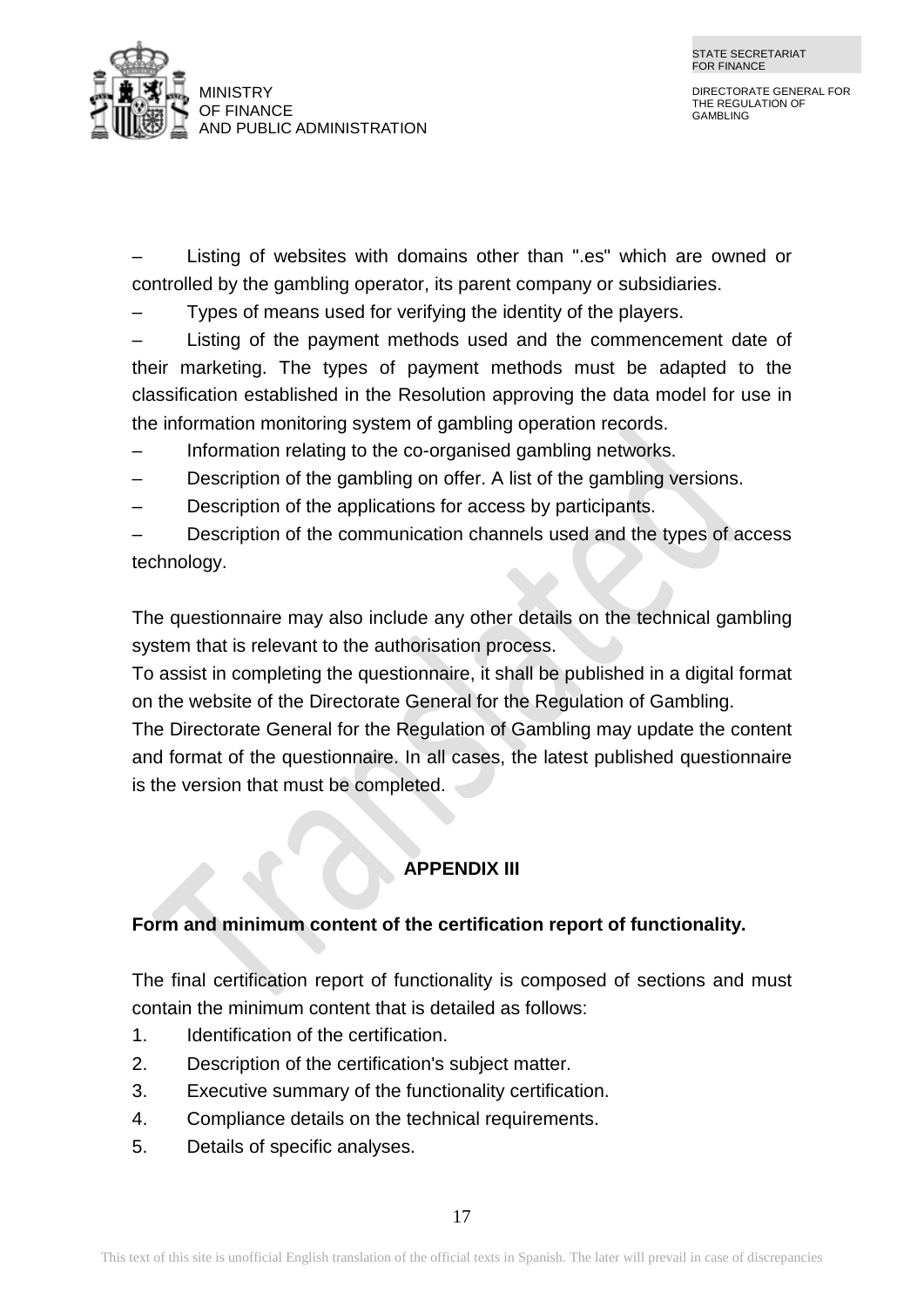

6. Details of integration tests

7. Description of certification team, dates and place.

8. Description of the test environments differing from those used by the operator in carrying out the gambling activity.

9. Description of the digital supporting documentation accompanying the certification report.

## 1. *Identification of the certification*

The first page of the report shall describe the following:

a) Type of certification report: "Final certification report of functionality" shall be stated.

b) Identification code of the report: The identification code of the report shall be unique, allowing the report to be referred to unambiguously and distinct from any other report issued by the certification body. Any time that the certification body modifies a report, a new identification code for the report must be generated.

c) Details identifying the certification body.

d) Details identifying the report's signatory on behalf of the certification body.

e) Dates on which the certification work was performed.

f) Publication date of the certification report.

2. *Description of the certification's subject matter*

The subject matter of the certification shall describe the scope of the technical gambling system undergoing certification and shall include, at least, the following information:

The identification of software components used in the technical system for carrying out and operating the licensed gambling, with a clear reference to the manufacturer, product name and version. In all cases the data capturer and storage regarding the components must be recorded.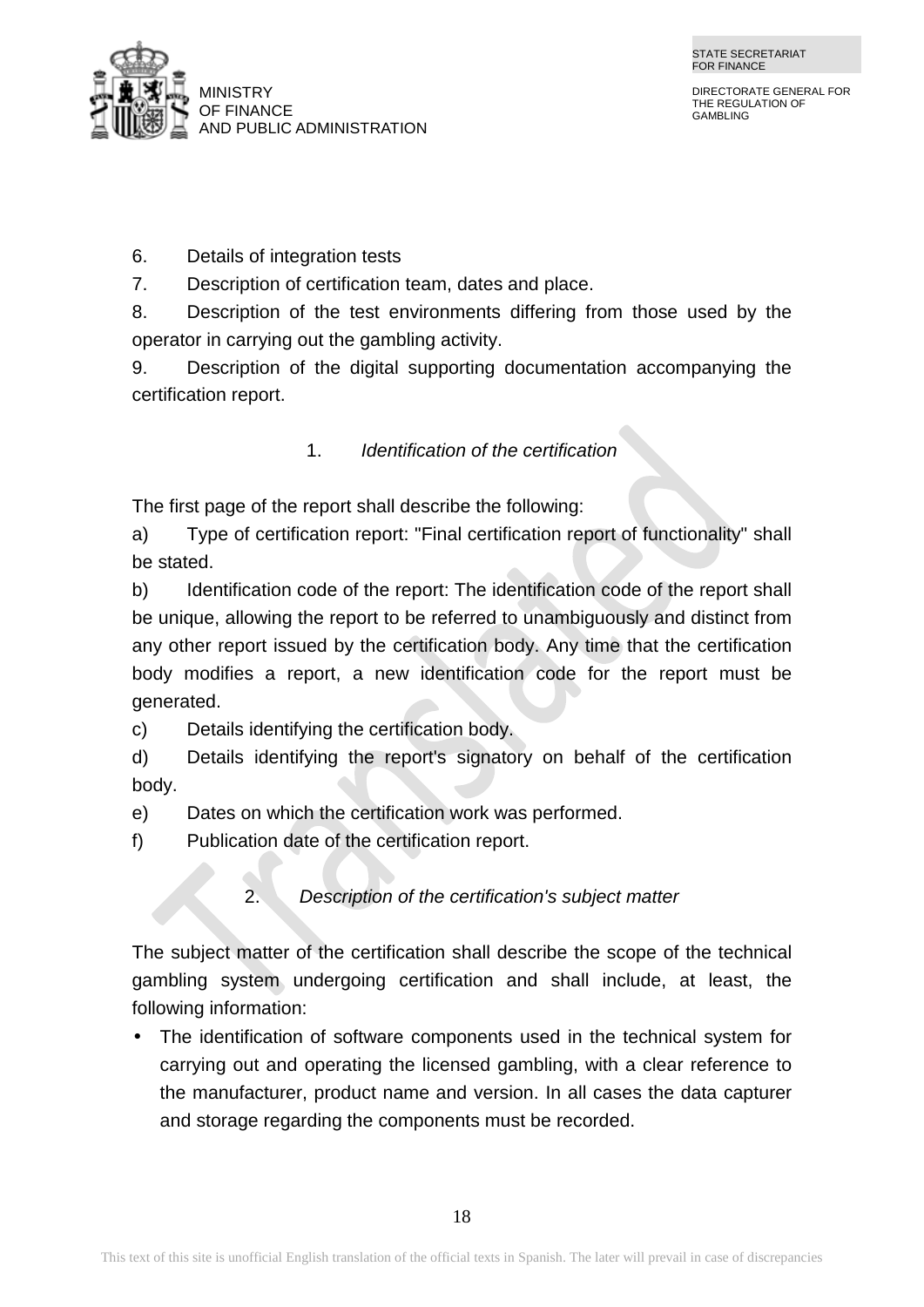

- An account of the critical components and their fingerprints. This account may be attached in a separate section, such as an appendix, while obeying order criteria.
- The identification of the data centres where they are installed.
- Certified access channels (Internet SMS, IVR, on-site, etc.).

For general licences:

- Certified websites and brand names.
- The version of the web service for verifying player identity which is checked by the system.
- Payment methods used during the certification.  $\mathbf{r}$

For specific licences:

- Certified websites and brand names.
- The operator's role: it must be stated whether the operator acts as a B2C, B2B or both. In the case of a B2B operator, it must be stated whether the operator acts as a gambling co-organiser, i.e., whether it manages gambling platforms of which other gambling operators that pool together the amounts gambled by their respective users are members.
- The gambling on offer within the scope of the certification, which also indicates the certified versions of the gambling activity. For each gambling activity and certified version, the manufacturing name, brand name and, if applicable, the correlation with the gambling activities and versions permitted by basic regulations must be stated.
- Types of access technology for the technical gambling system, for example:
	- Web access
	- Flash-based downloadable client.
	- PC-based downloadable clients (with indication of target operating systems).
	- Native applications for smartphones, tablets or other mobile devices (with indication of target operating systems)
	- Web-accessible mobile clients, e.g., based on HTML.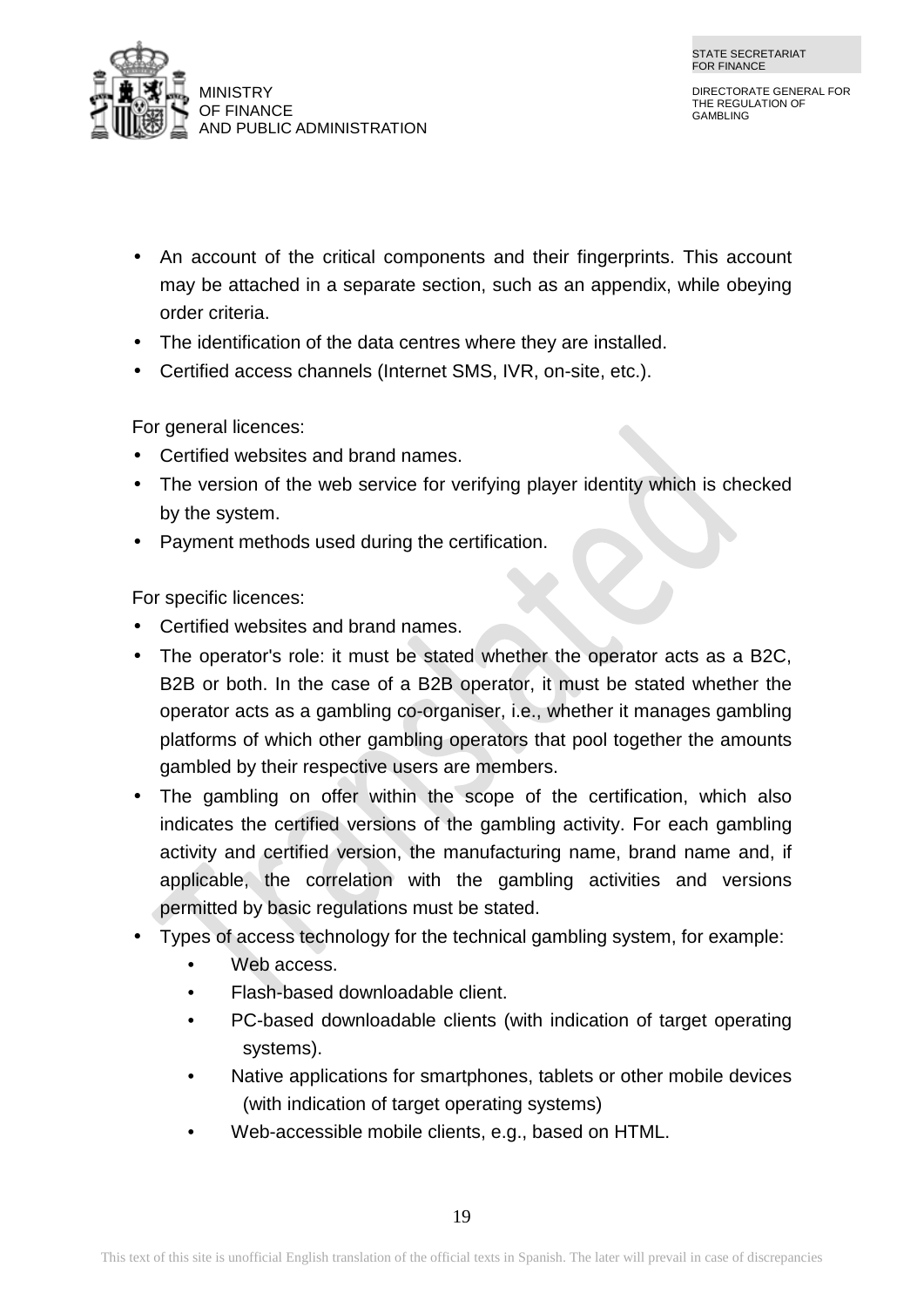

For bets with bookmakers on sporting events and exchange bets, it must be stated whether the gambling on offer includes live betting.

Where the scope of the certification report includes several gambling versions, for every test, analysis or technical requirement, it must be stated throughout the report whether the given assessment or any other included information refers to all versions or, where appropriate, only to particular versions.

3. *Executive summary of the functionality certification.*

### 3.1 Overall classification of functionality.

An overall classification on compliance with the technical requirements by the technical gambling system used by the operator in relation to the licence shall be included. The classification may be "Compliant" or "Not compliant".

This classification may only show "Compliant" if the certification body considers that the technical gambling system used by the operator on the basis of the licence satisfies all applicable requirements.

|                                         | The analysis result shall be classified, |
|-----------------------------------------|------------------------------------------|
| Overall classification of functionality | on an overall basis, as "Compliant" or   |
|                                         | "Not compliant".                         |

3.2 Summary table on compliance with technical requirements.

The requirement areas whose compliance must be certified for every licence are listed in appendix V of the Resolution approving this regulation.

The possible classifications for each requirement are: "Compliant", "Not compliant" or "Not applicable".

The technical requirements have been grouped by area.

The executive summary shall contain a summary table showing the number of requirements that received a particular classification for each area.

The classifications shall be described as follows: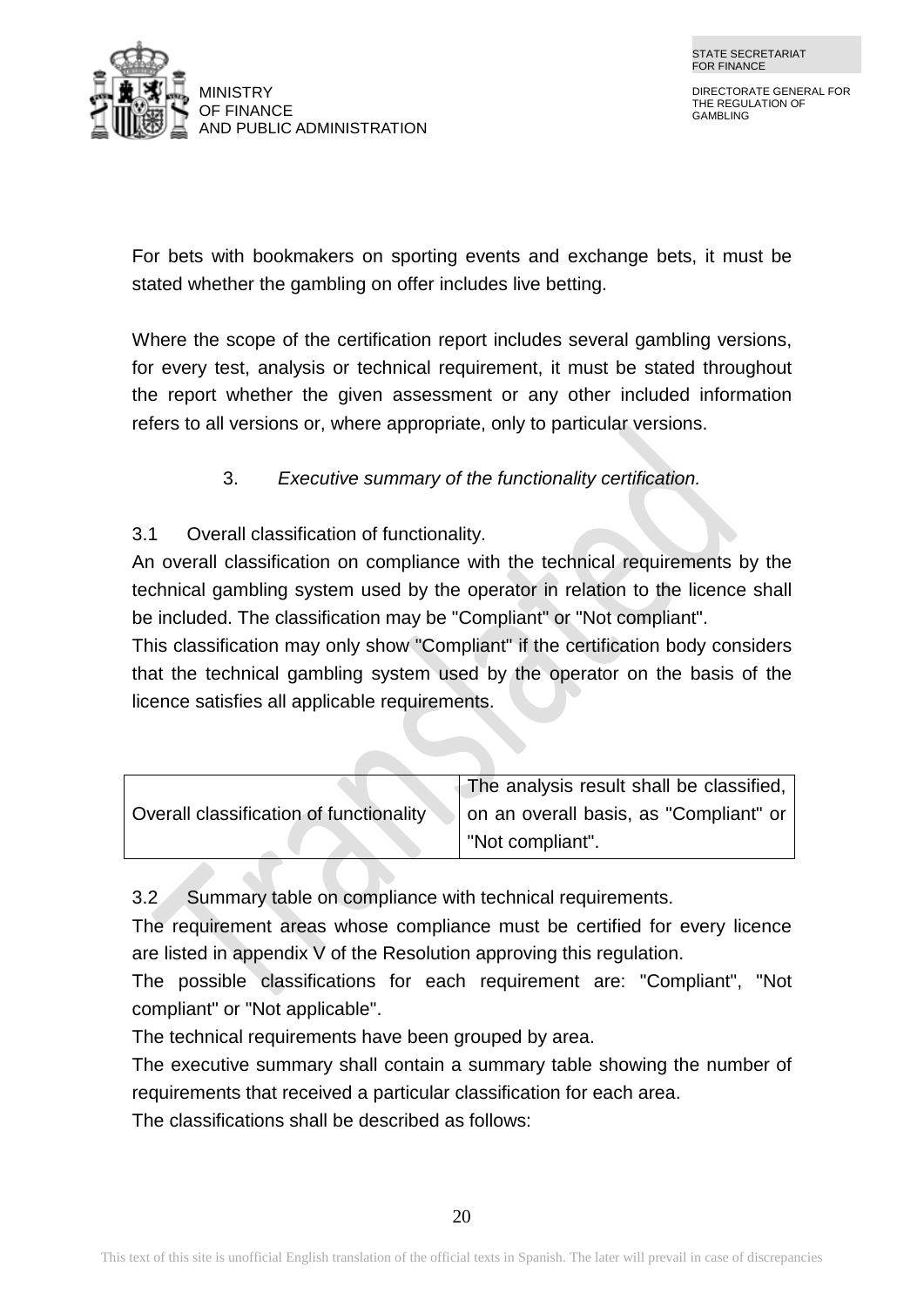

| Area       |                          | Number of                | Number of                        | Number of                         |
|------------|--------------------------|--------------------------|----------------------------------|-----------------------------------|
| XXX.<br>.  | Number of<br>requirement | compliant<br>requirement | non-<br>compliant<br>requirement | non-<br>applicable<br>requirement |
| Area       |                          |                          |                                  |                                   |
| <b>YYY</b> |                          | 6                        |                                  |                                   |
| .          |                          |                          |                                  |                                   |

3.3 Summary table of the specific analyses.

For particular functionalities of significant relevance, the certification body must perform several specific analyses. In some cases, it will be necessary to describe, in a later section, the performed analysis.

## 3.3.1 Analysis of checks on identity and prohibitions.

This analysis shall apply only to general licences.

|                 | In relation to the technical           |
|-----------------|----------------------------------------|
|                 | requirements on this subject, the      |
| Classification. | overall classification of the analysis |
|                 | results shall be either "Compliant" or |
|                 | "Not compliant".                       |

## *General details*

| Are non-resident participants                       |                                                                            |
|-----------------------------------------------------|----------------------------------------------------------------------------|
| accepted?                                           | Yes/No.                                                                    |
| Is gambling without a user registration<br>allowed? | Yes/No.<br>If yes, list the gambling activities in<br>which it is allowed. |
| Channels for proving identity.                      | Provide a list of channels: internet,<br>telephone, SMS, on-site, others.  |

| Is the service for identity verification of<br>residents provided by the Directorate<br>General for the Regulation of<br>Gambling used? | Yes/No.<br>If used, but not in all cases, state<br>when. |
|-----------------------------------------------------------------------------------------------------------------------------------------|----------------------------------------------------------|
| Other means of checking identity.                                                                                                       | List of other means used for checking<br>identity.       |

*Checks prior to activating the user registration*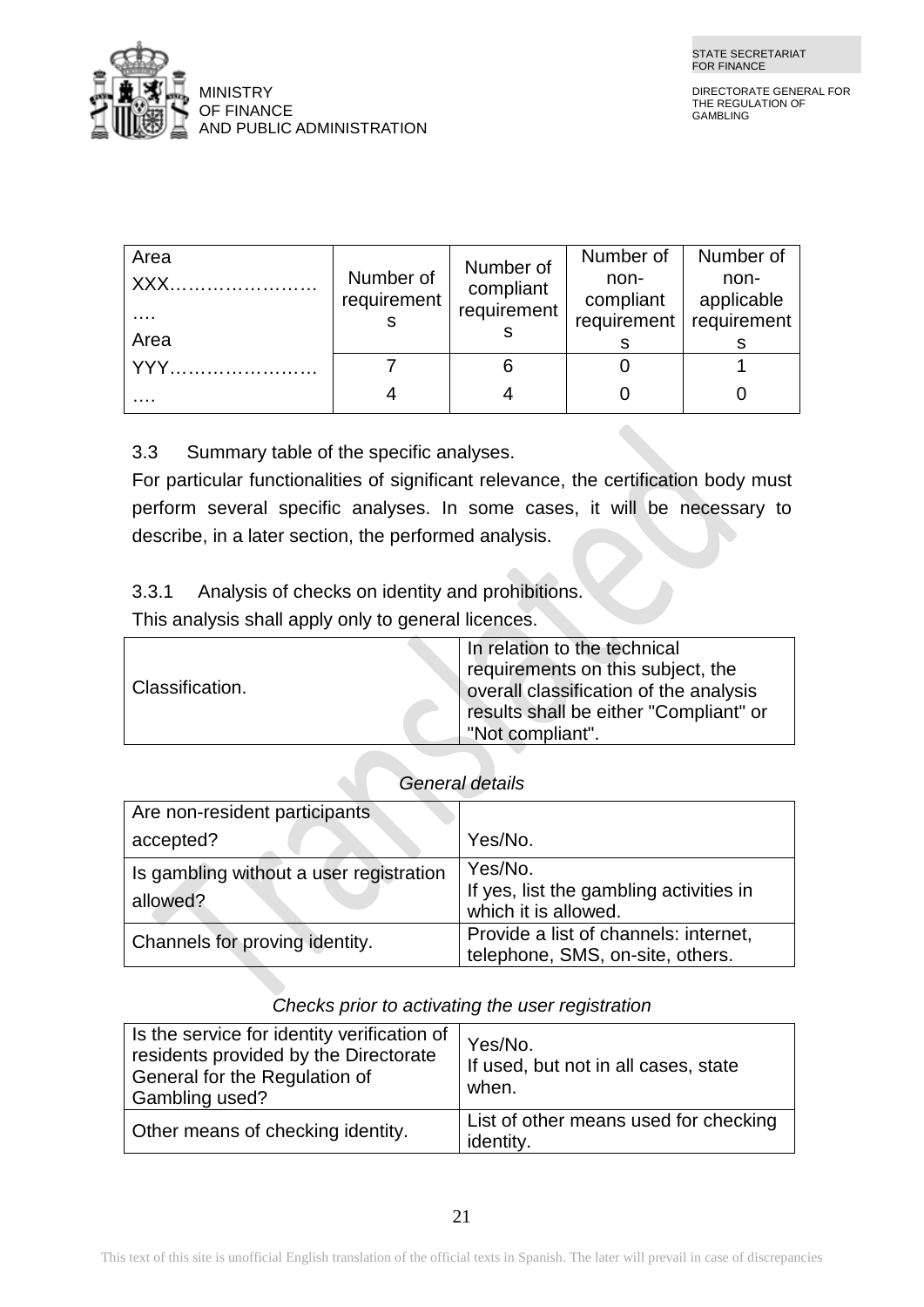



| Identification documents accepted for | List of documents accepted for         |
|---------------------------------------|----------------------------------------|
| non-residents.                        | proving the identity of non-residents. |
| Check on legal age?                   | Yes/No.                                |
| Is the verification service for       | Yes/No.                                |
| registration in the RGIAJ used?       |                                        |
| Are checks made for connected         | Yes/No.                                |
| persons?                              |                                        |

#### *Checks prior to the payment of prizes*

| Is the service on changes to the<br>RGIAJ used and the operator's list of<br>prohibited persons updated? | Yes/No. |  |
|----------------------------------------------------------------------------------------------------------|---------|--|
|----------------------------------------------------------------------------------------------------------|---------|--|

3.3.2 Analysis of the random number generator.

This analysis shall apply only to specific licences where a random number generator (GNA) is used.

| Classification.            | In relation to the technical requirements on<br>this subject, the overall classification of the<br>analysis results shall be either "Compliant" or<br>"Not compliant".                                                                                                                                                                                            |
|----------------------------|-------------------------------------------------------------------------------------------------------------------------------------------------------------------------------------------------------------------------------------------------------------------------------------------------------------------------------------------------------------------|
| Manufacturer.              | GNA manufacturer details.                                                                                                                                                                                                                                                                                                                                         |
| Product and version.       | Name of software component and version.                                                                                                                                                                                                                                                                                                                           |
| Fingerprint.               | Binary file fingerprint.                                                                                                                                                                                                                                                                                                                                          |
| Type of GNA.               | It must indicate:<br>Hardware GNA.<br>Software GNA.                                                                                                                                                                                                                                                                                                               |
| True-random/Pseudo-random. | It must indicate:<br>True-random.<br>Pseudo-random.<br>In the case of being a true random number<br>generator, the name of the phenomenon on<br>which it is based shall be stated.                                                                                                                                                                                |
| Shared GNA.                | One of the following values shall be indicated:<br>Application of a GNA not shared with other<br>gambling activities.<br>Application of a GNA shared with other<br>$\qquad \qquad \blacksquare$<br>gambling activities. Indicate which<br>activities.<br>GNA integrated into the game software.<br>$\overline{\phantom{a}}$<br>Others. Specify.<br>$\overline{a}$ |
| Algorithm.                 | In the case of hardware GNA, the name of the                                                                                                                                                                                                                                                                                                                      |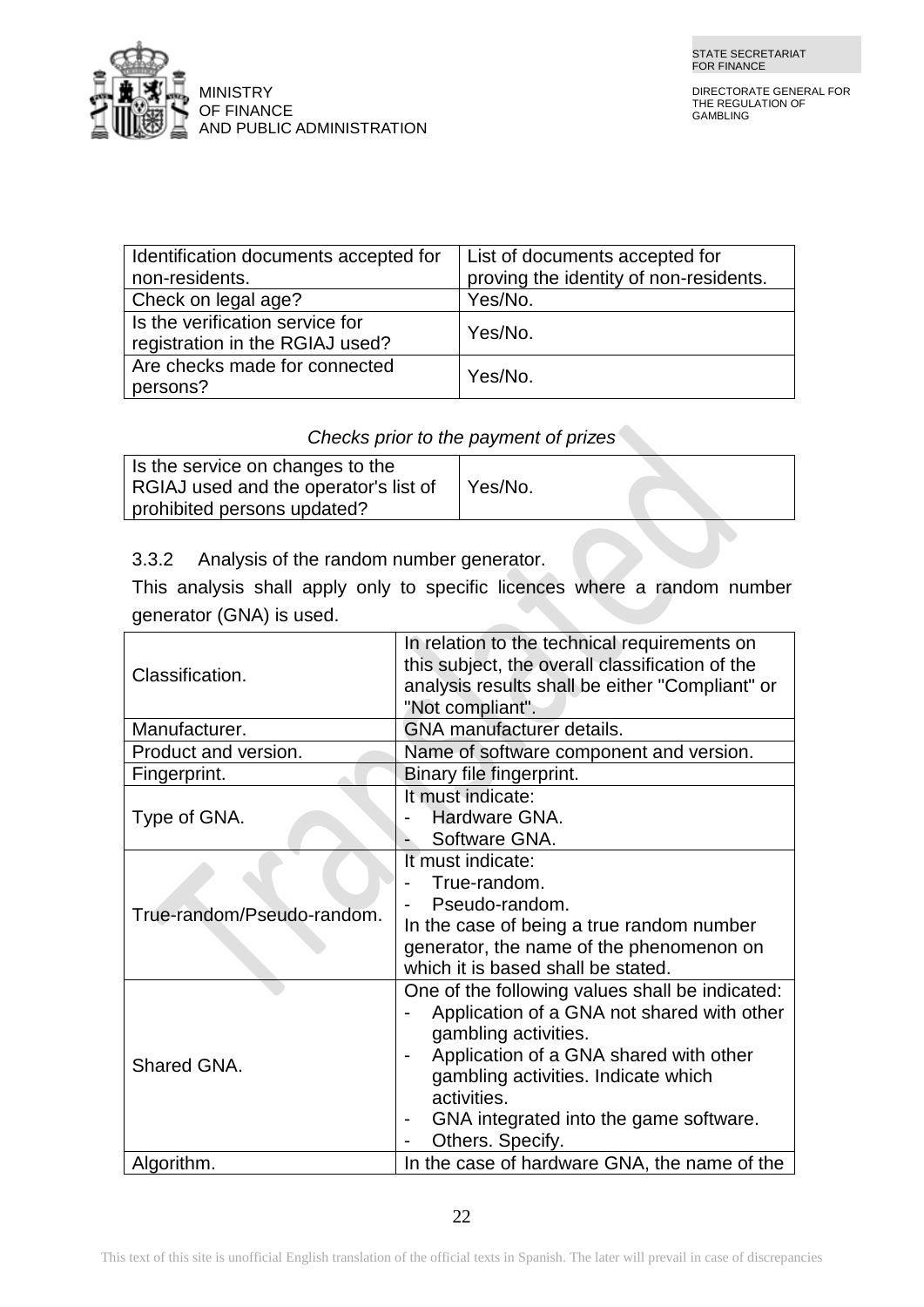

|                            | phenomenon on which it is based shall be<br>stated.<br>In the case of software GNA, the name of the<br>algorithm, as well as the name of the<br>operating system's library or calls on which it<br>is based, shall be noted.<br>It is to be noted if it is based on its own<br>algorithm. |
|----------------------------|-------------------------------------------------------------------------------------------------------------------------------------------------------------------------------------------------------------------------------------------------------------------------------------------|
| Reseeding.                 | State Yes/No including the reseeding<br>procedure.                                                                                                                                                                                                                                        |
| Space length.              | Space length of different random numbers,<br>measured in bits.                                                                                                                                                                                                                            |
| List of statistical tests. | List of the names of the performed statistical<br>tests.                                                                                                                                                                                                                                  |

## 3.3.3 Analysis of the percentage return to player.

This analysis shall apply only to those gambling activities under a specific licence which have a return percentage.

|                                                          | The percentage return published by      |
|----------------------------------------------------------|-----------------------------------------|
|                                                          | the operator for each gambling activity |
| Percentage return to player published   shall be stated. |                                         |
| for the gambling activity.                               | The location where the percentage       |
|                                                          | return is published shall also be       |
|                                                          | mentioned.                              |

#### 3.3.4 Analysis of the game logic and random events.

This analysis shall apply only to specific licences.

| Compliance with the particular rules of<br>the game.                                                                                  | Yes/No.                                                                           |
|---------------------------------------------------------------------------------------------------------------------------------------|-----------------------------------------------------------------------------------|
| System of risk management for bets<br>with a bookmaker.                                                                               | Statement on the custom<br>development or name of the product<br>or service used. |
| Audit of changes to the configuration<br>through parameters of the risk<br>management system in relation to bets<br>with a bookmaker. | Yes/No.                                                                           |
| Audit of changes made by the<br>operator's staff to bets.                                                                             | Yes/No.                                                                           |
| List of random events.                                                                                                                | List of events which involve the<br>random number generator with an               |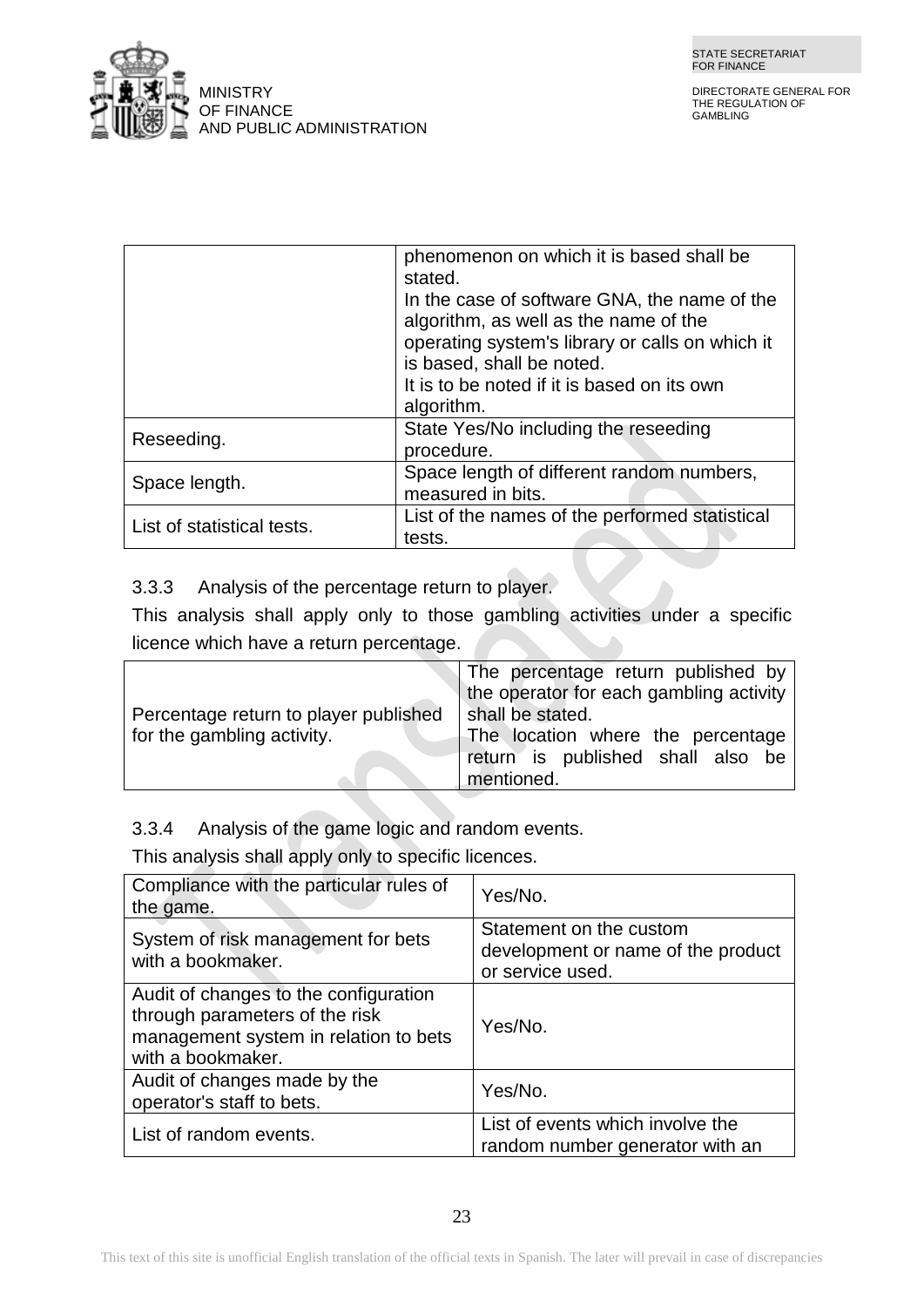

|                                                                                | indication on whether they are pre-<br>sequenced. |
|--------------------------------------------------------------------------------|---------------------------------------------------|
| Audit of changes to the configuration<br>through parameters of the game logic. | Yes/No.                                           |

3.3.5 Measures to combat fraud and money laundering.

This analysis shall apply only to general licences and must describe the measures established by the operator for monitoring fraudulent or collusive behaviour by players.

| Existence of technical measures for combating fraud and | Yes/No. |
|---------------------------------------------------------|---------|
| money laundering.                                       |         |

3.4 Summary table of integration tests.

The table shall include the classification of the conducted integration tests divided by area, which must include, at least, the tests described in appendix VI. The name of any tests supplementing those described in appendix VI shall begin with an "X".

The results shall be described as follows:

#### *Area of requirements A*

|  | Compliant.      |
|--|-----------------|
|  | Not applicable. |
|  | Not compliant.  |
|  | Compliant.      |
|  | Compliant.      |
|  |                 |

Requirement area and reference **Classification**.

#### *Area of requirements B*

|  | Compliant.      |
|--|-----------------|
|  | Not applicable. |
|  | Compliant.      |

#### 4. *Compliance details on the technical requirements*

The technical requirements whose compliance must be certified for each licence are listed in appendix V of the Resolution approving this regulation.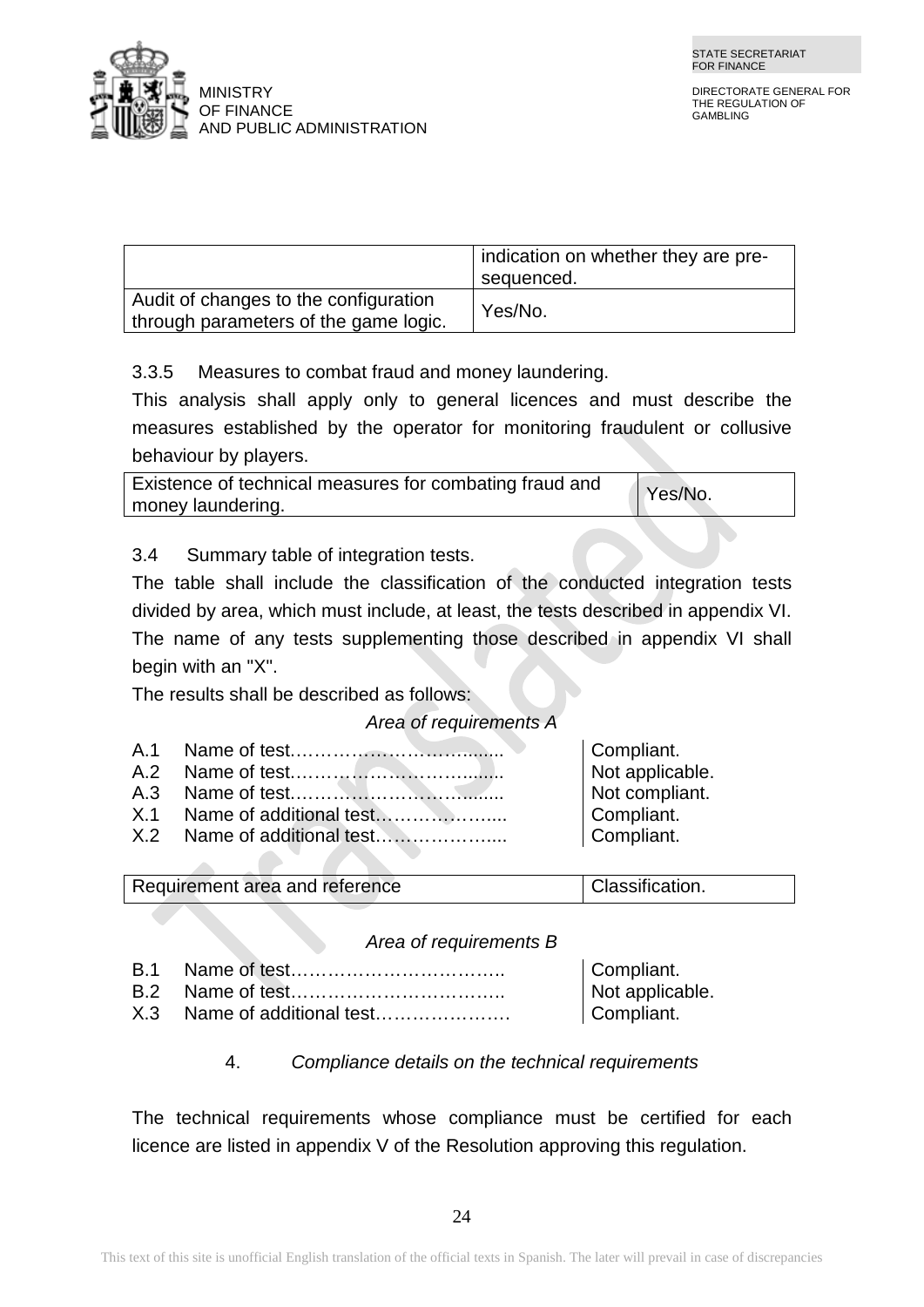

The possible classifications for each requirement are: "Compliant", "Not compliant" or "Not applicable".

This section shall describe the fulfilment of each technical requirement. The requirements have been grouped by area.

Furthermore, it shall be necessary to document the following situations in the space left for observations:

– Where the reason for the requirement may be deemed "Not applicable".

In the occurrence of any incidents even though they had been subsequently rectified.

Where the tests have been conducted in environments differing from those used by the operator in carrying out the gambling activity.

The classifications shall be described as follows:

| Requirement area and<br>reference | Classification  | <b>Observations</b>                                |
|-----------------------------------|-----------------|----------------------------------------------------|
| Area of requirements X:           |                 |                                                    |
| Reference A                       | Compliant.      |                                                    |
| Reference B                       | Not compliant.  | It does not comply with the<br>requirement because |
| Reference C                       | Not applicable. | The requirement does not<br>apply because          |

The certification body must submit an appendix substantiating the tests conducted and the results obtained for each technical requirement.

5. *Details of specific analyses*

For particular functionalities of significant relevance, the certification body must perform several specific analyses which are described in this section.

5.1 Analysis of checks on identity and individual prohibitions.

The certification body shall analyse the checks on identity and individual prohibitions.

The analysis must provide, at least, the following details: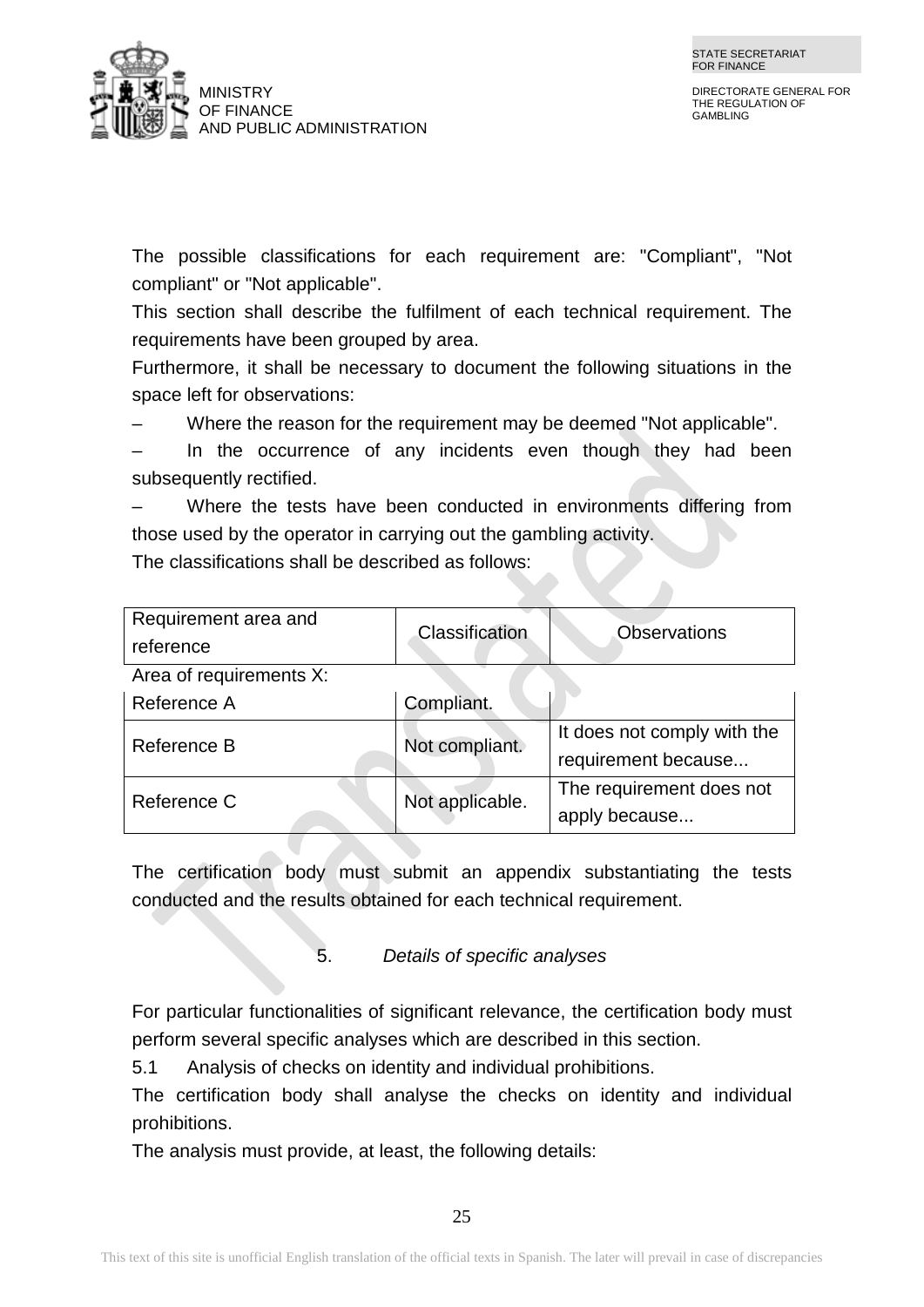

- General details:
- Whether the system accepts non-resident participants.

○ Whether the system allows gambling without a user registration. The certification body must describe the gambling activity or activities to which this situation applies.

 $\circ$  A list of channels through which the identity can be proved: Internet, telephone, SMS, on-site or others.

The checks made prior to activating a user registration:

○ Whether the service for identity verification of residents provided by the Directorate General for the Regulation of Gambling is used.

- List of other means used for checking identity.
- $\circ$  The check on legal age.
- Use of the verification service for registration in the RGIAJ.
- The performance of checks for connected persons.
- Checks made prior to the payment of prizes:

○ Hourly usage of the RGIAJ service in relation to changes and the resulting update of both the operator's list of prohibited persons and the status of affected participants.

5.2 Analysis of the random number generator.

This analysis shall apply only to specific licences where a random number generator (GNA) is used.

The certification body shall describe the analyses or tests performed for substantiating the randomness of the GNA and the compliance with the technical requirements. It shall include summaries or supporting graphs, the number of conducted simulations, parameters used and the confidence interval.

The certification body shall state whether there are reseeding procedures and whether they comply with the technical requirements.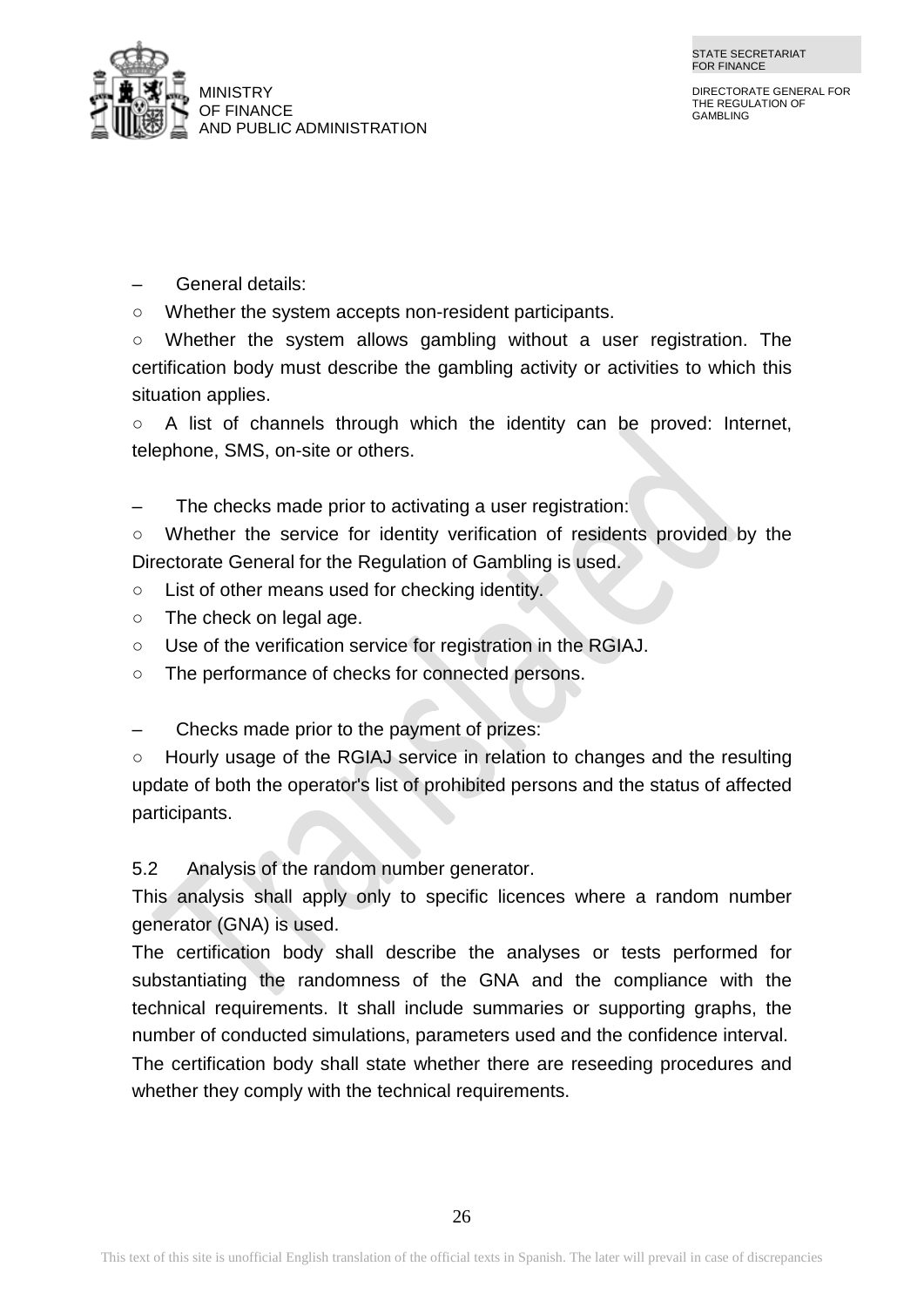

In the case where there are configurable settings on which the operation of the GNA depends, the configuration values that were established for the certification must be indicated and described.

5.3 Analysis of the return to player in the gambling activities.

The certification body must describe the percentage return published by the operator for each gambling activity. The location where said percentage is published must also be checked.

The certification body must describe all configurable parameters affecting the return percentage to player and whether the technical gambling system allows the creation of an audit trail of changes to said parameters.

5.4 Analysis of the game logic and random events.

For each version of the gambling activities, the certification body must substantiate whether the gambling activity is carried out in compliance with the particular rules.

The certification body must analyse certain features of the game logic, the random events in the activity, configurable settings, gambling accounting and, in general, the capacity to audit any changes manually introduced to the bets or winners.

This analysis shall apply only to specific licences.

In the case of bets:

– Risk management system.

For bets with a bookmaker, the risk management system shall be described along with an indication as to whether a commercial application or custom development has been installed for this purpose.

It must be indicated whether the system used is configurable or not. If so, the most important configuration settings as well as the values set at the moment of the certification must be described.

Moreover, the certification body must include in the report whether the application saves a record of changes carried out on the risk management system. If such records are saved, the files or database tables storing this information shall be noted.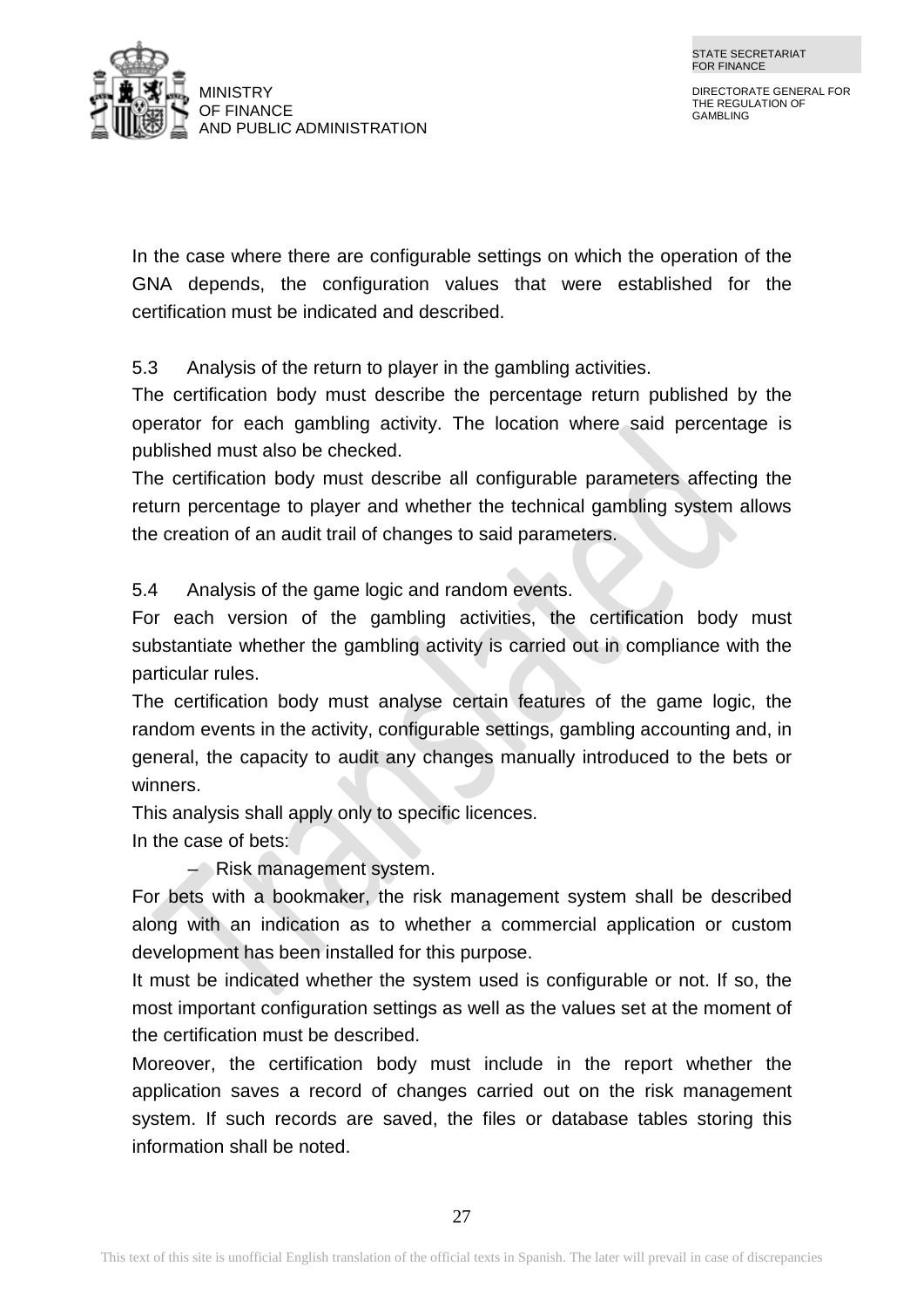

Also, for operators offering live betting, the certification body must describe the measures implemented by the operator in order to avoid players from betting on events that have already occurred or whose outcome is known (late betting).

– Audit of bets.

The certification body must clarify the application of bet management and the recording and tracing of changes that may be made by the operator's staff through back-office applications. The following of which, at least, shall be analysed:

- Changes to the details of a bet.
- o Insertion of new bets.
- Deletion of bets.
- Changes to the outcome of an event.
- Changes to the awarding of prizes.

The audit of changes shall be described along with how any manipulation to the audit is prevented.

The files or database tables storing this audit information must be described.

– Fund management.

In parimutuel bets, the application managing the bookkeeping of funds must be analysed.

The application shall explain the recording and auditing in relation to the gambling fund, distribution of prizes, events lacking a particular category of winner or any other transaction.

In online casino games, poker, additional games and online slot-machines:

– Each random event implemented in the game, which involves a random number generator, shall be described. For example, where a deck of cards is initially shuffled; the sequence of cards where there is no initial shuffle; the production of bingo cards; sale of bingo cards; the pre-sequencing of bingo balls; the drawing of a bingo ball if not pre-sequenced; the spin of the roulette wheel; the spin of slot machine reels, etc.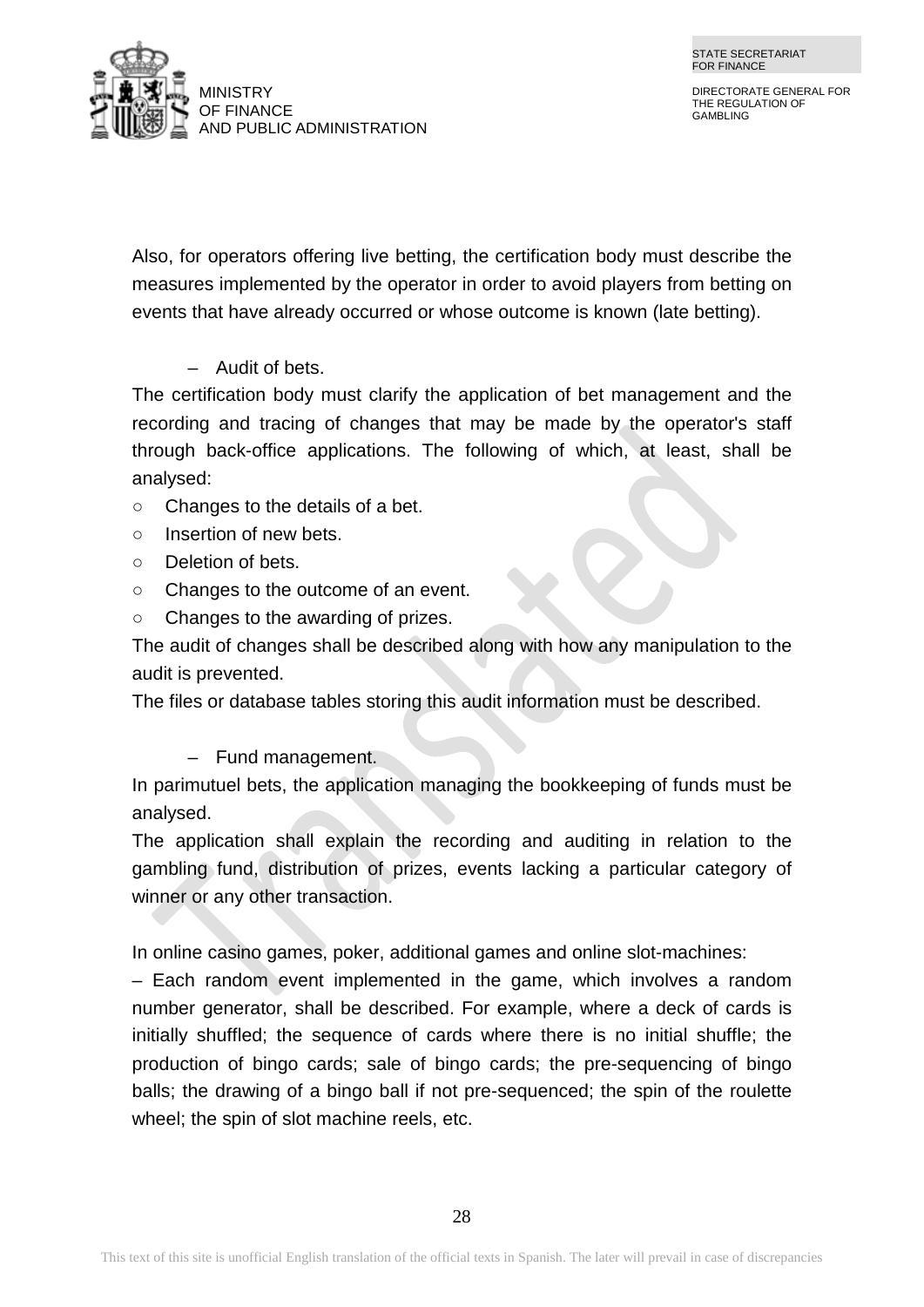

– The account management of games, and of progressive jackpots, in those gambling activities allowing its use must be analysed. The amounts bet, prizes won, commissions calculated and progressive jackpots formed or applied must be capable of being audited.

– Audit of games.

The certification body must clarify the recording and tracing of changes that may be made by the operator's staff through back-office applications.

The audit of changes shall be described along with how any manipulation to the audit is prevented.

The files or database tables storing this audit information must be described.

– Where the software used for implementing the game logic is configurable, the certification body must describe and state the value of the configurable settings that are associated with the following features:

- Forms of gambling.
- Gambling strategy of the house or the level of risk assumed.
- Maximum amounts.
- Gambling rules.

The certification body must also verify that there is an audit trail for any changes to these settings.

5.5 Measures to combat fraud and money laundering.

This analysis shall apply only to general licences.

The certification body shall describe and assess the measures integrated into the technical gambling system for combating fraud and money laundering. It shall, furthermore, attach the documents or evidence gathered during the certification.

6. *Details of the integration tests*

This section shall describe the conducted integration tests, divided by area, which include, at a minimum, those tests described in appendix VI of the Resolution approving this regulation.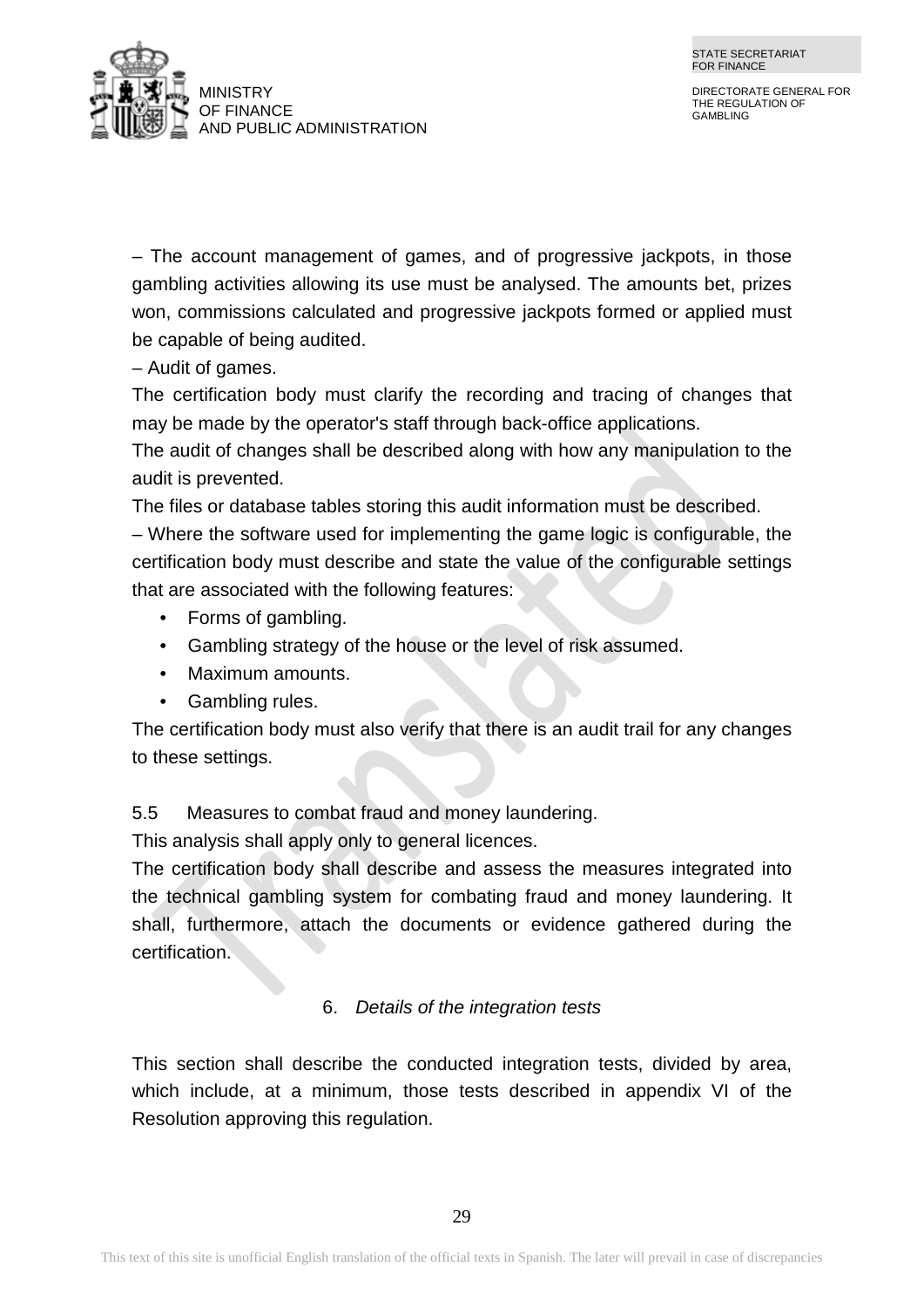

The name of tests supplementing those described in appendix VI shall begin with an "X"

The result of each test shall receive the classification "Compliant", "Not compliant" or "Not applicable", based on the expected result and compliance with the regulations.

Each test shall be described as follows:

| Area.                | From appendix VI.                                                |
|----------------------|------------------------------------------------------------------|
| Test reference.      | From appendix VI or "X***" for                                   |
|                      | supplementary tests.                                             |
| Name of test.        |                                                                  |
| Description of test. |                                                                  |
| Expected result.     |                                                                  |
| Type of test.        | According to the classification of test types in<br>appendix VI. |
| Time/date of test.   |                                                                  |
| Obtained result.     |                                                                  |
| Classification.      |                                                                  |
| Observations.        |                                                                  |

In relation to the obtained result, the certification body must supply an appendix which documents the evidence for the result of the integration tests. Said evidence depends on the type of test performed and is described in appendix VI of the Resolution approving this regulation.

### 7. *Description of certification team, dates and place*

This section shall provide details on the work group who carries out the certification along with the place or places and the date or dates of the certification process.

# 8. *Description of the test environments differing from those used by the operator in carrying out the gambling activity*

In the event that particular tests of the technical gambling system are conducted under an environment different to that employed by the operator in carrying out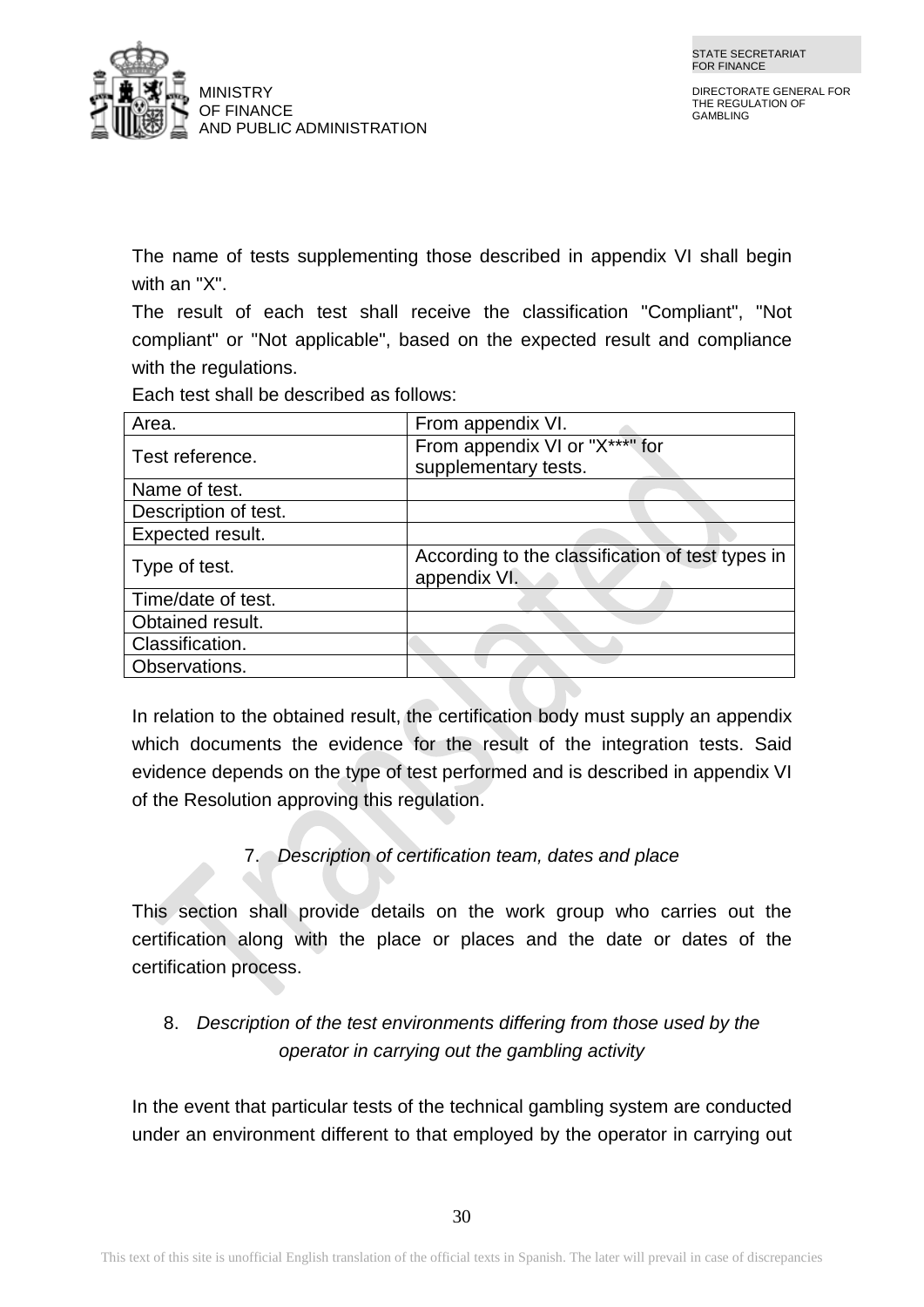

and operating the licensed gambling activity, the certification body must describe those different environments in this section.

For each particular environment, an account of the tests conducted under those environments shall be noted.

# 9. *Description of the digital supporting documentation accompanying the certification report*

This section shall describe the content of the digital supporting documentation that accompanies the certification report.

The certification report shall have digital supporting documentation that is structured as follows:

– The entire certification report in digital format.

– The questionnaire describing the certification's subject-matter, in digital format.

– Evidence for the assessment on the technical requirements. This shall be placed within a folder entitled "Technical requirements".

– Evidence of the integration tests. This will be placed within a folder entitled "Integration".

– Copy of software components belonging to the technical gambling system, which contains binary file copies of the software components of the certified technical gambling system. These must be placed within a folder entitled "Binary" which contains sub-folders with the name of each software component that is mentioned in the questionnaire.

## **APPENDIX IV.**

## **Form and content of the certification report on security.**

The certification report on security is divided into sections and must contain the following minimum content:

1. Identification of the certification.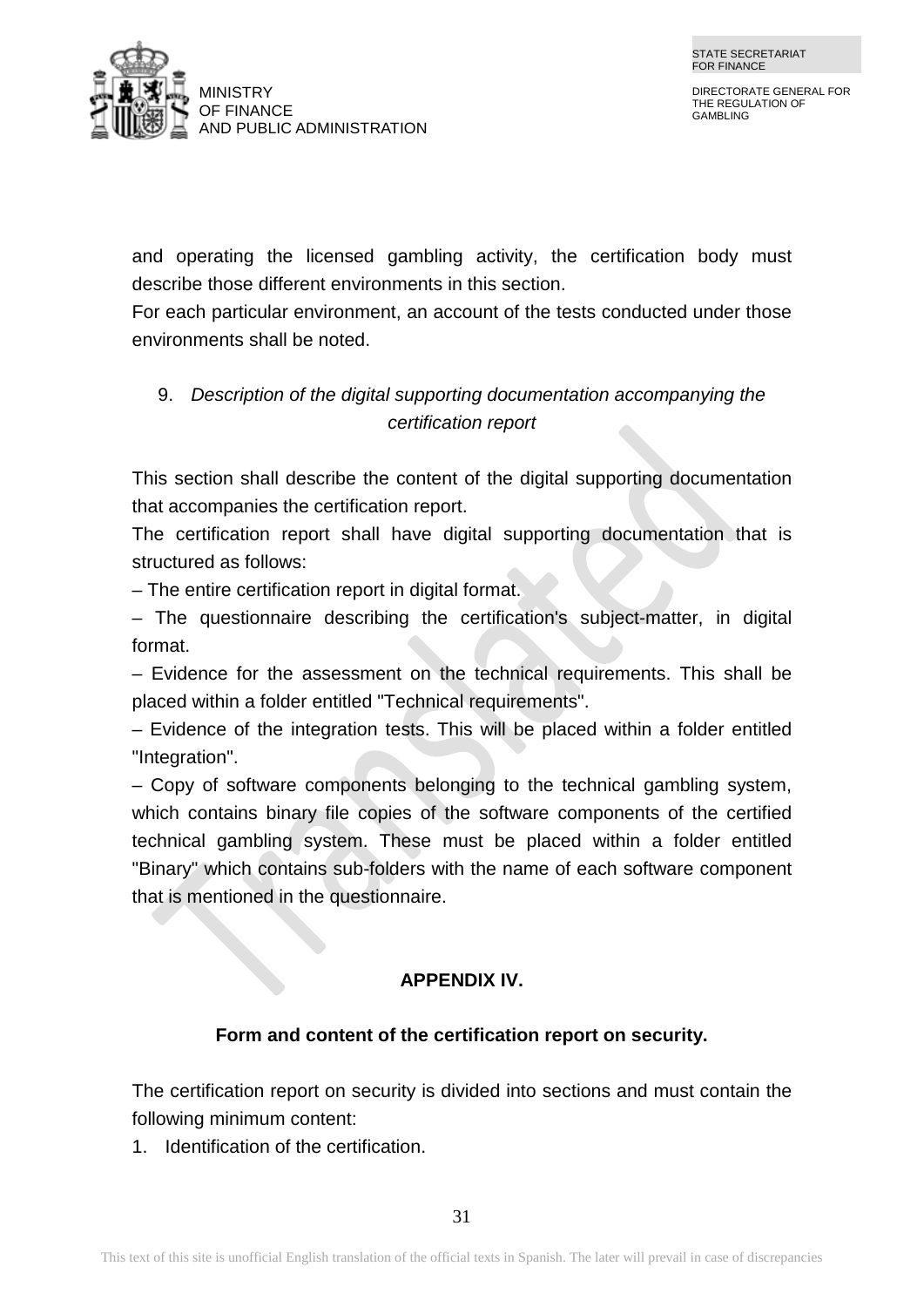

- 2. Description of the certification's subject matter.
- 3. Executive summary of the security certification.
- 4. Compliance details on the security requirements.
- 5. Details of specific audit analyses.
- 6. Description of certification team, dates and place.

7. Description of the digital supporting documentation accompanying the certification report.

#### 1. *Identification of the certification*

The first page of the report shall describe the following:

a) Type of certification report: "Final certification report on security" shall be stated.

b) Identification code of the report: The identification code of the report shall be unique, allowing the report to be referred to unambiguously and distinct from any other report issued by the certification body. Any time that the certification body modifies a report, a new identification code for the report must be generated.

- c) Details identifying the certification body.
- d) Details identifying the report's signatory on behalf of the certification body.
- e) Dates on which the certification work was performed.
- f) Publication date of the certification report.

### 2. *Description of the certification's subject matter*

The subject matter of the security certification shall be the technical gambling system employed by the operator for carrying out and operating the licensed gambling activities in relation to the security procedures, processes, arrangements and measures in effect.

For the purposes of describing the scope of the security certification, both the data centres housing the technical gambling system and the software installed in the centres shall be listed, as well as the organisations where the security procedures, processes, plans and measures are implemented.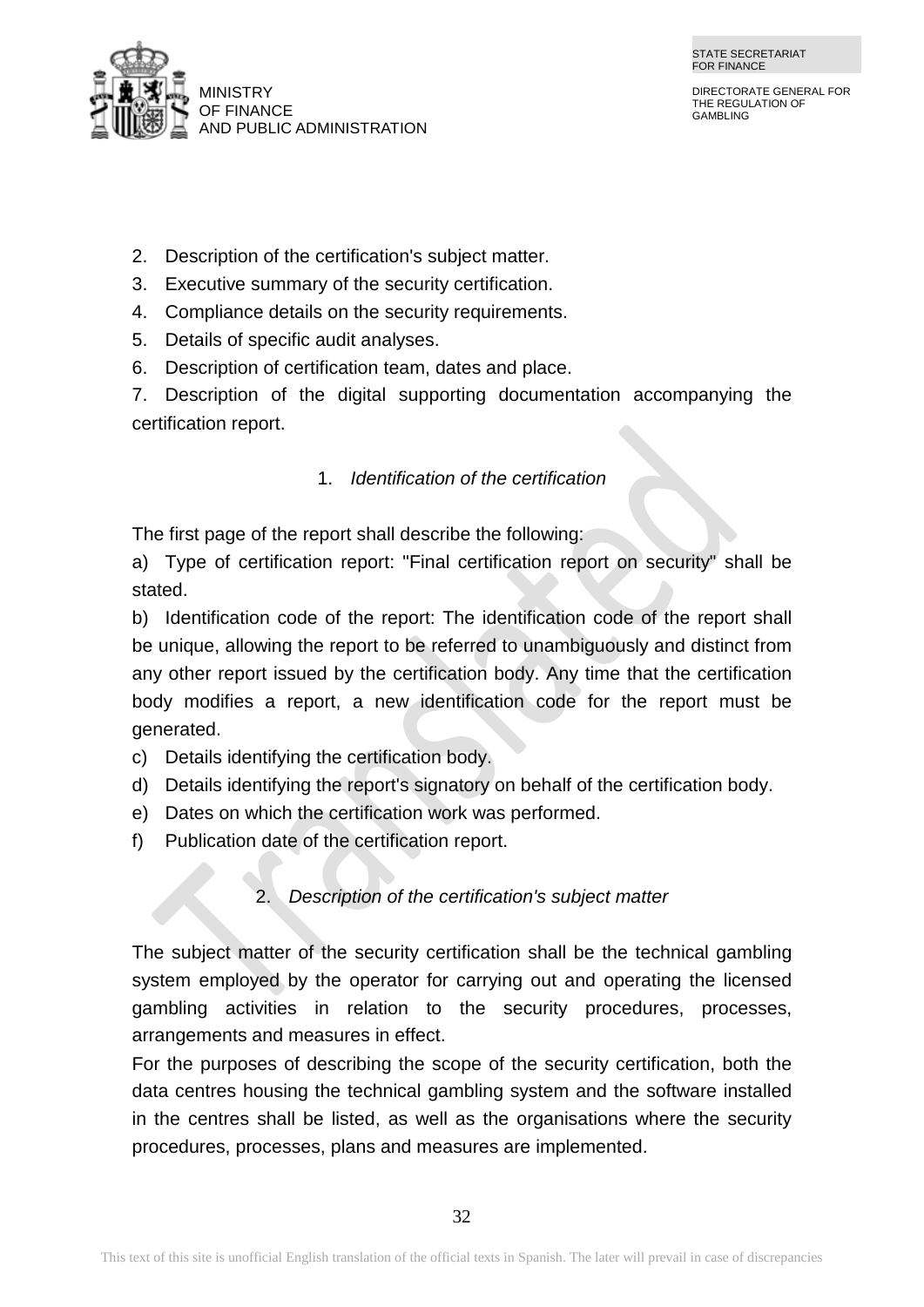

In order to describe the data centres (CPD) subject to the certification, the following shall be included:

| <b>CPD</b>       | Street,<br>number | City | Country   Type | Business name of host |
|------------------|-------------------|------|----------------|-----------------------|
| CPD <sub>1</sub> |                   |      |                |                       |
| CPD <sub>2</sub> |                   |      |                |                       |
| .                |                   |      |                |                       |

The fields "street", "number", "city" and "country" refer to the physical location of the CPD. The "type" field indicates the hosting method of the CPD and must match one of the following: "hosting", "co-location" or "own".

The field "business name of hosting company" only requires filling out if the "type" field is either one of: "hosting" or "co-location".

For each data centre, the technical system's software components, which are installed in the centres, must be identified with an express reference to the manufacturer, product name and version.

Additionally, there must be an account of the bodies in charge of managing security, i.e., applying security policies, procedures and measures recorded in the report.

## 3. *Executive summary of the security certification*

### 3.1 Overall classification of security.

An overall classification on compliance with the technical requirements on security by the technical gambling system used by the operator in relation to the licence shall be included. The classification may be "Compliant" or "Not compliant".

This classification may only show "Compliant" if the certification body considers that the technical gambling system used by the operator on the basis of the licence satisfies all applicable requirements.

| Overall classification of security | The analysis result shall be classified,<br>on an overall basis, as "Compliant" or<br>"Not compliant". |
|------------------------------------|--------------------------------------------------------------------------------------------------------|
| I ISO 27001 endorsement            | It shall be stated whether certain                                                                     |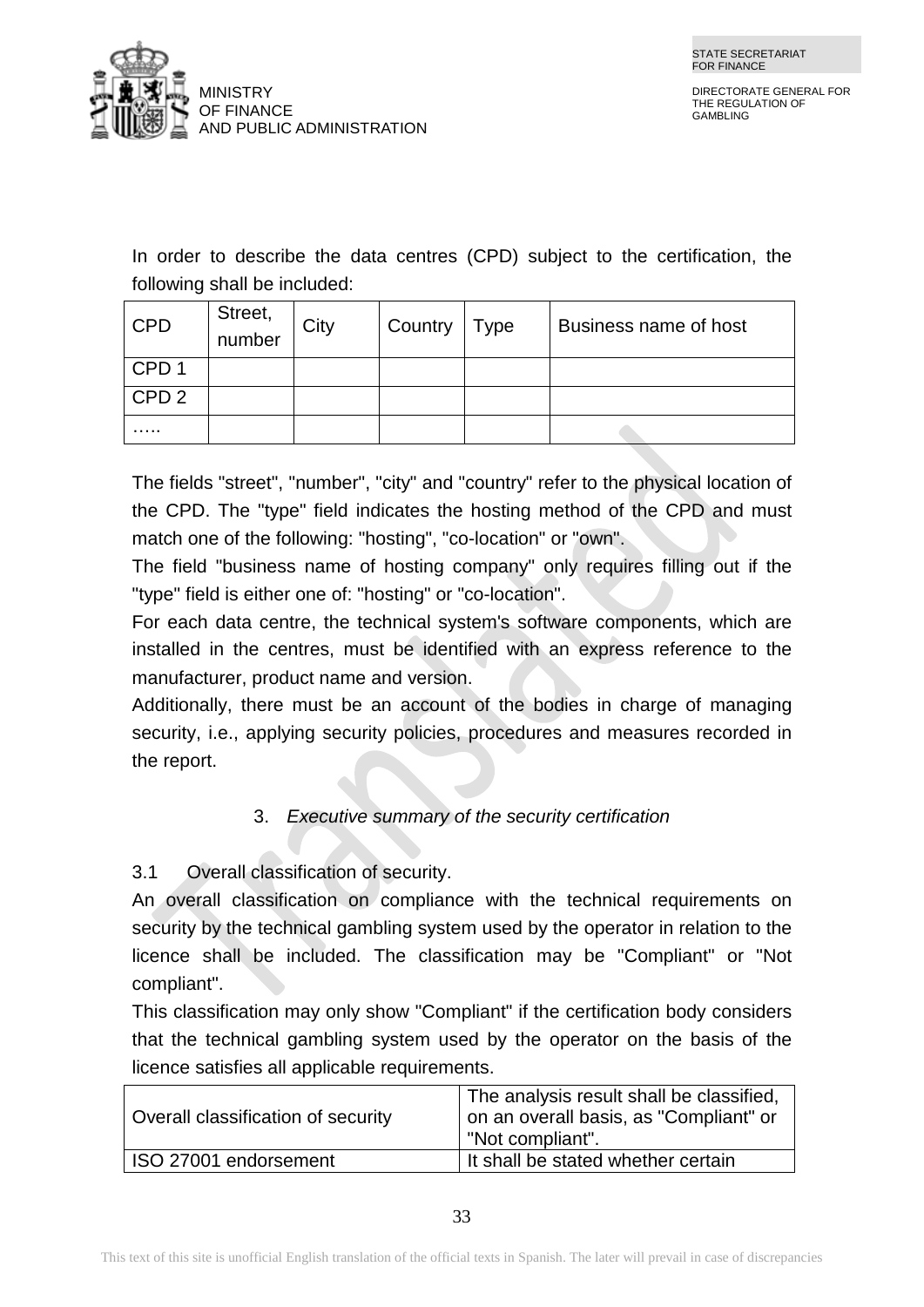

 $\triangle$ 

DIRECTORATE GENERAL FOR THE REGULATION OF GAMBLING

| I requirements have been endorsed on   |
|----------------------------------------|
| the basis of an ISO 27001 certificate. |

3.2 Summary table on compliance with security requirements.

The technical requirements on security whose compliance must be certified for each licence are described in appendix VI of the Resolution approving this regulation.

The possible classifications for each requirement are: "Compliant", "Endorsed", "Not compliant" or "Not applicable".

The technical requirements have been grouped by area.

The executive summary shall contain a summary table showing the number of requirements that received a particular classification for each area.

The classifications shall be described as follows:

|            |             | Number of   | Number of   | Number of   | Number of   |
|------------|-------------|-------------|-------------|-------------|-------------|
| Are        | Number of   |             | endorsed    | non-        | non-        |
| a          | requirement | compliant   | requirement | compliant   | applicable  |
| <b>XXX</b> | S           | requirement | s (ISO      | requirement | requirement |
| Are        |             | s           | 27000)      | s           | s           |
| a          |             | 6           |             |             |             |
| YYY        |             | 3           |             |             |             |

3.3 Summary table of the specific audit analyses.

For particular areas of security, the certification body must perform several specific audit analyses which are described in a subsequent section.

This section shall contain an executive summary of those analyses:

### 3.3.1 Audit analysis of the critical components.

|                 |  |  | In relation to the correct identification of critical   |  |
|-----------------|--|--|---------------------------------------------------------|--|
| Classification. |  |  | components, the overall classification of the analysis  |  |
|                 |  |  | results shall be either "Compliant" or "Not compliant". |  |

3.3.2 Audit analysis of change management.

| Classification.<br>In relation to the technical requirements on this |
|----------------------------------------------------------------------|
|----------------------------------------------------------------------|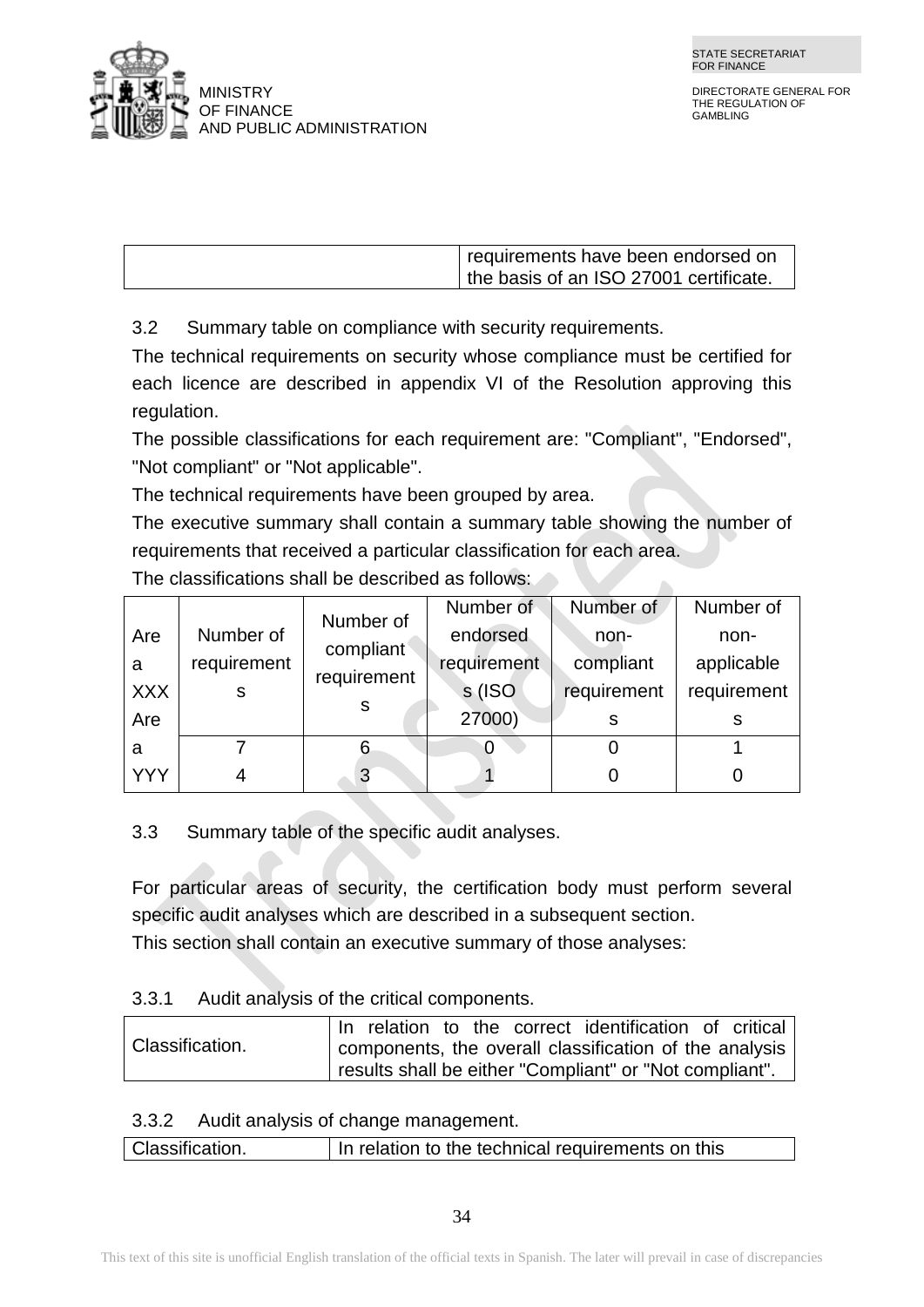

| I subject, the overall classification of the analysis   |
|---------------------------------------------------------|
| results shall be either "Compliant" or "Not compliant". |

3.3.3 Audit analysis on the management of business continuity and preventing information loss.

| Classification.                                                         | In relation to the technical requirements on this<br>subject, the overall classification of the analysis<br>results shall be either "Compliant" or "Not compliant".<br>The "Compliant" result conveys the certification body's<br>opinion that the operator's technical system can<br>achieve the recovery times or the maximum times<br>permitted for data loss, which are analysed under this<br>section. |
|-------------------------------------------------------------------------|-------------------------------------------------------------------------------------------------------------------------------------------------------------------------------------------------------------------------------------------------------------------------------------------------------------------------------------------------------------------------------------------------------------|
| Maximum recovery<br>time after an<br>emergency situation.               | Among the maximum recovery times after an<br>emergency situation, known as "recovery time<br>objective (RTO)", which are provided by the operator,<br>the worst time shall be noted.                                                                                                                                                                                                                        |
| Maximum time of<br>information loss after<br>an emergency<br>situation. | Among the maximum times of information loss after<br>an emergency situation, known as "recovery point<br>objective (RPO)", which are provided by the operator,<br>the worst time shall be noted.                                                                                                                                                                                                            |

### 4. *Compliance details on the security requirements*

The technical requirements on security whose compliance must be certified for each licence are described in appendix VI of the Resolution approving this regulation.

The possible classifications for each requirement are: "Compliant", "Not compliant" or "Not applicable".

This section shall describe the fulfilment of each technical requirement. The requirements have been grouped by area.

Furthermore, it shall be necessary to document the following situations in the space left for observations:

The reason for the requirement being "Not applicable".

In the occurrence of any incidents even though they had been subsequently rectified.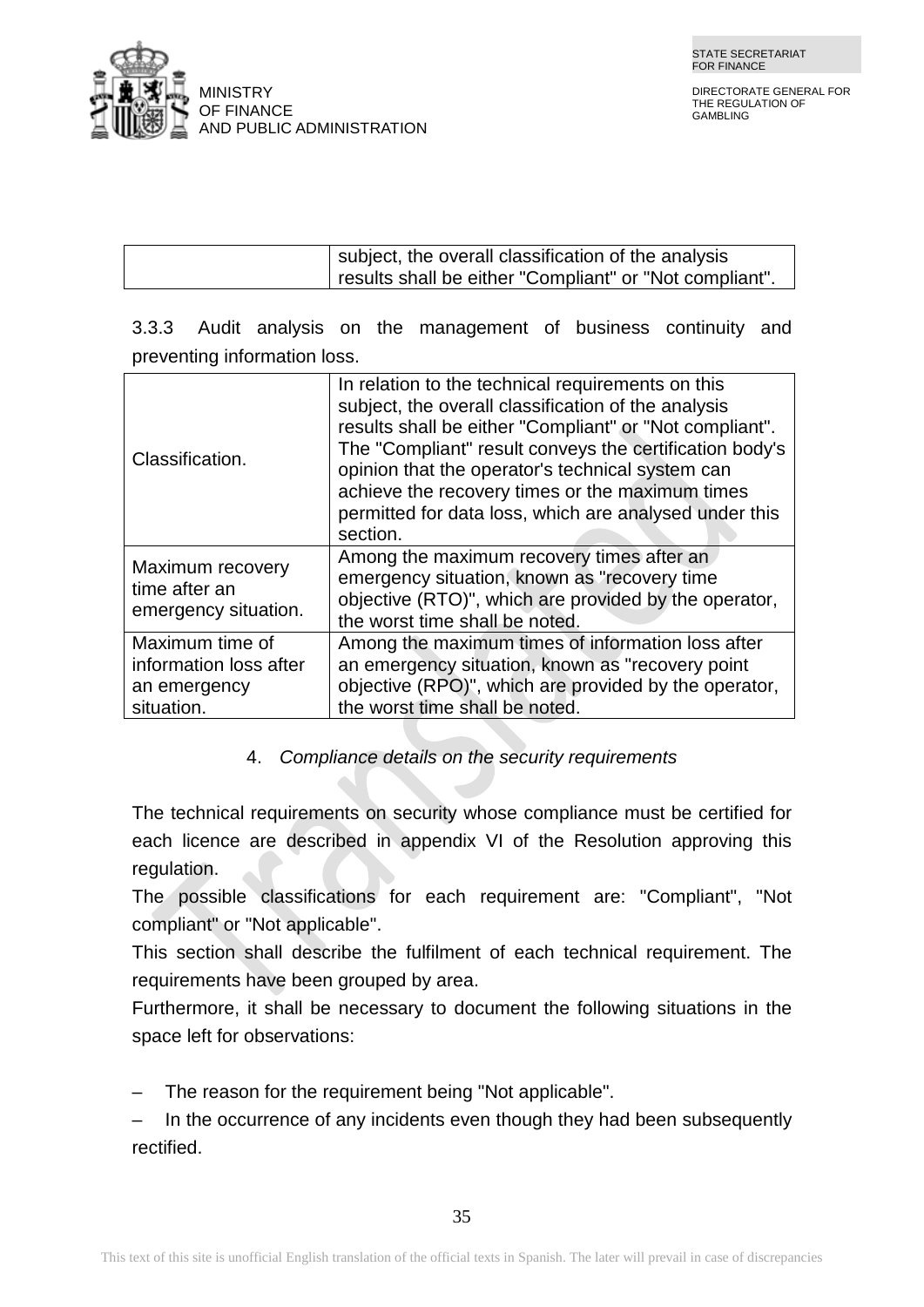

If certain requirements have been endorsed on the basis of an ISO 27001 certificate, the classification "Endorsed" shall be used and "ISO 27001" shall be noted in the observations field.

| Requirement area<br>and reference | <b>Classification</b>     | <b>Observations</b>                                   | <b>Document</b><br>reference                  |
|-----------------------------------|---------------------------|-------------------------------------------------------|-----------------------------------------------|
| Area of requirements X:           |                           |                                                       |                                               |
| <b>Requirement AA</b>             | Compliant.                |                                                       | <b>Document</b><br><b>XXXXX</b><br>section YY |
| <b>Requirement XX</b>             | <b>Not</b><br>compliant.  | It does not comply with<br>the requirement<br>because |                                               |
| Requirement YY.                   | <b>Not</b><br>applicable. | The requirement does not<br>apply because             |                                               |
| Requirement ZZ.                   | Endorsed.                 | ISO 27001                                             |                                               |

The classifications shall be described as follows:

The certification body must supply an appendix containing security documentation as well as all evidence confirming compliance with the requirements.

In cases where there is supporting documentation on the policy or procedure, the document reference as well as the heading under which compliance is supported must be stated in the space for observations.

The certification body must accredit the effective application of security controls on the technical gambling system being used. To this end, the tests supplementing the document check shall be described.

### 5. *Details of specific audit analyses*

For particular areas of security, the certification body must perform several specific audit analyses which are described in this section.

5.1 Audit analysis of the critical components.

The certification body shall issue an analysis on the operator's correct identification of the components critical to the technical gambling system.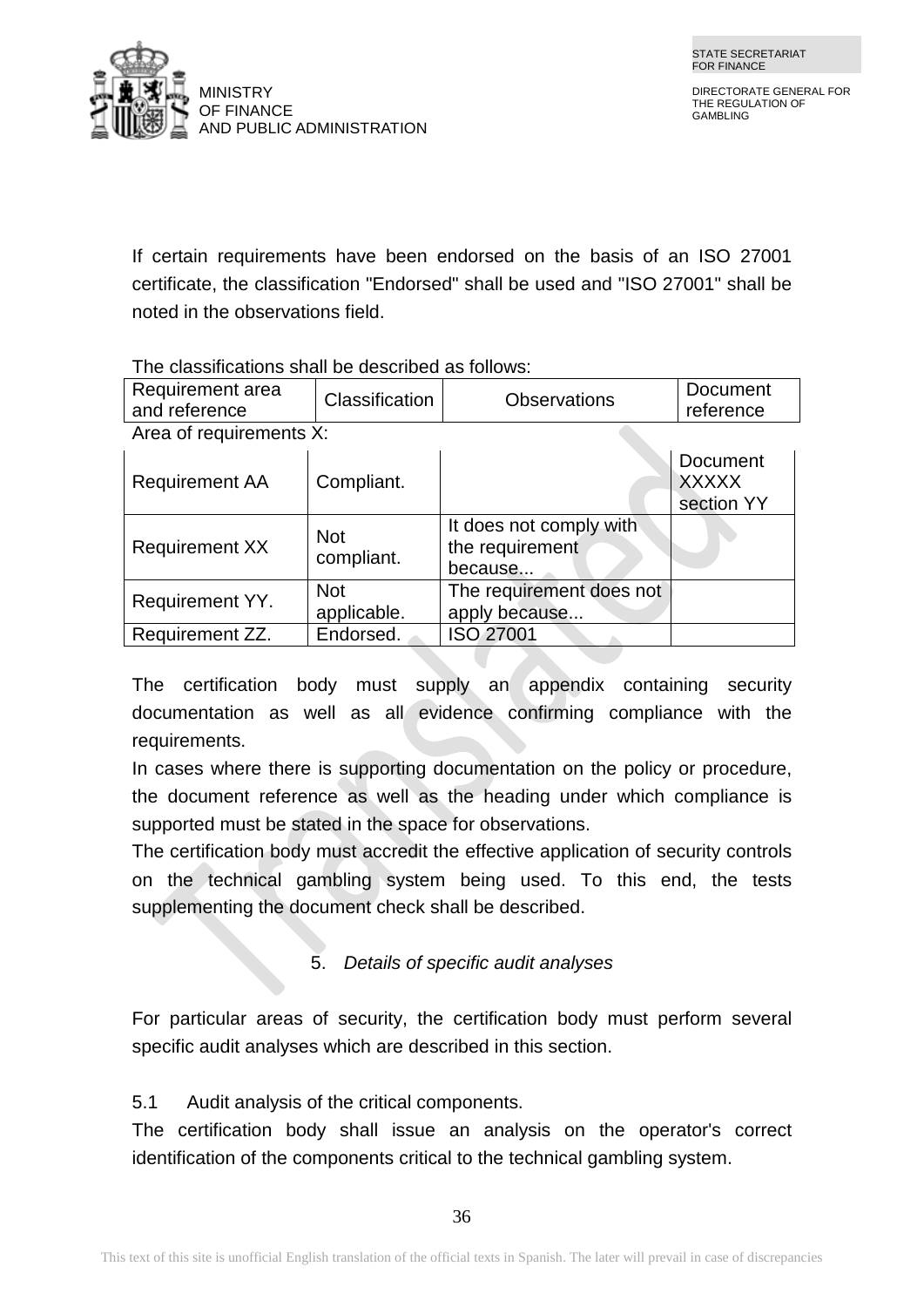

The certification body shall include a list of those critical components and state whether the security on said components has been enhanced. Each component on the list and the corresponding software component or components mentioned in the operator's questionnaire must be noted.

5.2 Audit analysis of change management.

The certification body shall issue an analysis on the correct handling of the procedure on change management.

Where possible, the certification body shall attach evidence and documentation related to the last three changes managed by the operator prior to the moment the analysis is conducted.

Should the operator have a software tool for managing changes, the tool must be noted. The certification body must also show that any action (introduction, modification or withdrawal of a change) can be audited.

5.3 Audit analysis on the management of business continuity and preventing information loss.

The certification body must analyse the maximum recovery time following an emergency situation, known as "recovery time objective (RTO)", which is reported by the operator. The body must also assess whether the available technical measures are sufficient to achieve said time. The analysis must describe the technical measures and the use of redundancy systems, back-up file arrangements, support centres or other measures.

The certification body must analyse the maximum time of information loss following an emergency situation, known as "recovery point objective (RPO)", which is reported by the operator. The body must also assess whether the available technical measures are sufficient to achieve said time. The analysis must describe the technical measures and the use of redundancy systems, back-up file arrangements, support centres or other measures. The certification body must be sure that the measures available protect all user and gambling data held by the operator.

In relation to an unforeseen hazard, the possibility of an incident completely rendering a physical location as unusable must be assessed.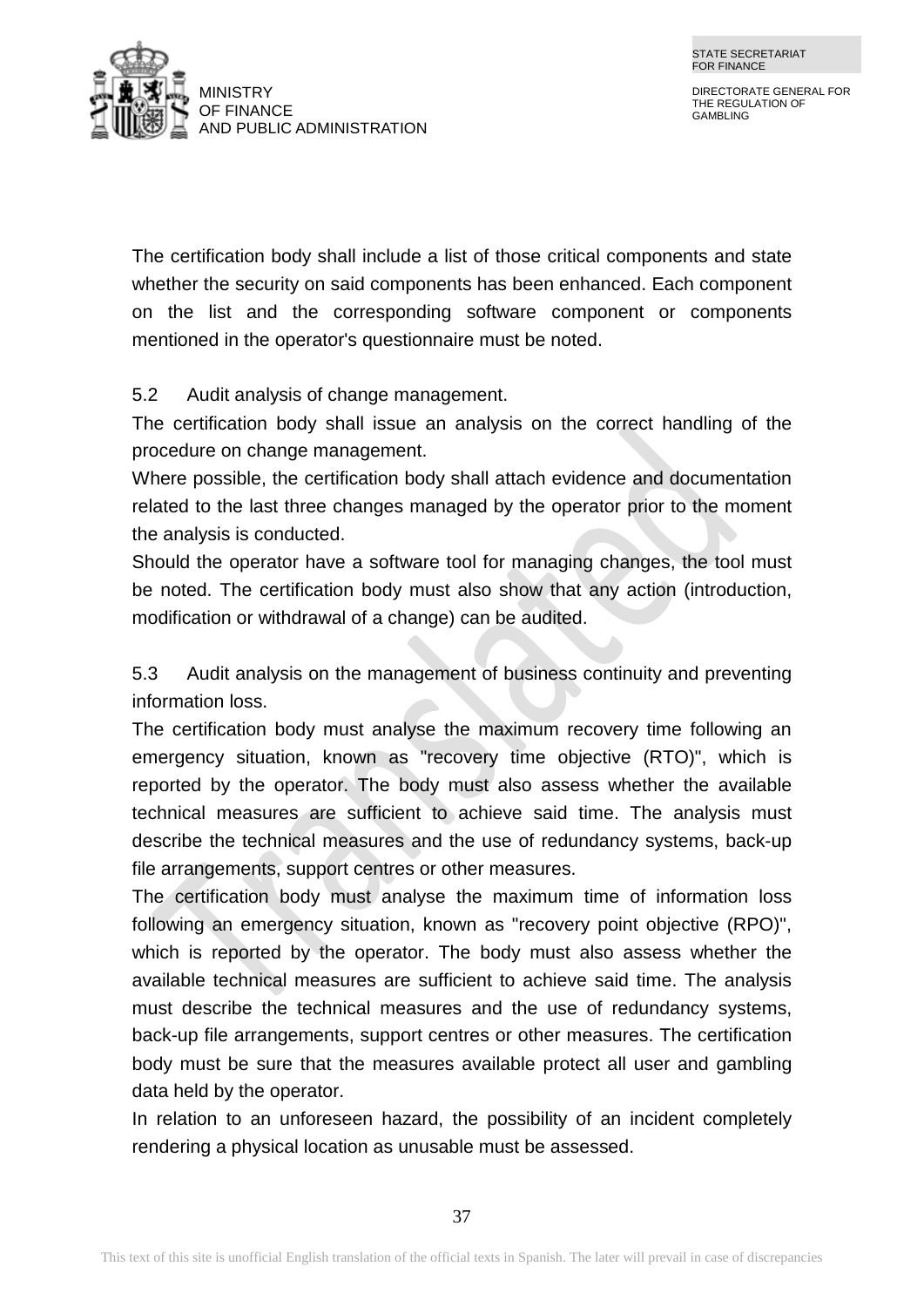

### 6. *Description of certification team, dates and place*

This section shall provide details on the work group who carries out the certification along with the place or places and the date or dates of the certification process.

## 7. *Description of the digital supporting documentation accompanying the certification report*

This section shall describe the content of the digital supporting documentation that accompanies the certification report.

The certification report shall have a digital appendix structured as follows:

- The entire certification report in a digital format.
- All security documentation used for the assessment of security, which shall be contained within a folder entitled "Documentation".
- Evidence for the assessment on the technical requirements of security. This shall be placed within a folder entitled "Technical requirements".

ISO 27001 certificate if it has been provided for the purposes of endorsement.

## **APPENDIX V.**

### **List of technical functionality requirements.**

The different requirements subject to certification are established under regulatory texts for gambling: Statute, Royal Decrees, Ministerial Orders and Resolutions.

The certification of the technical gambling system shall only apply to the obligations stipulated in the regulations that are directly connected to the technical assessment of equipment, software or means.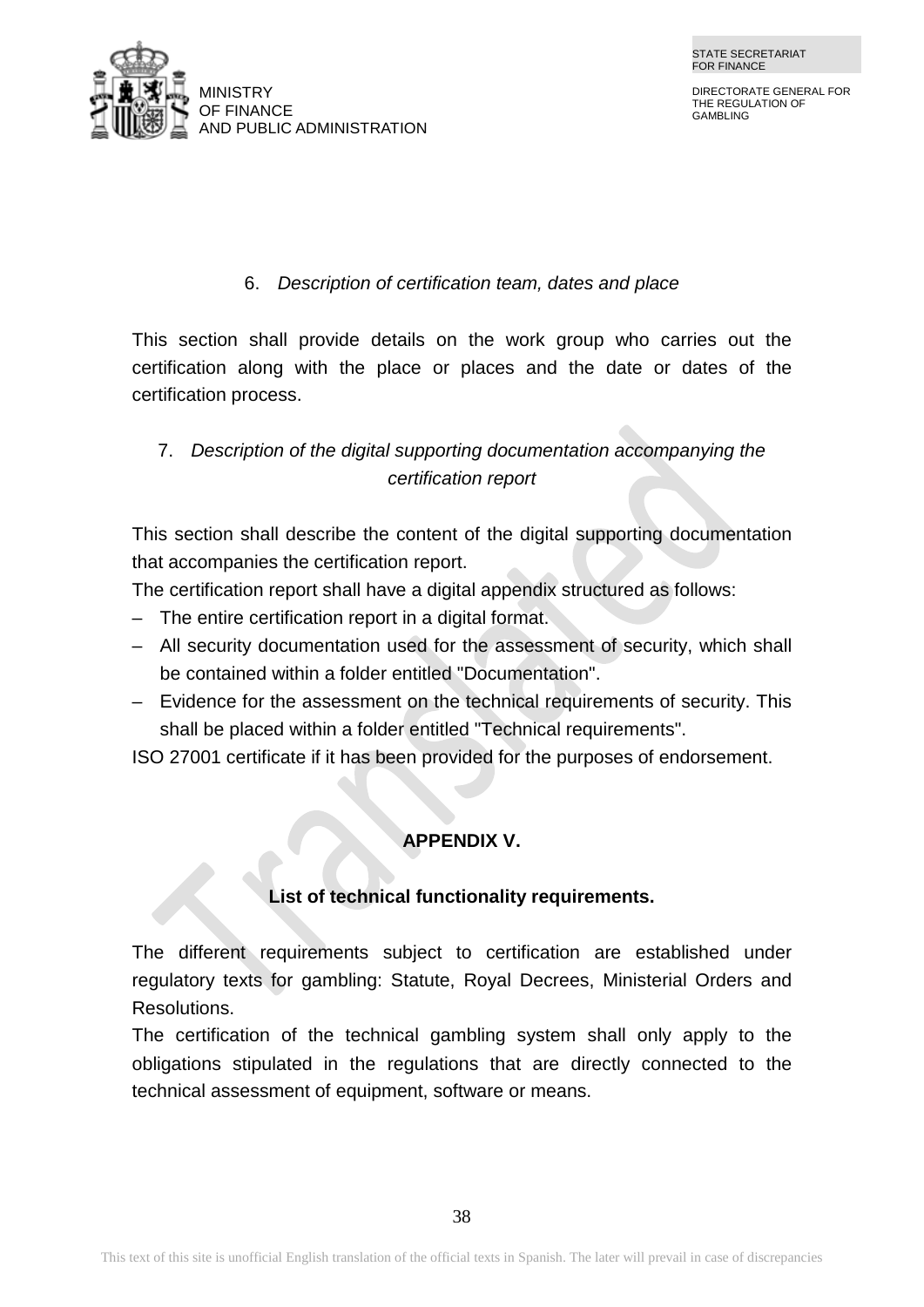

This section aims to provide a guide summarising the technical requirements found in the various regulatory texts, which must be taken into account for the certification of functionality.

The requirements are classified according to area and include the terminology to be used in the final certification reports on functionality.

Areas:

General licences:

- Area: Responsible Gambling.
- Area: Contract. Acceptance, copy and amendments.
- Area: User registration and exclusion checks.
- Area: Gambling account, amounts paid and collected.
- Area: Limits on deposits.
- Area: Record and traceability.
- Area: Terminals and session.
- Area: Communication channels
- Area: Applications for free gambling.
- Area: Internal control system.

Specific licences:

- Area: Return percentage and prize tables.
- Area: Random number generator.
- Area: Game logic.
- Area: Record and traceability.
- Area: Terminals and session.
- Area: Communication channels.
- Area: Applications for free gambling.
- Area: Graphic interface.
- Area: Behaviour in relation to technical faults.
- Area: Automatic gambling.
- Area: Move repetition.
- Area: Live gambling activities.
- Area: Various features.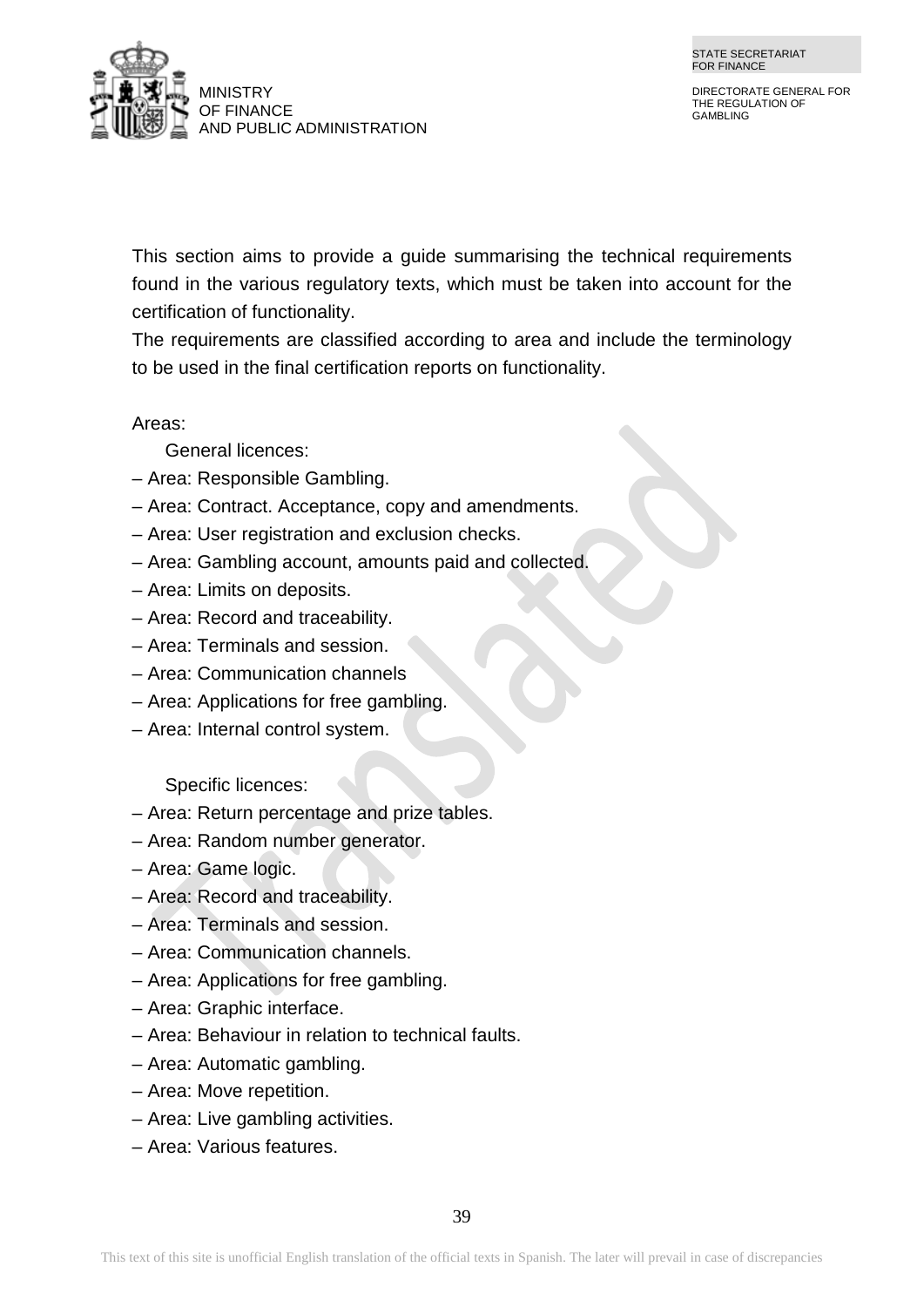



- Area: Progressive jackpots.
- Area: Internal control system.
- Area: Realisation of the gambling activity.
- Area: Monetary limits for participation.
- Area: Duties of informing participants.
- Area: Promotion of gambling activities.

## **APPENDIX VI**

## **Basic account of integration tests.**

The purpose of this appendix is to describe the tests that must be conducted in order to certify the integration of the technical gambling systems of operators.

The integration tests must always be conducted in the environment that the operator actually uses for carrying out and operating the licensed gambling.

In integration tests requiring personal details of residents in Spain, the certification bodies may use the trial games provided on this basis by the Directorate General for the Regulation of Gambling for the production environment of the online verification services.

The tests are categorised according to the type of licence.

The following types of tests are described along with the minimum evidence to be gathered for each one:

## a) Functional.

Functional tests shall consist of an evaluation of the external features of an application or system by using the same methods available to a participant or the management applications available to the operator's staff.

The minimum evidence that must be collected is:

- The conformity or non-conformity of the test.
- Screenshots showing the interaction between the gambling platform and either the participant or the operator's staff conducting the test.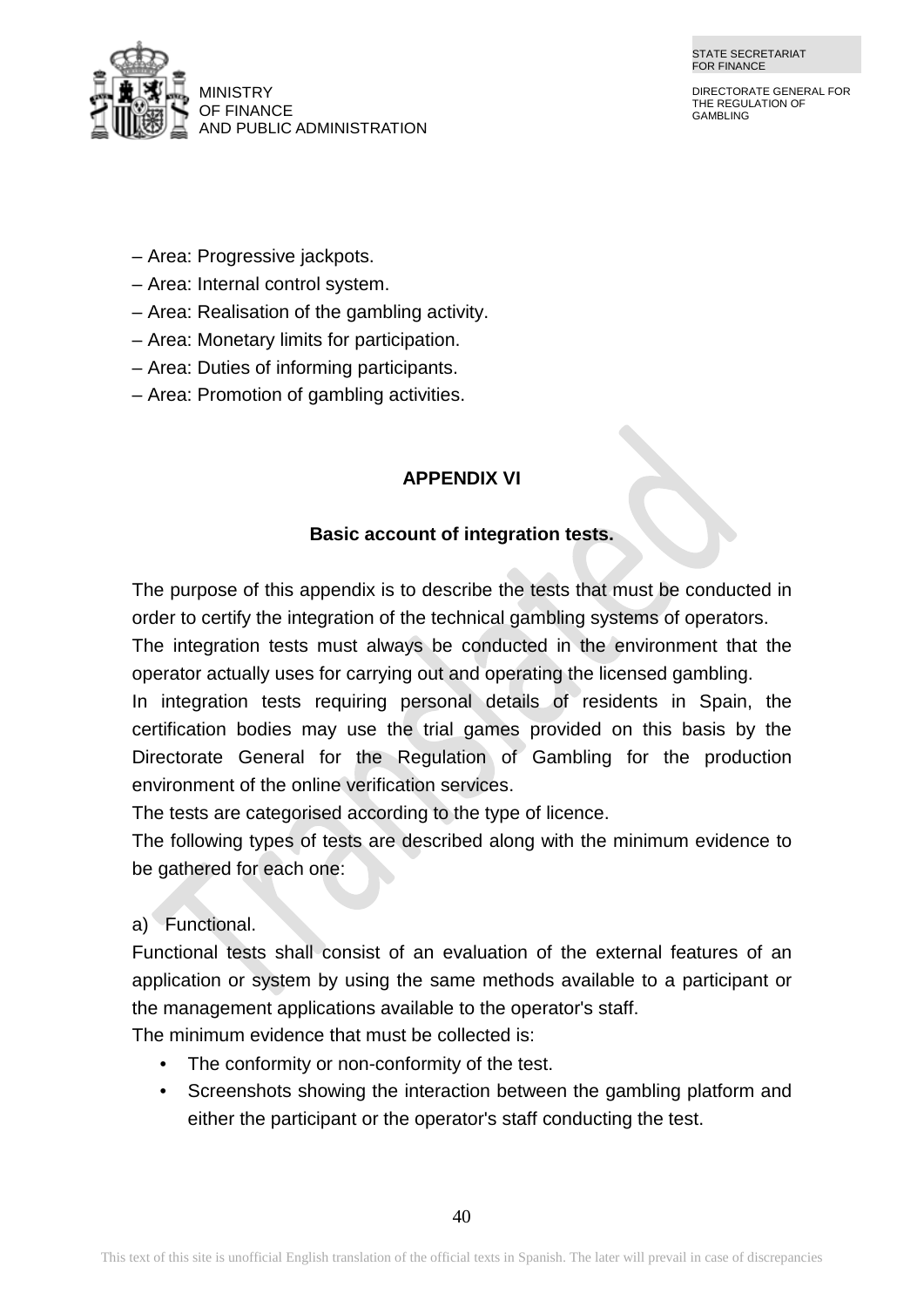

#### b) Traceability.

Traceability tests shall consist of an analysis and cross-check of the records and traces created in the system when the particular test is performed. The records and traces used for this type of test shall be the records and traces from the information system of the central gambling unit and not those from the internal control system.

The minimum evidence that must be collected is:

- The conformity or non-conformity of the test.
- The screen shots that show the information related to the record or trace.
- The description of the information source (file, table, etc.) from which the record or trace has been obtained.

### c) Real data.

The analysis of real data shall consist of verifying the proper accounting, format and completeness of the data created through the interaction between participants and the technical gambling system.

These integration tests in relation to real data shall require the technical gambling system to have at least one month of data, which may not be completed through tests or simulations.

The minimum evidence that must be collected is:

- The conformity or non-conformity of the test.
- The source (file, tables, etc.) from which the information has been obtained.
- All representative data required in each test.

The following are the basic integration tests according to the type of licence and categorised by area:

#### A. General Licences

| A.1. User registration and exclusion checks. |  |
|----------------------------------------------|--|
|----------------------------------------------|--|

| Test reference | A.1.1                          |
|----------------|--------------------------------|
| Name of test   | Addition of user registration. |
| Type of test   | Functional, Traceability.      |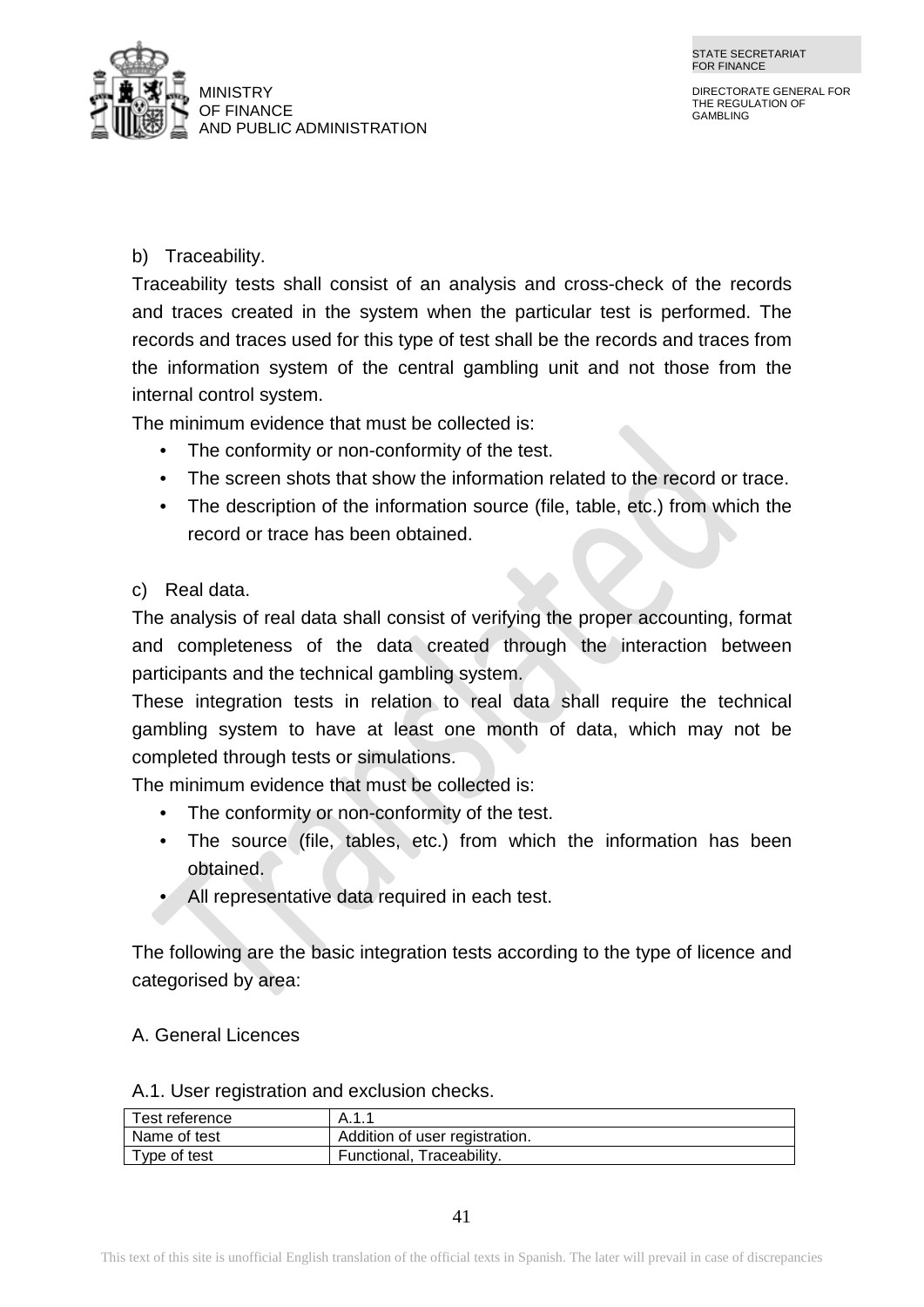

| Description of test    | From the participant's point of view, registration will proceed in<br>the case of:<br>A participant resident in Spain who has correct identity<br>details, is of legal age and does not appear in the RGIAJ.<br>A non-resident participant.<br>This test must be performed by all operators regardless of<br>whether user registration is necessary for gambling or for the<br>recording of winners.                                                                                                                                                                                                                                                                                                                                                                                                                                                                                                                                          |
|------------------------|-----------------------------------------------------------------------------------------------------------------------------------------------------------------------------------------------------------------------------------------------------------------------------------------------------------------------------------------------------------------------------------------------------------------------------------------------------------------------------------------------------------------------------------------------------------------------------------------------------------------------------------------------------------------------------------------------------------------------------------------------------------------------------------------------------------------------------------------------------------------------------------------------------------------------------------------------|
| <b>Expected Result</b> | The result will include the DNI/NIE, time and date of every<br>registration, so that the Directorate General for the Regulation of<br>Gambling may later confirm that its verification services have<br>been used.<br>The user registration of a non-resident participant will include the<br>code used to identify the customer along with the time and date<br>of the tests.<br>Functional<br>It must be confirmed that the user has been registered on the<br>system.<br>The system must collect all information from the participant as<br>detailed in RES_TEC Appendix<br>I section $2.1.1$ .<br>In the case of a non-resident participant, the system must<br>request a copy of identification.<br>Traceability<br>The system's records and traces which collect the user<br>registration details will be analysed.<br>The traceability relating to the acceptance of the gambling<br>contract, signed by the player, must be verified. |

| Test reference         | A.1.2                                                                                                                                                                                                                                                                                                                                                                                                                                                                                                                                                       |
|------------------------|-------------------------------------------------------------------------------------------------------------------------------------------------------------------------------------------------------------------------------------------------------------------------------------------------------------------------------------------------------------------------------------------------------------------------------------------------------------------------------------------------------------------------------------------------------------|
| Name of test           | Checks on individual prohibitions.                                                                                                                                                                                                                                                                                                                                                                                                                                                                                                                          |
| Type of test           | Functional, traceability.                                                                                                                                                                                                                                                                                                                                                                                                                                                                                                                                   |
| Description of test    | From the participant's point of view, registration will proceed in<br>the case of:<br>A participant resident in Spain who provides incorrect<br>identity details.<br>A participant resident in Spain with correct identity details,<br>who appears in the RGIAJ.<br>A participant resident in Spain with correct identity details<br>but who is underage.<br>A participant not resident in Spain who is underage.<br>The test must be conducted with the operational verification<br>services of the Directorate General for the Regulation of<br>Gambling. |
| <b>Expected Result</b> | The result will include the DNI, time and date of every<br>registration, so that the Directorate General for the Regulation of<br>Gambling may later confirm that its verification services have<br>been used.<br>Functional<br>The system must not allow the registration of minors, persons                                                                                                                                                                                                                                                               |

 $\sim$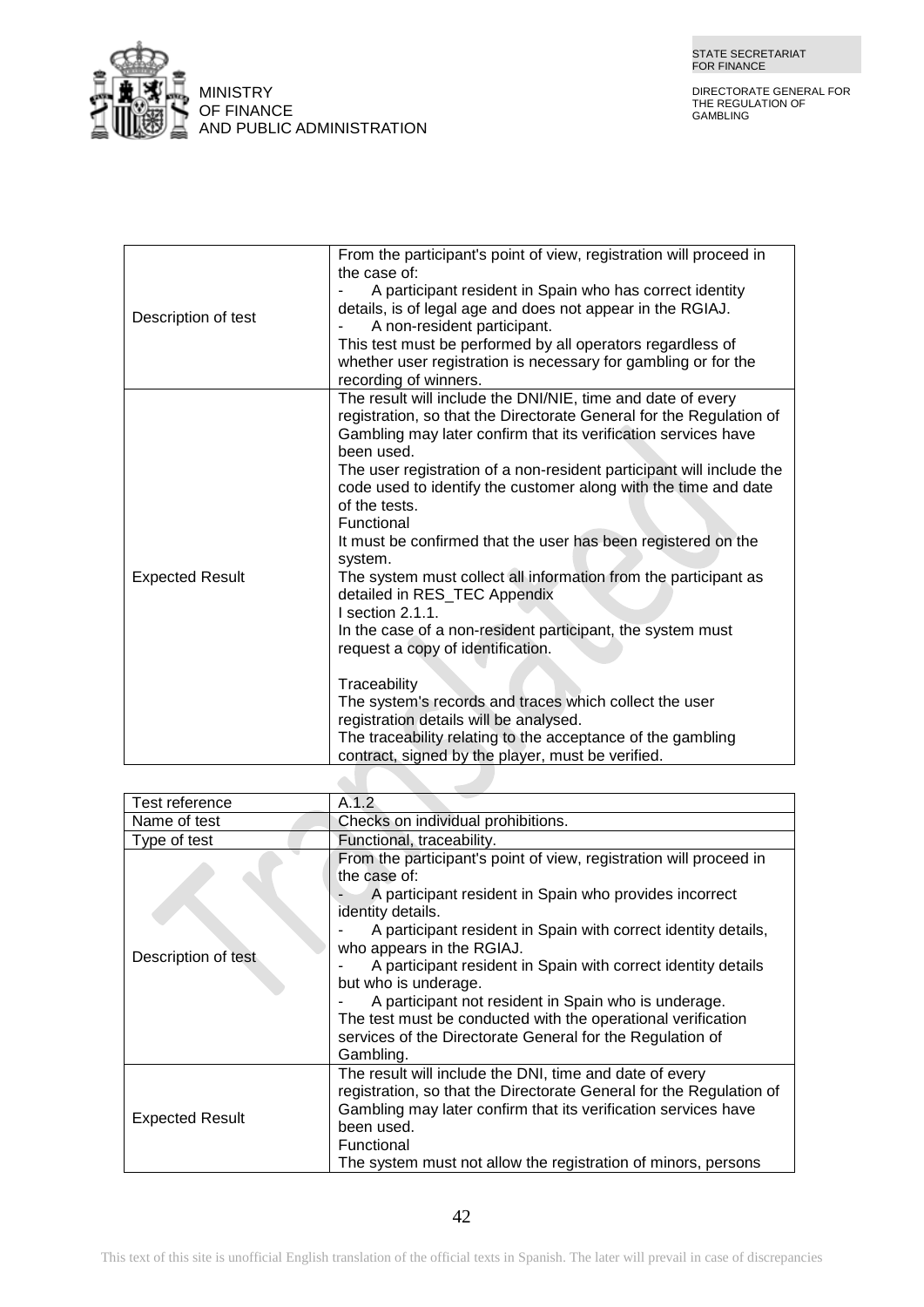

| appearing in the RGIAJ or those whose verification details are |
|----------------------------------------------------------------|
| incorrect.                                                     |
| Traceability                                                   |
| The system's records and traces which collect the user         |
| registration details will be analysed.                         |
|                                                                |

| Test reference         | A.1.3                                                                                                                                                                                                                                                                                                                                                                               |
|------------------------|-------------------------------------------------------------------------------------------------------------------------------------------------------------------------------------------------------------------------------------------------------------------------------------------------------------------------------------------------------------------------------------|
| Name of test           | Validation of the DNI/NIE field.                                                                                                                                                                                                                                                                                                                                                    |
| Type of test           | Functional, traceability.                                                                                                                                                                                                                                                                                                                                                           |
| Description of test    | This test will verify that the internal control system uses<br>mechanisms to avoid the following scenarios:<br>The introduction of wrong values into the DNI or NIE, such<br>as, format errors, or letters not matching the number.<br>The activation of a user registration despite errors in the DNI<br>or NIE.<br>Confusion of the NIE field for that of the DNI and vice versa. |
| <b>Expected Result</b> | The actions of the system for each of the above scenarios must<br>be described along with an assessment on such actions.                                                                                                                                                                                                                                                            |

### A.2. Gambling account, amounts paid and collected.

| Test reference         | A.2.1                                                                                                                                                                                                                                                                                                                                                                                                    |
|------------------------|----------------------------------------------------------------------------------------------------------------------------------------------------------------------------------------------------------------------------------------------------------------------------------------------------------------------------------------------------------------------------------------------------------|
| Name of test           | Correct recording of transactions on the gambling account.                                                                                                                                                                                                                                                                                                                                               |
| Type of test           | Functional, traceability.                                                                                                                                                                                                                                                                                                                                                                                |
| Description of test    | From the participant's point of view, deposits and withdrawals will<br>be made on the gambling account.                                                                                                                                                                                                                                                                                                  |
|                        | The possibility of performing other operations on the gambling<br>account will be analysed.                                                                                                                                                                                                                                                                                                              |
|                        | The result will include the DNI, time and date and a description<br>of every transaction carried out, so that the Directorate General for<br>the Regulation of Gambling may later confirm that the data is<br>correctly recorded in the internal control system                                                                                                                                          |
| <b>Expected Result</b> | Functional<br>The proper accounting of deposits and withdrawals on the<br>gambling account will be confirmed.<br>If there are other operations available on the gambling account,<br>the result will include a list of them.<br>It will be confirmed that there is no account operation that allows<br>a participant to receive credit from the operator or to make<br>transfers to another participant. |
|                        | Traceability<br>The system's records and traces which collect the deposit and<br>withdrawal details will be analysed.                                                                                                                                                                                                                                                                                    |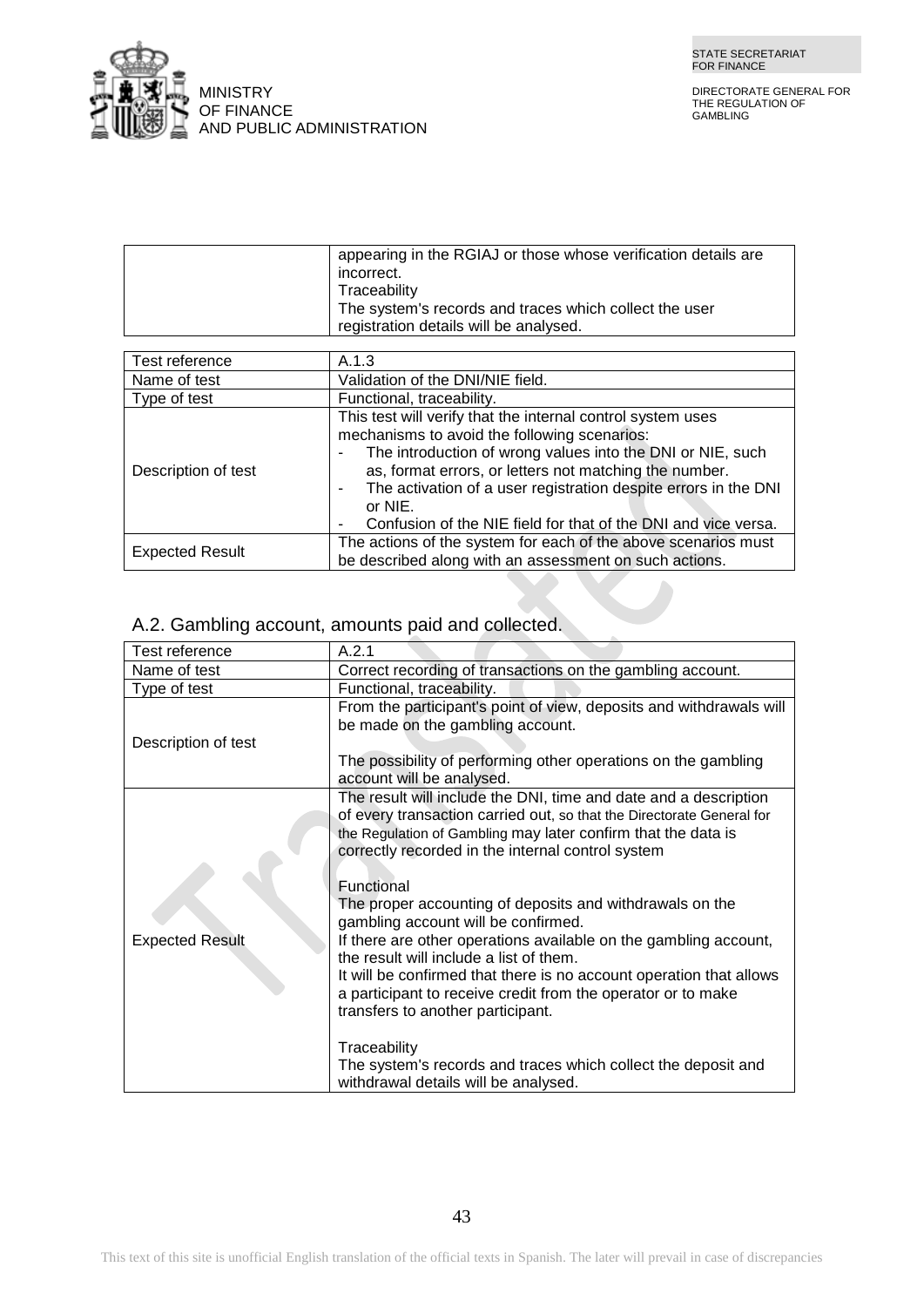

### A.3. Limits on deposits.

| Test reference         | A.3.1                                                                                                                                                                         |
|------------------------|-------------------------------------------------------------------------------------------------------------------------------------------------------------------------------|
| Name of test           | Depositing in excess of limits.                                                                                                                                               |
| Type of test           | Functional, traceability.                                                                                                                                                     |
|                        | The system will be accessed with an account that has a default<br>daily, weekly or monthly deposit limit.                                                                     |
| Description of test    | The limits will be reduced to $\epsilon$ 10, $\epsilon$ 15 and $\epsilon$ 20 respectively.<br>Deposits under the limit will be made.<br>Deposits over the limit will be made. |
|                        | Each limit, whether daily, weekly or monthly, must be tested by<br>using various time-frame combinations.                                                                     |
| <b>Expected Result</b> | Functional.<br>The system allows limits to be reduced.<br>The system allows deposits under the limit but does not allow<br>deposits over the limit.                           |
|                        | Traceability.<br>The system's records and traces which show the changes to<br>limits will be analysed.                                                                        |
|                        |                                                                                                                                                                               |

| Test reference         | A.3.2                                                                                                                                                                                                                                                                                                                       |
|------------------------|-----------------------------------------------------------------------------------------------------------------------------------------------------------------------------------------------------------------------------------------------------------------------------------------------------------------------------|
| Name of test           | Deposit limit details.                                                                                                                                                                                                                                                                                                      |
| Type of test           | Real data.                                                                                                                                                                                                                                                                                                                  |
| Description of test    | The system's real data will be checked to ascertain how many<br>participants have limits greater than the predetermined limits.<br>If there are participants who have limits greater than the<br>predetermined limits, it will be verified that the requisite<br>applications for increasing limits were correctly made and |
|                        | assessed. For the purposes of this test, a sample of 5<br>participants will suffice for the check.                                                                                                                                                                                                                          |
| <b>Expected Result</b> | The result will include the identification code "PlayerID" of the<br>analysed participants along with the dates when the applications<br>for increasing limits were made and the dates when they were<br>authorised.                                                                                                        |
|                        | The system will be checked to ensure it keeps the records and<br>traces of the applications, analyses and authorisations for the<br>limit increases.                                                                                                                                                                        |

#### A.4. Internet. Redirection to a ".es" domain name.

| Test reference      | A 4 1                                                                                                                              |
|---------------------|------------------------------------------------------------------------------------------------------------------------------------|
| Name of test        | Redirection to a ".es" domain name                                                                                                 |
| Type of test        | Functional.                                                                                                                        |
| Description of test | The operator will supply the certification body with the list of<br>websites without the ".es" domain where gambling is offered by |
|                     | its parent company, subsidiaries or itself.                                                                                        |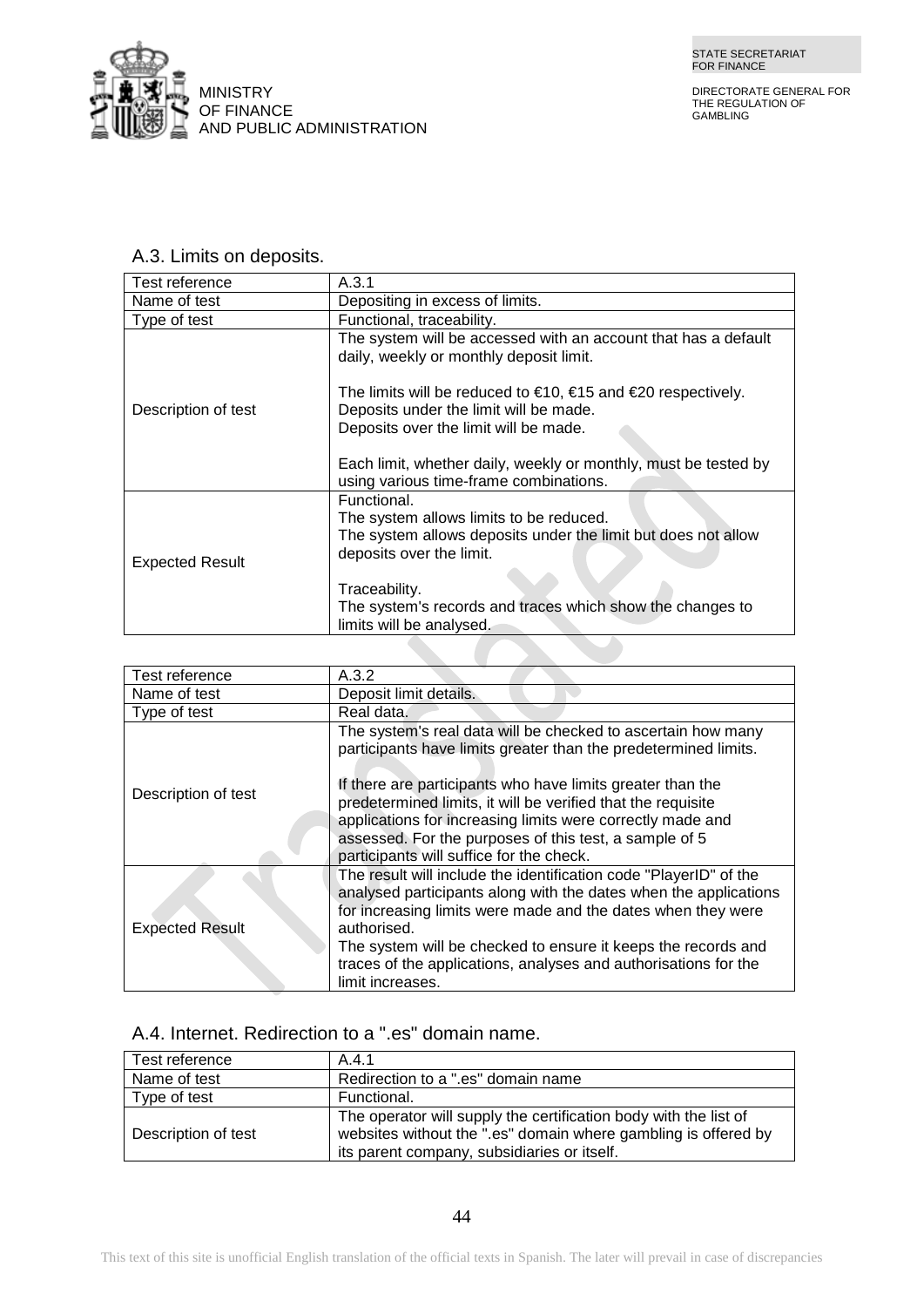

|                        | The certification body will access each website from a Spanish<br>IP address and verify the redirection.                                                             |
|------------------------|----------------------------------------------------------------------------------------------------------------------------------------------------------------------|
| <b>Expected Result</b> | The redirection to the ".es" domain will be confirmed.<br>The certification body will list the websites without the ".es"<br>domain that were accessed in this test. |

### A.5. Internal Control System.

| Test reference         | A.5.1                                                                                                                                                                                                                                                                                                                                                                                                                                                                                                                          |
|------------------------|--------------------------------------------------------------------------------------------------------------------------------------------------------------------------------------------------------------------------------------------------------------------------------------------------------------------------------------------------------------------------------------------------------------------------------------------------------------------------------------------------------------------------------|
| Name of test           | Completeness of RUT and CJT records.                                                                                                                                                                                                                                                                                                                                                                                                                                                                                           |
| Type of test           | Real data.                                                                                                                                                                                                                                                                                                                                                                                                                                                                                                                     |
| Description of test    | This test will compare the data in the SCI with the data held in<br>the operator's information system for the purpose of assessing<br>the completeness of the SCI data.<br>The following monthly data will be obtained:<br>From the monthly RUT record:<br>Number of registrations.<br>Number of participants according to status.<br>From the monthly CJT record:<br>Opening balance.<br>Deposits.<br>Withdrawals.<br>Wagered amounts.<br>Reimbursement of wagered amounts.<br>Prizes.<br>Closing balance.<br>Prizes in kind. |
|                        | Other transactions.<br>This test requires access by the certification body to unencrypted<br>real data. The operator must provide the certification body with<br>unencrypted monthly RUT and CJT files. The certification body<br>must confirm whether the files correspond to the files actually<br>stored on the operator's information system.<br>The certification body is not required to know the encryption key<br>under any circumstances.                                                                             |
| <b>Expected Result</b> | For the monthly RUT:                                                                                                                                                                                                                                                                                                                                                                                                                                                                                                           |
|                        | The data of the RUT file will be compared with the lists<br>obtained from the back-office application of the technical<br>gambling system.<br>The certification body must be certain of the accuracy of these<br>lists since they are the source against which the completeness of                                                                                                                                                                                                                                             |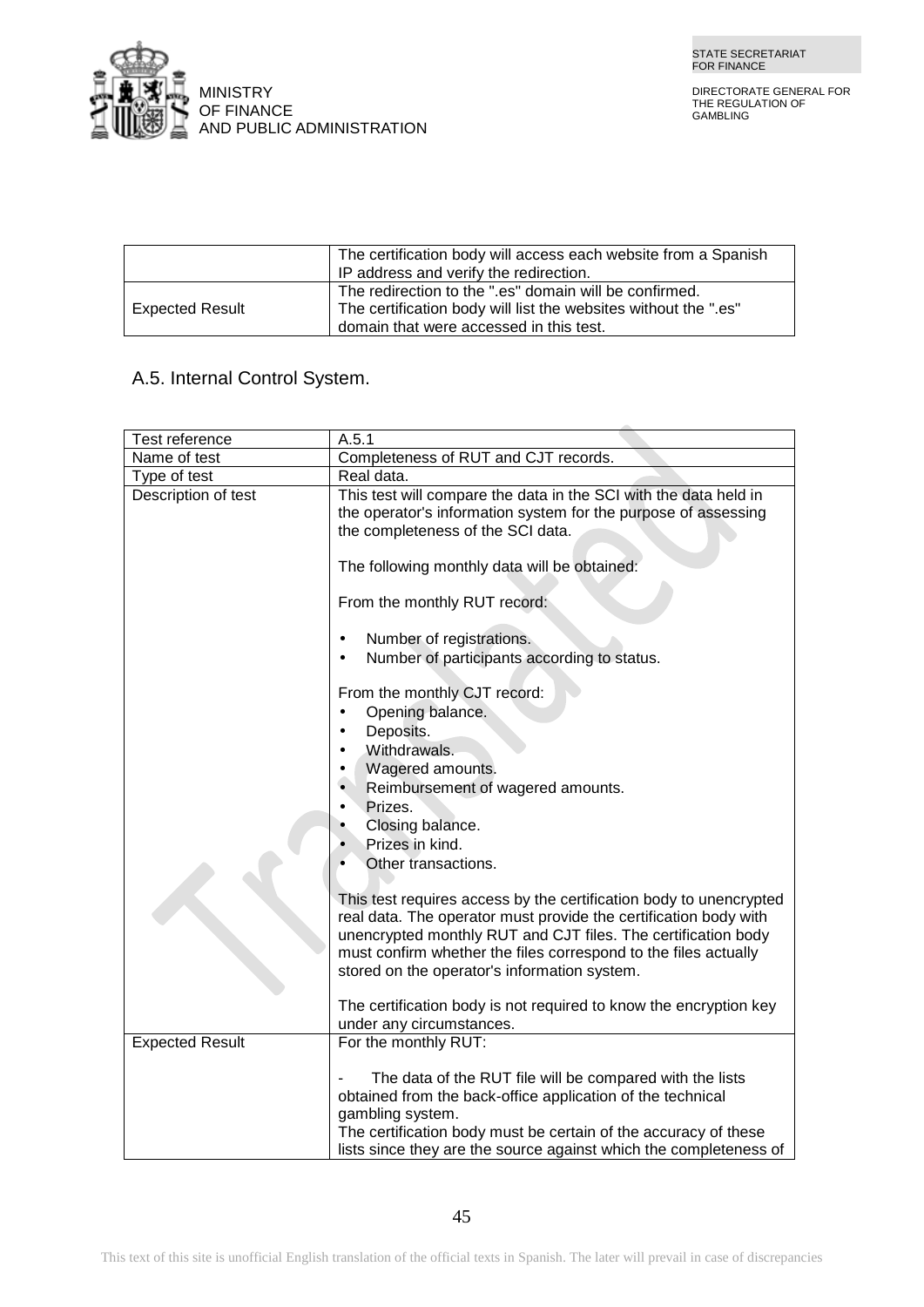

DIRECTORATE GENERAL FOR THE REGULATION OF GAMBLING

| the SCI's real data is compared.                                                                                                                                                                                                                                                                                       |
|------------------------------------------------------------------------------------------------------------------------------------------------------------------------------------------------------------------------------------------------------------------------------------------------------------------------|
| For the monthly CJT:                                                                                                                                                                                                                                                                                                   |
| The data of the CJT file will be compared with the lists<br>obtained from the back-office application of the technical<br>gambling system.<br>The certification body must be certain of the accuracy of these<br>lists since they are the source against which the completeness of<br>the SCI's real data is compared. |
| The opening balance of one month will be confirmed to be<br>equal to the closing balance of the previous month.                                                                                                                                                                                                        |
| The closing balance will be confirmed to equal the sum of<br>the opening balance and the total of all transactions for that<br>month.                                                                                                                                                                                  |
| As a result of this test, the certification body must include:                                                                                                                                                                                                                                                         |
| The conformity of the checks made and substantiation for<br>those checks.                                                                                                                                                                                                                                              |
| NOTE: The checks and calculations will be done separately,<br>both in the Euro currency and in any other units, whether bonus<br>points or others.                                                                                                                                                                     |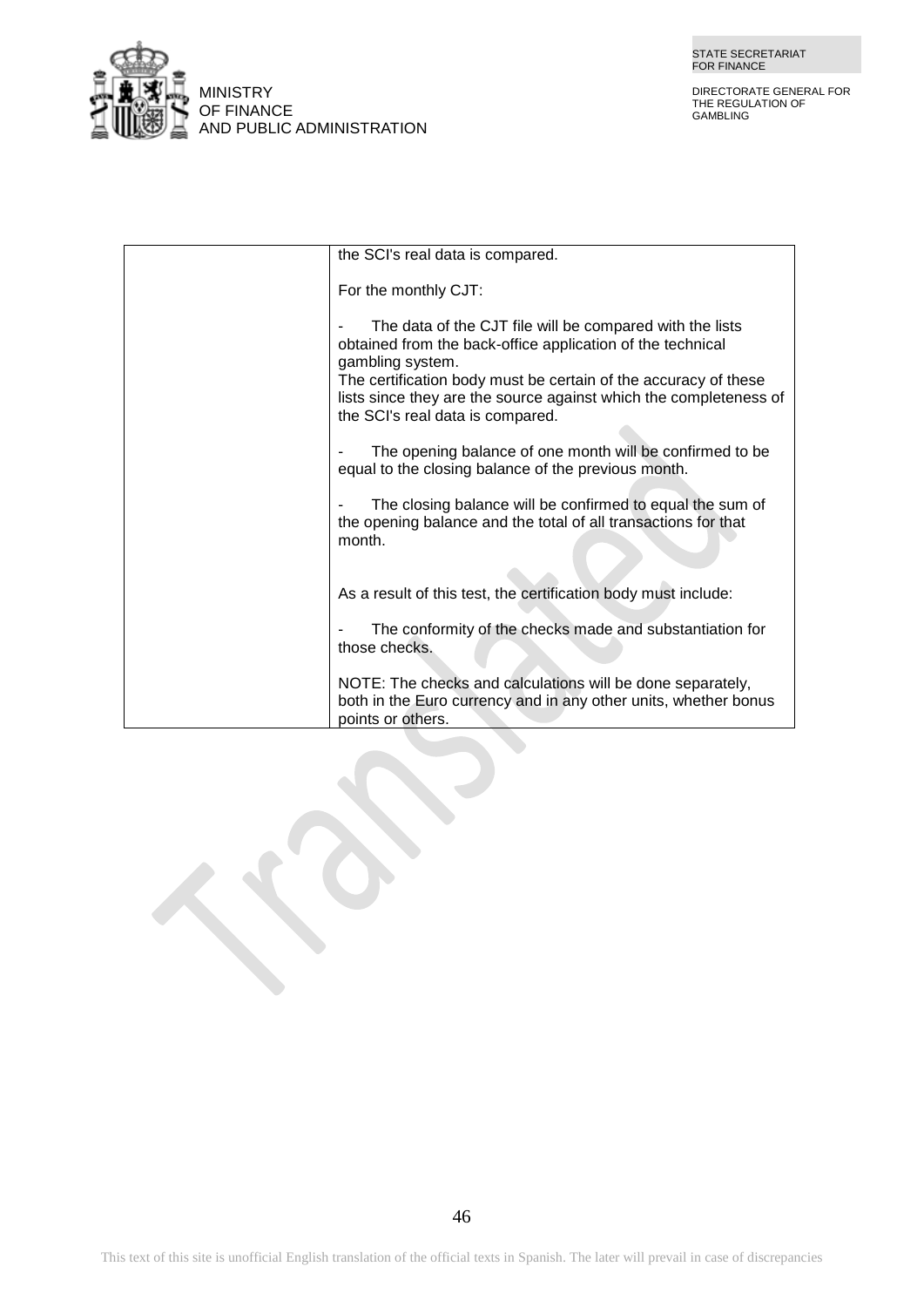



| Test reference         | A.5.2                                                                                                                                                                                                                                                                                                              |
|------------------------|--------------------------------------------------------------------------------------------------------------------------------------------------------------------------------------------------------------------------------------------------------------------------------------------------------------------|
| Name of test           | Valid certificate.                                                                                                                                                                                                                                                                                                 |
| Type of test           | Real data.                                                                                                                                                                                                                                                                                                         |
| Description of test    | This test will verify what digital certificate is used for signing data.<br>It will also confirm that the certificate is valid and has not been<br>revoked.<br>The certification body is not required to know the encryption key<br>under any circumstances.                                                       |
| <b>Expected Result</b> | The certification body will confirm what digital certificate is used<br>for signing data. It will also confirm that the certificate is valid and<br>has not been revoked.<br>In the result, the certification body will note the public key of the<br>certificate used for signing the data of the storage system. |

47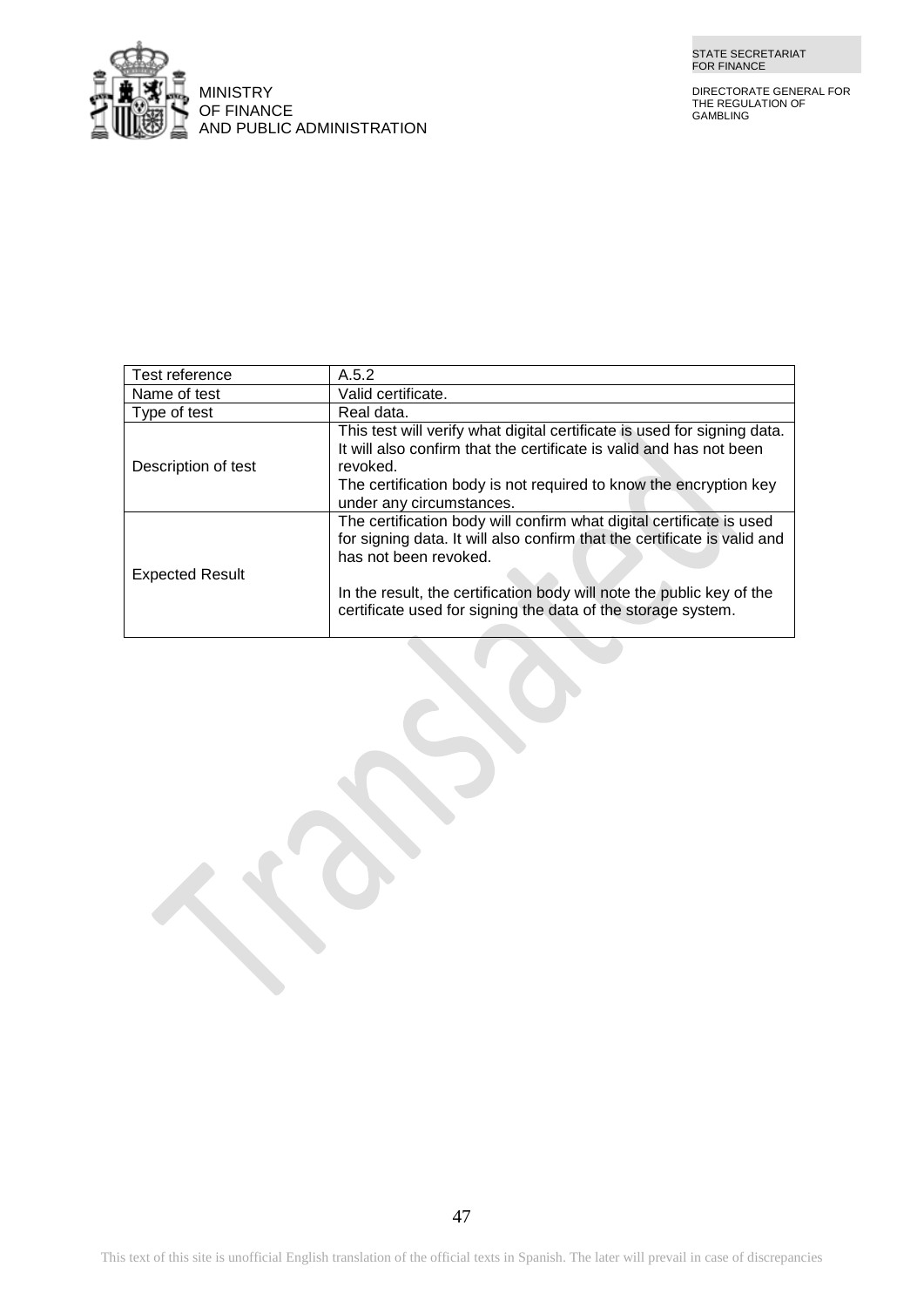

## Executive summary form for integration tests in relation to general licences.

| Area and                                                         | Classification |  |
|------------------------------------------------------------------|----------------|--|
| A.1 User registration and exclusion checks.                      |                |  |
| A.1.1 Addition of user registration.                             |                |  |
| A.1.2 Checks on individual prohibitions.                         |                |  |
| A.1.3 DNI/NIE field validation.                                  |                |  |
| A.2 Gambling account, amounts paid and collected.                |                |  |
| A.2.1 Correct recording of transactions on the gambling account. |                |  |
| A.3 Limits on deposits.                                          |                |  |
| A.3.1 Depositing in excess of limits.                            |                |  |
| A.3.2 Deposit limit details.                                     |                |  |
| A.4 Internet. Redirection to a ".es" domain name                 |                |  |
| A.4.1 Redirection to a ".es" domain name                         |                |  |
| A.5 Internal Control System.                                     |                |  |
| A.5.1 Completeness of RUT and CJT records.                       |                |  |
| A.5.2 Valid certificate.                                         |                |  |

20

#### B. Specific Licences.

### B.1. Gambling on offer.

| Test reference         | B.1.1                                                                                                                                                                                                                     |
|------------------------|---------------------------------------------------------------------------------------------------------------------------------------------------------------------------------------------------------------------------|
| Name of test           | Gambling on offer and gambling versions.                                                                                                                                                                                  |
| Type of test           | Functional.                                                                                                                                                                                                               |
|                        | The player's interface will be used to access the gambling on<br>offer and check that it matches the specific licence.                                                                                                    |
|                        | The available gambling on offer will be analysed from each type<br>of application or terminal used for participation.                                                                                                     |
| Description of test    | Each gambling activity and offered version will be analysed<br>along with whether they correspond to the gambling activities<br>and versions allowed by the basic regulations.                                            |
|                        | Gambling is not required to perform this test, instead it will<br>suffice to analyse the information published by the operator,<br>whether it be the rules of the gambling activities or strictly<br>informative details. |
|                        | The result will contain an account of the following information:                                                                                                                                                          |
| <b>Expected Result</b> | - the marketed name of the detected gambling activities and<br>versions.                                                                                                                                                  |
|                        | - the applications or terminals from which they are available.                                                                                                                                                            |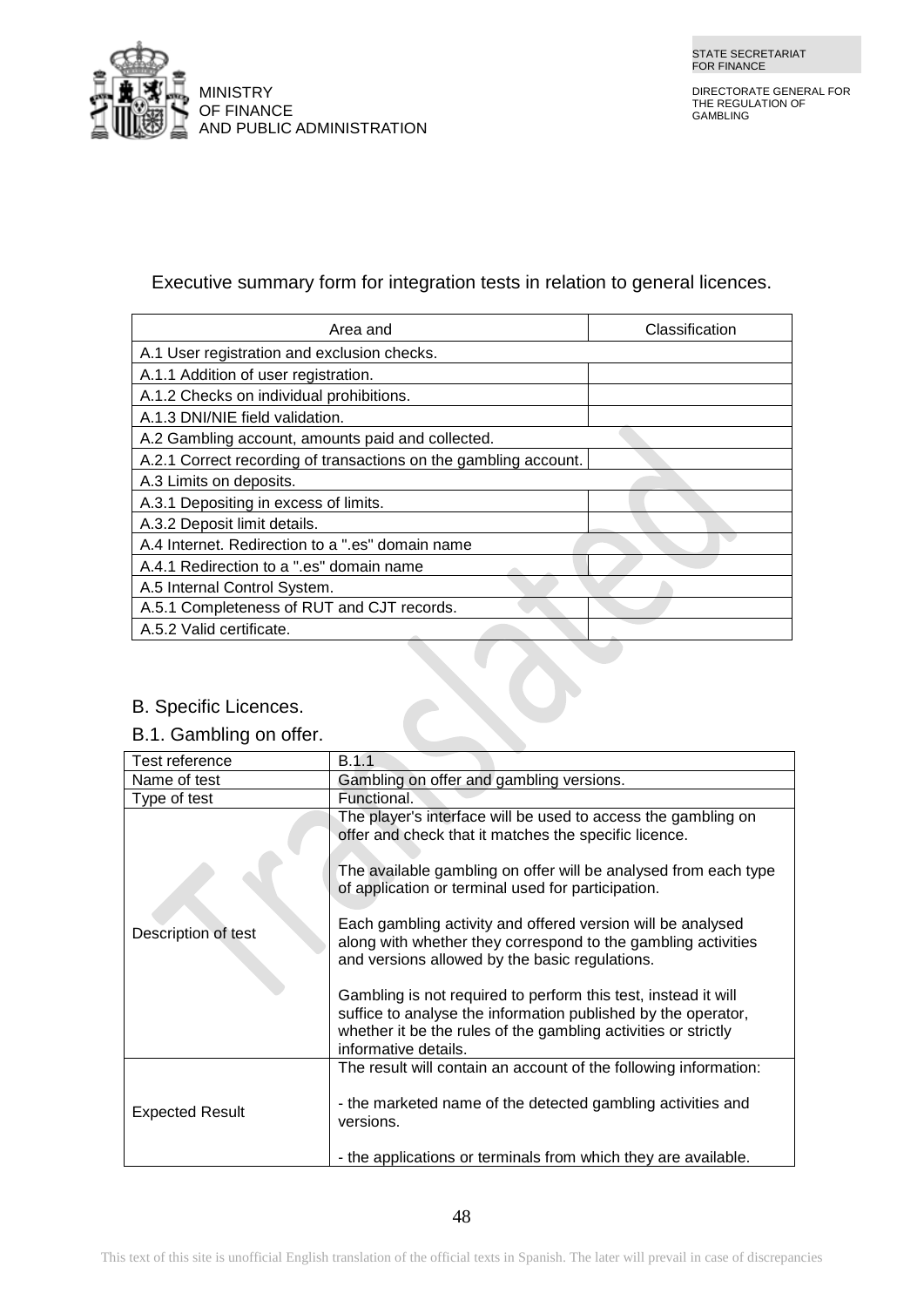

| - the correlation with versions from the basic regulations.                                                       |
|-------------------------------------------------------------------------------------------------------------------|
| - the version of the particular rules assessed.                                                                   |
| This information will be compared with the descriptive<br>questionnaire of the licence completed by the operator. |

| Test reference         | B.1.2                                                                                                                                                                                                                                                                                                                                                                                                                                                                                                                                                             |
|------------------------|-------------------------------------------------------------------------------------------------------------------------------------------------------------------------------------------------------------------------------------------------------------------------------------------------------------------------------------------------------------------------------------------------------------------------------------------------------------------------------------------------------------------------------------------------------------------|
| Name of test           | Realisation of the gambling activity and correct accounting.                                                                                                                                                                                                                                                                                                                                                                                                                                                                                                      |
| Type of test           | Functional, traceability.                                                                                                                                                                                                                                                                                                                                                                                                                                                                                                                                         |
|                        | The player's interface will be used to participate in gambling and:<br>- check the correct accounting of bets, prizes, fees or others.<br>- in gambling activities where the operator charges a fee, it must<br>be verified that the calculation of fees coincides with the<br>calculation stipulated in the particular rules.                                                                                                                                                                                                                                    |
| Description of test    | - an attempt will be made to enter a wager greater than the<br>balance available in the gambling account. In specific gambling<br>activities, it will be verified:<br>- For betting, that bets cannot be placed at times not prescribed<br>by the particular rules, and especially following the close of a bet<br>promotion, from the start of the event for conventional betting, or<br>from the end of the event for live betting.                                                                                                                             |
|                        | - For bingo, that cards cannot be bought outside the promotion<br>period, or when the game has commenced.                                                                                                                                                                                                                                                                                                                                                                                                                                                         |
|                        | - For poker or casino games, that bets cannot be placed outside<br>the times designated in the particular rules.<br>- For slot machines, it will be checked that, when the slot<br>machine game session automatically concludes due to the time<br>or money limit set during the session's configuration, the game in<br>progress closes in an orderly manner and the accounting is<br>correct.<br>Note: This test will be repeated for each type of application or<br>terminal used for participation as well as for each gambling<br>activity, version or form. |
| <b>Expected Result</b> | Functional<br>The conformity of the above described verifications, broken<br>down for each analysed version.<br>It will be confirmed that a wager greater than the balance<br>available in the gambling account cannot be made. The version<br>of the particular rules will also be noted.<br>Traceability<br>The result will detail the tables, files or others containing the<br>information.                                                                                                                                                                   |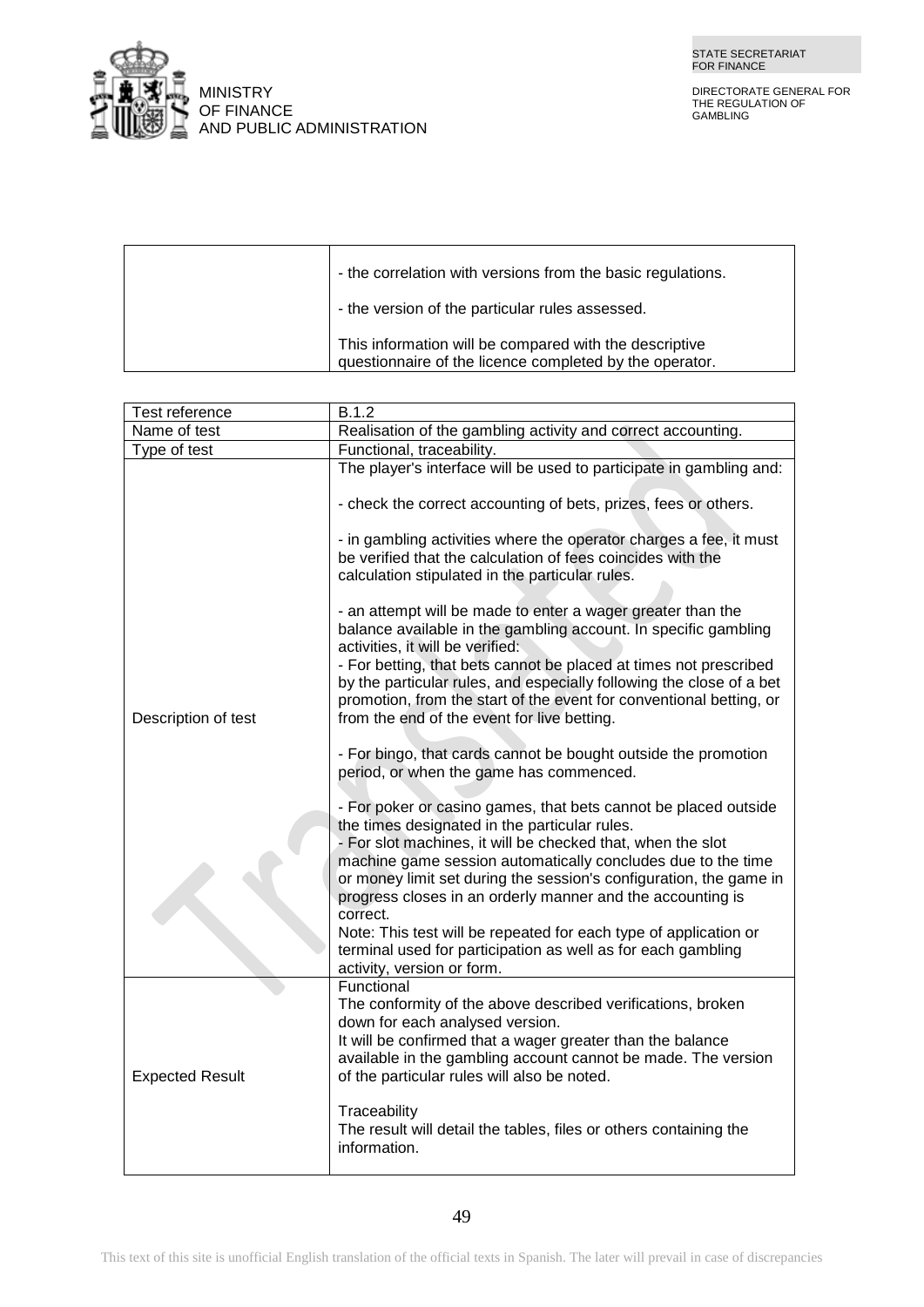STATE SECRETARIAT FOR FINANCE



DIRECTORATE GENERAL FOR THE REGULATION OF GAMBLING

| An opinion will be expressed on whether the recording system of |
|-----------------------------------------------------------------|
| the technical gambling system can recover information           |
| accounting for every situation and completely reconstruct the   |
| history of every game.                                          |

| Test reference                        | <b>B.1.3</b>                                                                                                                                                                                                                                                                                                                                                        |
|---------------------------------------|---------------------------------------------------------------------------------------------------------------------------------------------------------------------------------------------------------------------------------------------------------------------------------------------------------------------------------------------------------------------|
| Name of test                          | Tracing the wager in relation to channels other than the internet.                                                                                                                                                                                                                                                                                                  |
| Type of test                          | Traceability                                                                                                                                                                                                                                                                                                                                                        |
| Description of test                   | Where applicable, several wagers will be made from every<br>channel other than the internet, e.g. SMS and telephone.                                                                                                                                                                                                                                                |
| <b>Expected Result</b>                | Traceability<br>The system's records and traces of every participation channel<br>used will be analysed. In the case of SMS and telephone<br>channels, it will be confirmed that the following details are kept:<br>- time/date of every message or phone call.<br>- telephone number from which the message or call was made.<br>- content of the message or call. |
| B.2 Monetary limits for participation |                                                                                                                                                                                                                                                                                                                                                                     |

## B.2. Monetary limits for participation.

| Test reference         | B.2.1                                                                                                                                                                                                                                                                                                                                                                                                                                                                                                                                                                                                                                                                                                                                                                                                                                                                                                    |
|------------------------|----------------------------------------------------------------------------------------------------------------------------------------------------------------------------------------------------------------------------------------------------------------------------------------------------------------------------------------------------------------------------------------------------------------------------------------------------------------------------------------------------------------------------------------------------------------------------------------------------------------------------------------------------------------------------------------------------------------------------------------------------------------------------------------------------------------------------------------------------------------------------------------------------------|
| Name of test           | Monetary limits for participation.                                                                                                                                                                                                                                                                                                                                                                                                                                                                                                                                                                                                                                                                                                                                                                                                                                                                       |
| Type of test           | Functional.                                                                                                                                                                                                                                                                                                                                                                                                                                                                                                                                                                                                                                                                                                                                                                                                                                                                                              |
| Description of test    | The system's compliance with monetary limits, i.e. maximum amounts for<br>participation and prizes, will be verified.<br>To this end, the certification body will participate in gambling and attempt<br>to exceed each limit described in appendix III section two of the<br>ministerial orders in relation to gambling activities.<br>For online slot-machines, the system's compliance with both the monetary<br>limit and time limit set at the beginning of the online slot-machine game<br>session will be verified. It will also be verified that the amount of money a<br>single participant can allocate to gambling on the slot machine may not<br>exceed the balance held by the participant in his gambling account at the<br>moment of initiating the online slot-machine game session, taking into<br>account any increase to the balance by the winnings obtained during said<br>session. |
| <b>Expected Result</b> | The performed tests and obtained result will be recorded.                                                                                                                                                                                                                                                                                                                                                                                                                                                                                                                                                                                                                                                                                                                                                                                                                                                |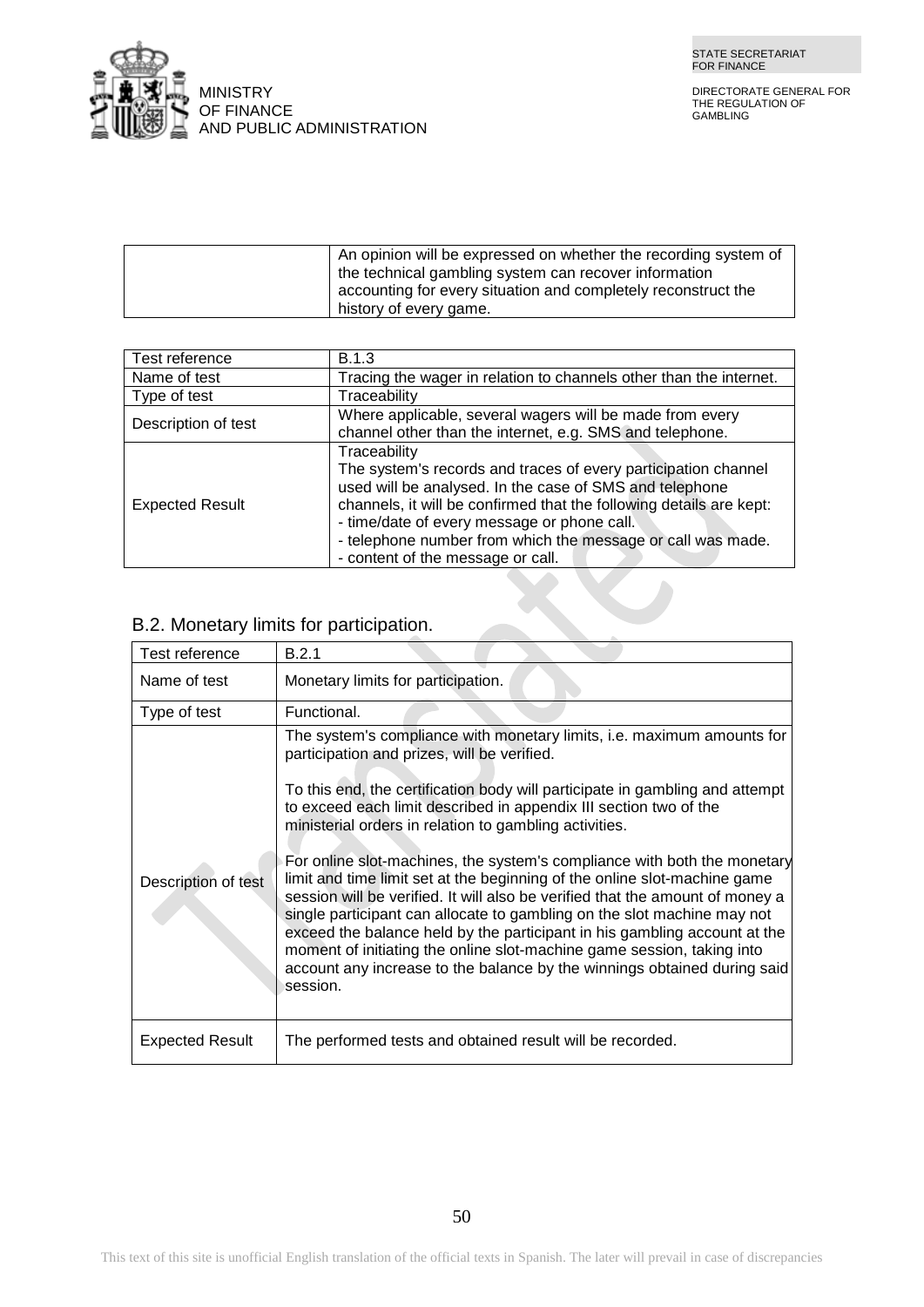

#### B.3. Behaviour in relation to technical faults.

| Test reference         | B.3.1                                                                                                                           |
|------------------------|---------------------------------------------------------------------------------------------------------------------------------|
| Name of test           | Loss of connection with the customer.                                                                                           |
| Type of test           | Functional.                                                                                                                     |
|                        | Tests will be performed for commencing a game and then causing a<br>connection loss with the central gambling unit.             |
|                        | The connection will be re-established after 1 minute, 5 minutes or 15<br>minutes (different time intervals).                    |
|                        | The reaction of the system for concluding the game and its compliance                                                           |
| Description of test    | with particular rules in this regard will be verified. This test must be                                                        |
|                        | conducted for each application or customer terminal and each gambling                                                           |
|                        | activity or offered form.                                                                                                       |
|                        | Compliance with the particular rules will be noted.                                                                             |
| <b>Expected Result</b> | The result will state the consequent action of each application or<br>customer terminal and for each gambling activity or form. |
|                        | The version of the particular rules that were analysed will also be<br>included.                                                |

| Test reference         | B.3.2                                                                                                                                                                                                                                                                                                                                                                                                                                                                   |
|------------------------|-------------------------------------------------------------------------------------------------------------------------------------------------------------------------------------------------------------------------------------------------------------------------------------------------------------------------------------------------------------------------------------------------------------------------------------------------------------------------|
| Name of test           | Error in the customer terminal.                                                                                                                                                                                                                                                                                                                                                                                                                                         |
| Type of test           | Functional.                                                                                                                                                                                                                                                                                                                                                                                                                                                             |
| Description of test    | A game will be started and then an unexpected shut down of the<br>customer terminal will be caused.<br>The terminal will be restarted after 1 minute, 5 minutes or 15 minutes<br>(different time intervals).<br>The reaction of the system for concluding the game and its compliance<br>with particular rules in this regard will be verified. This test must be<br>conducted for each application or customer terminal and each gambling<br>activity or offered form. |
| <b>Expected Result</b> | Compliance with the particular rules will be noted.<br>The result will state the consequent action of each application or<br>customer terminal and for each gambling activity or form.<br>The version of the particular rules that were analysed will also be<br>included.                                                                                                                                                                                              |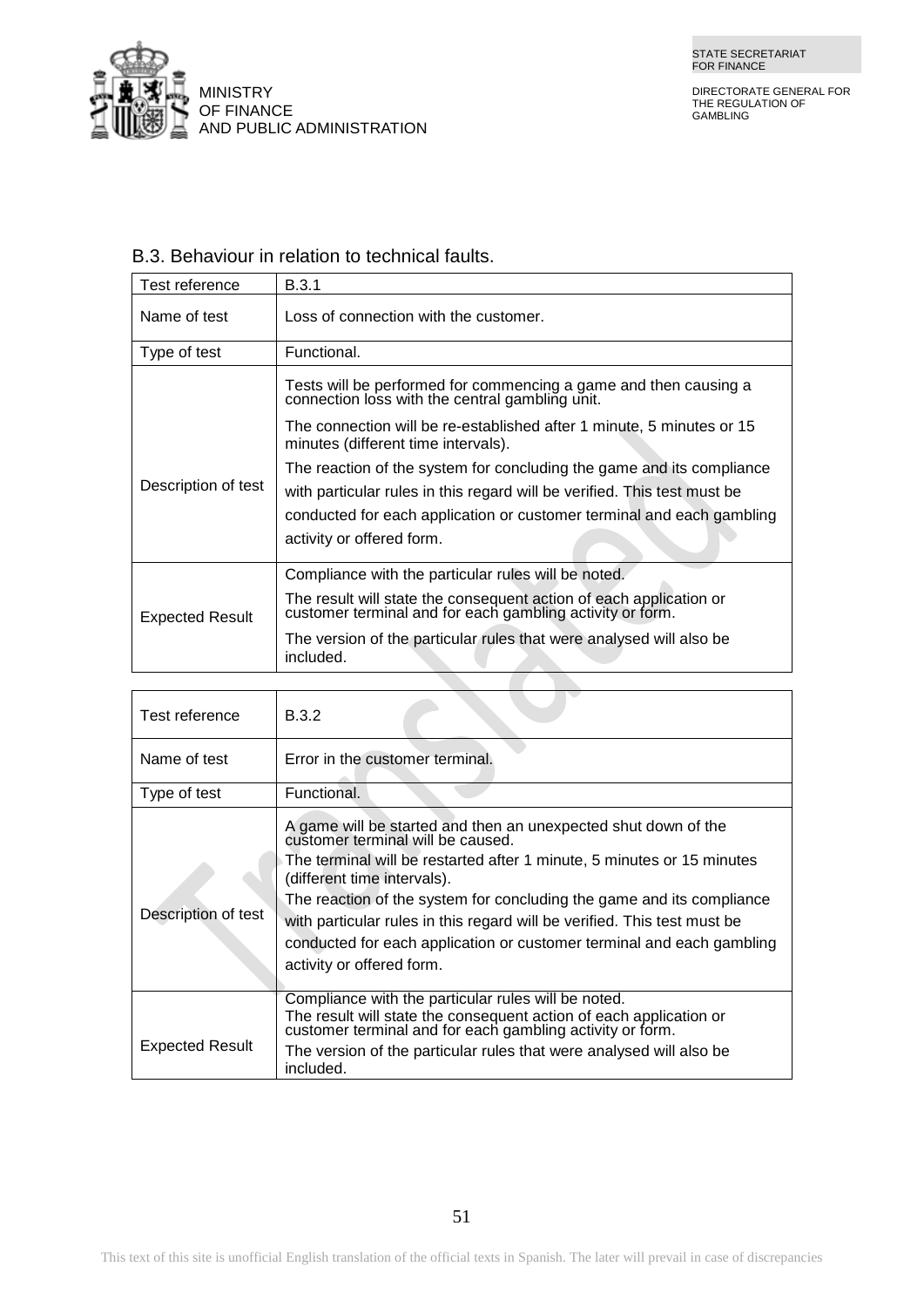

### B.4. Internal control system.

| Test reference<br>B.4.1      |                                                                                                                                                                                                                                                                                                                                                                                                                                                                                                                                                                                                                                                                                                                                                                                                                                            |
|------------------------------|--------------------------------------------------------------------------------------------------------------------------------------------------------------------------------------------------------------------------------------------------------------------------------------------------------------------------------------------------------------------------------------------------------------------------------------------------------------------------------------------------------------------------------------------------------------------------------------------------------------------------------------------------------------------------------------------------------------------------------------------------------------------------------------------------------------------------------------------|
| Name of test                 | Completeness of OPT/ORT records.                                                                                                                                                                                                                                                                                                                                                                                                                                                                                                                                                                                                                                                                                                                                                                                                           |
| Type of test                 | Real data.                                                                                                                                                                                                                                                                                                                                                                                                                                                                                                                                                                                                                                                                                                                                                                                                                                 |
| Description of test<br>data. | This test will compare the data in the SCI with the data held in the<br>operator's information system for the purpose of assessing<br>the<br>completeness of the SCI data.<br>The following monthly data will be obtained:<br>From the monthly OPT/ORT record:<br>Wagered amounts.<br>Reimbursement of wagered amounts.<br>Prizes.<br>Prizes in kind.<br>This test requires access by the certification body to unencrypted real<br>data. The operator must provide the certification body with unencrypted<br>OPT/ORT files. The certification body must confirm whether the files<br>correspond to the files actually stored on the operator's information<br>system. The certification body is not required to have access to personal<br>The certification body is not required to know<br>the encryption key under any circumstances. |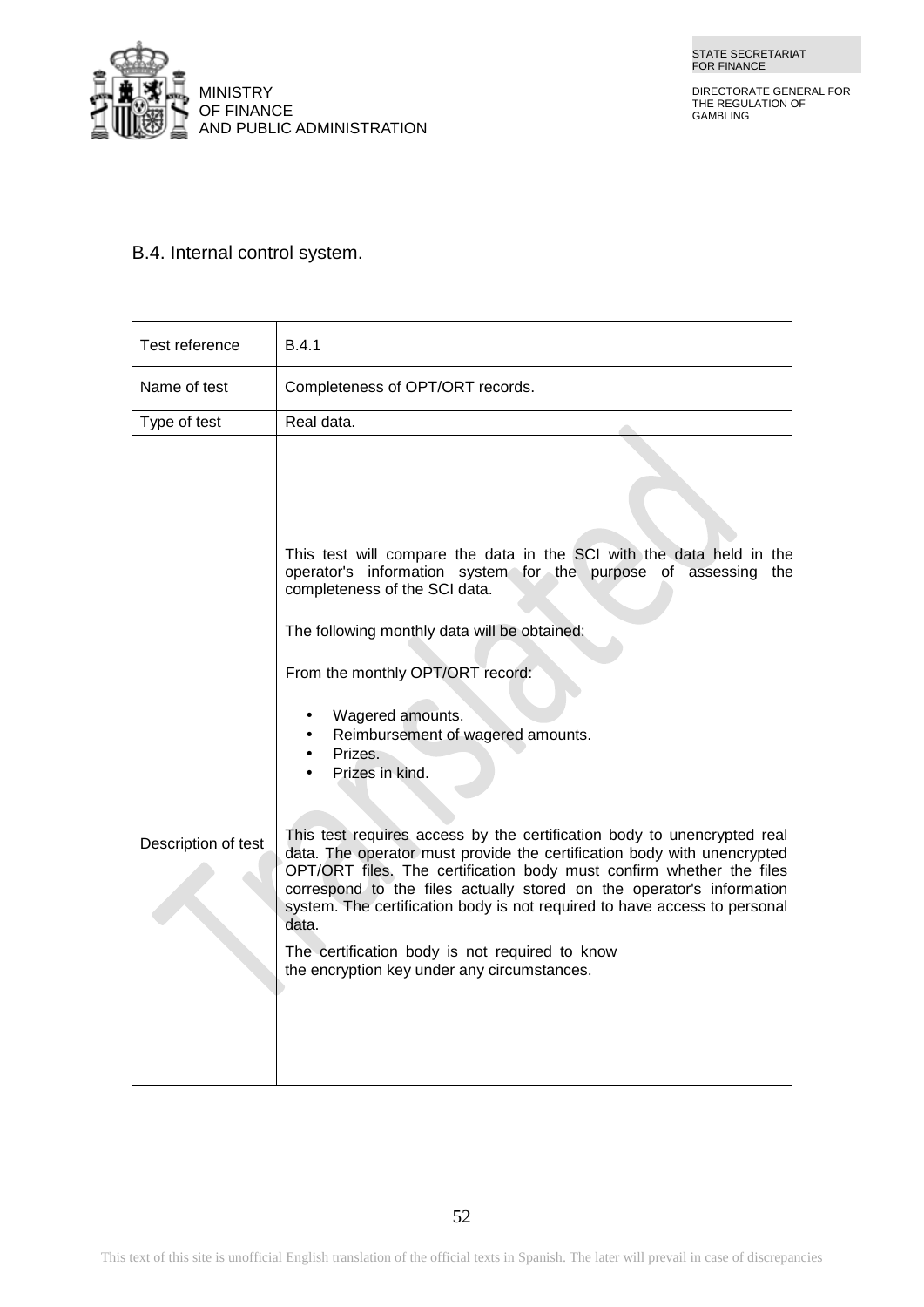

DIRECTORATE GENERAL FOR THE REGULATION OF GAMBLING

|                        | The data of the OPT/ORT files will be compared with the lists obtained<br>from the back-office application of the technical gambling system. The                     |
|------------------------|----------------------------------------------------------------------------------------------------------------------------------------------------------------------|
| <b>Expected Result</b> | certification body must be certain of the accuracy of these lists since they<br>are the source against which the completeness of the SCI's real data is<br>compared. |
|                        | As a result of this test, the certification body must include:                                                                                                       |
|                        | The conformity of the performed checks.                                                                                                                              |
|                        | Calculated on the basis of monthly data, the following OPT/ORT data<br>for every month:                                                                              |
|                        | The ratio between the prize amount and the amount wagered in<br>gambling (to 4 decimal places).<br>Note: The result will not directly include the turnover figures.  |
|                        | Note: The checks and calculations will be done separately, both in the<br>Euro currency and in any other units, whether bonus points or others.                      |
|                        |                                                                                                                                                                      |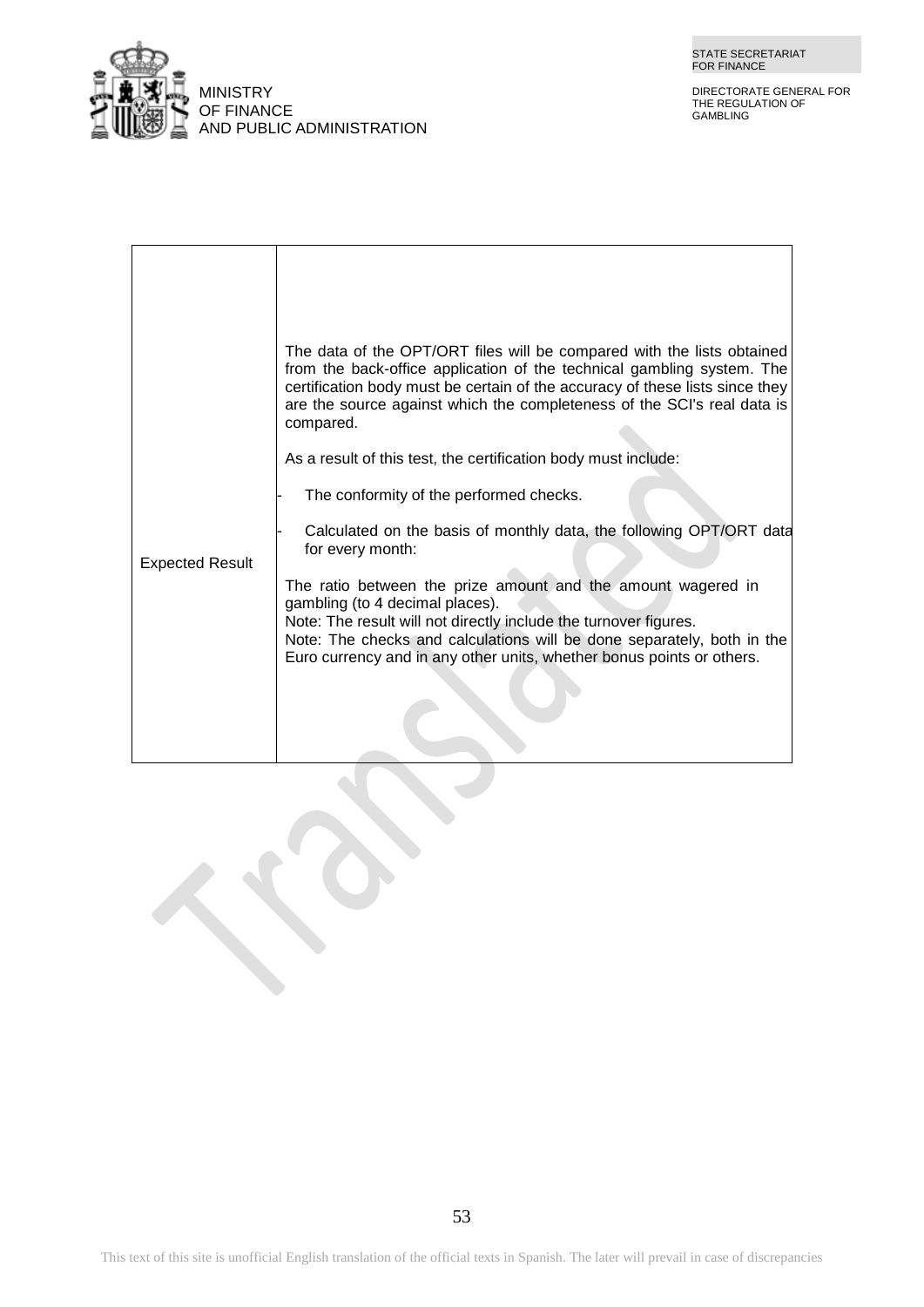



| Test reference      | <b>B.4.2</b>                                                                                                                                                                                                                                                                                                                                                                              |
|---------------------|-------------------------------------------------------------------------------------------------------------------------------------------------------------------------------------------------------------------------------------------------------------------------------------------------------------------------------------------------------------------------------------------|
| Name of test        | Completeness of JUD/JUT records.                                                                                                                                                                                                                                                                                                                                                          |
| Type of test        | Real data.                                                                                                                                                                                                                                                                                                                                                                                |
|                     | This test will compare the data in the SCI with the data held in the                                                                                                                                                                                                                                                                                                                      |
|                     | operator's information system for the purpose of assessing<br>the<br>completeness of the SCI data.                                                                                                                                                                                                                                                                                        |
|                     | The following daily data corresponding to the 5 days prior to the test will<br>be obtained:                                                                                                                                                                                                                                                                                               |
|                     | From the JUT/JUD records:                                                                                                                                                                                                                                                                                                                                                                 |
|                     | Number of games for each gambling form<br>A random sampling of 5 games will be taken and their data will be<br>compared with the operator's information system. For example,<br>the participants, the prizes, the event in the case of a bet or the<br>number of SMS's in the case of a competition.                                                                                      |
| Description of test | This test requires access by the certification body to unencrypted real<br>data. The operator must provide the certification body with unencrypted<br>JUT/JUD files. The certification body must confirm whether the files<br>correspond to the files actually stored on the operator's information<br>system. The certification body is not required to have access to personal<br>data. |
|                     | The certification body is not required to know the encryption key under<br>any circumstances.                                                                                                                                                                                                                                                                                             |
|                     |                                                                                                                                                                                                                                                                                                                                                                                           |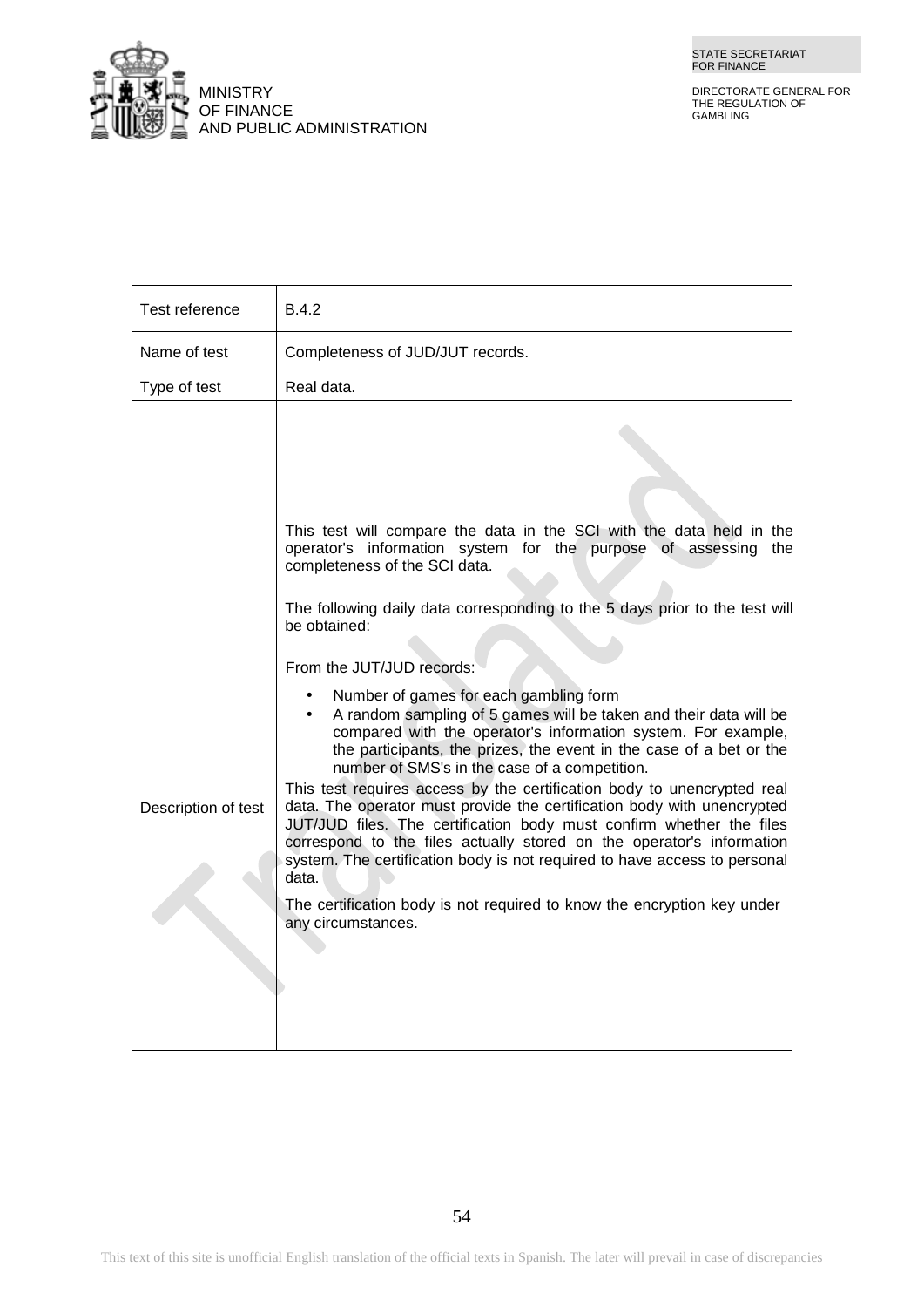

DIRECTORATE GENERAL FOR THE REGULATION OF GAMBLING

| <b>Expected Result</b> | The data of the JUT/JUD files will be compared with the lists obtained<br>from the back-office application of the technical gambling system. The<br>certification body must be certain of the accuracy of these lists since they<br>are the source against which the completeness of the SCI's real data is<br>compared. |
|------------------------|--------------------------------------------------------------------------------------------------------------------------------------------------------------------------------------------------------------------------------------------------------------------------------------------------------------------------|
|                        | As a result of this test, the certification body must include:                                                                                                                                                                                                                                                           |
|                        | The conformity of the performed checks.                                                                                                                                                                                                                                                                                  |
|                        | Note: The result will not directly include the turnover figures.<br>Note: The checks and calculations will be done separately, both in the<br>Euro currency and in any other units, whether bonus points or others.                                                                                                      |
|                        |                                                                                                                                                                                                                                                                                                                          |
|                        |                                                                                                                                                                                                                                                                                                                          |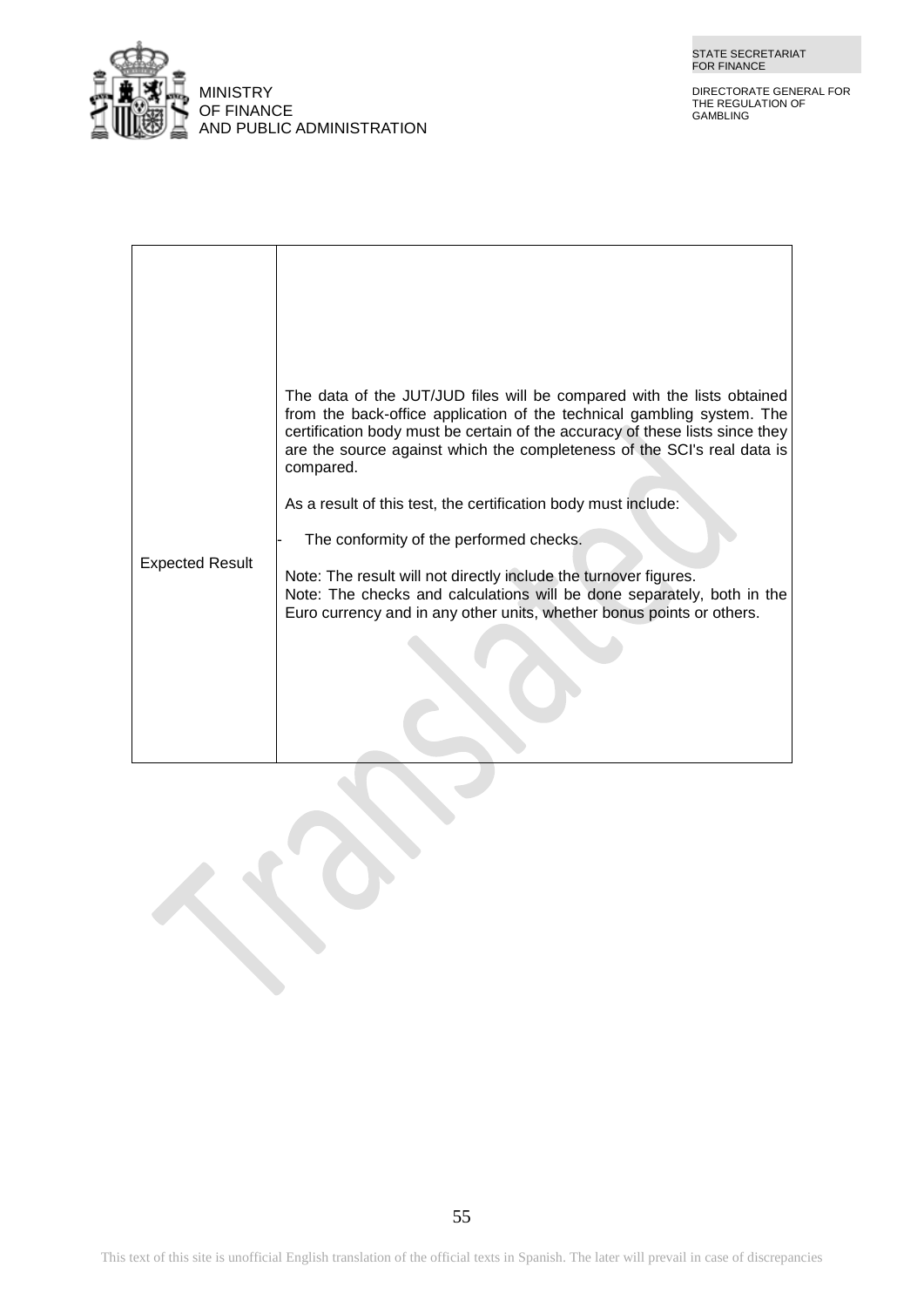



Executive summary form for predefined tests in relation to specific licences.

| Area and                                                           | Classification |  |  |
|--------------------------------------------------------------------|----------------|--|--|
| B.1 Gambling on offer.                                             |                |  |  |
| B.1.1. Gambling on offer and gambling versions.                    |                |  |  |
| B.1.2 Realisation of the gambling activity and correct accounting. |                |  |  |
| B.1.6 Tracing the wager in relation to channels other than the     |                |  |  |
| B.2 Monetary limits for participation.                             |                |  |  |
| B.2.1 Monetary limits for participation.                           |                |  |  |
| B.3. Behaviour in relation to technical faults.                    |                |  |  |
| B.3.1 Loss of connection with the customer.                        |                |  |  |
| B.3.2 Error in the customer terminal.                              |                |  |  |
| B.4. Internal control system.                                      |                |  |  |
| B.4.1 Completeness of OPT/ORT records.                             |                |  |  |
| B.4.2 Completeness of JUT/JUD records.                             |                |  |  |

# **APPENDIX VII**

### **Account of technical security requirements.**

The purpose of this Appendix is to establish the list of requirements that are to be complied with by the technical systems of gambling operators, in accordance with the Resolution of 6 October 2014, from the Directorate General for the Regulation of Gambling, approving the regulation which elaborates on the technical specifications for gambling, traceability and security that must be met by the non-reserved technical gambling systems licensed under the Gambling Act 13/2011 of 27 May, and which must be verified by certification bodies in their final certification reports.

The areas requiring verification from the certification bodies and the order in which they must be presented in the relevant report is as follows:

a) Security Policy.

In accordance with section 4.4 of Appendix I of the Resolution of 6 October 2014, from the Directorate General for the Regulation of Gambling, approving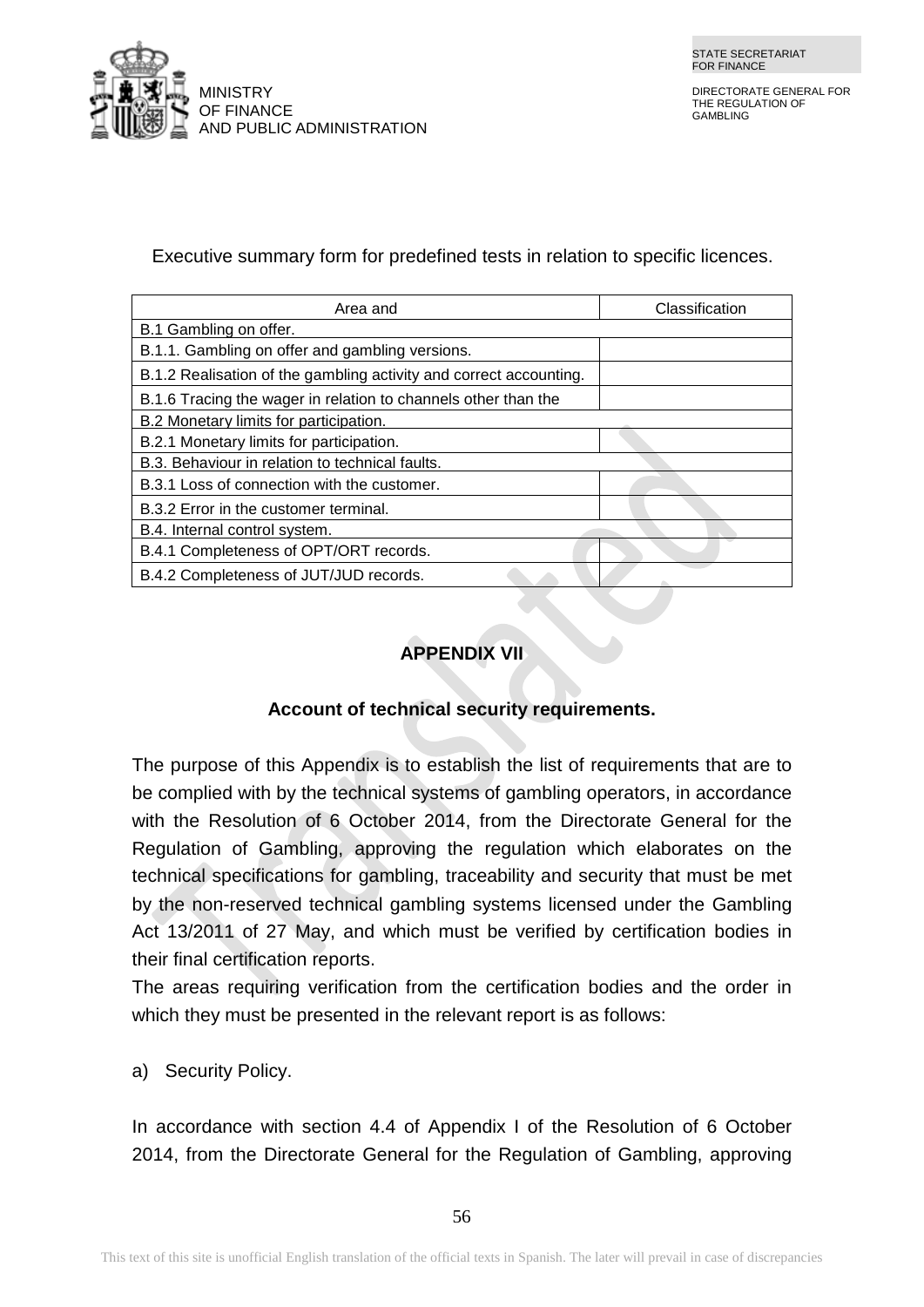

the regulation which elaborates on the technical specifications for gambling, traceability and security that must be met by the non-reserved technical gambling systems licensed under the Gambling Act 13/2011 of 27 May, the certification body must verify that:

1. The operator has security procedures.

2. All employees of the operator and, where appropriate, collaborating businesses have been informed of the security procedures.

Those organisations with a valid ISO 27001 certificate, may be considered compliant with requirements 1 and 2. The observations section shall note "ISO 27001".

b) Risk analysis and management.

In accordance with sections 4.1, 4.2 and 4.3 of the Resolution of 6 October 2014, from the Directorate General for the Regulation of Gambling, approving the regulation which elaborates on the technical specifications for gambling, traceability and security that must be met by the non-reserved technical gambling systems licensed under the Gambling Act 13/2011 of 27 May, the certification body must verify that:

1. The operator has a programme for the analysis and management of risks.

2. The risk analysis is periodically reviewed.

3. The organisation has identified the critical components of the Technical Gambling System.

4. The list of critical components includes:

a) The user registration.

- b) The gambling account.
- c) The processing of payment methods.

d) In relation to the random number generator: components of the technical gambling system which transmit or process randomised numbers upon which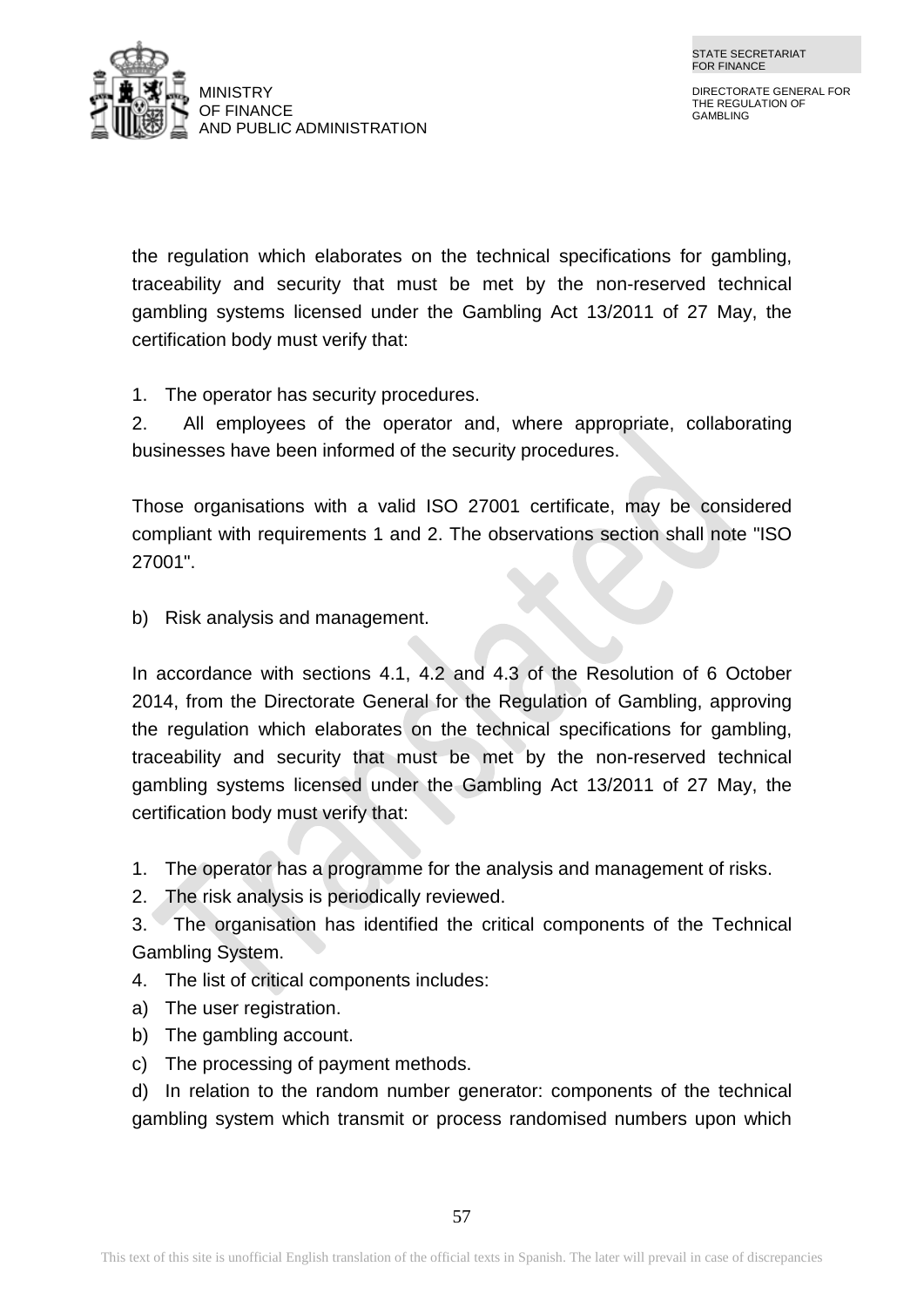



the outcome of gambling activities are based and the integration of the outcomes from the random number generator into the game logic.

e) Those components that store, handle or transmit sensitive information relating to customers (personal data), authentication, etc.

f) Those components that store the occasional status of gambling activities. g) Connections with the Directorate General for the Regulation of Gambling.

h) With regard to the internal control system: the data capturer and the storage system.

i) Points of access and communications to and from the above-mentioned critical components.

j) Communication networks that transmit sensitive information of the participants.

5. The operator has enhanced security for all critical components.

With regard to requirements 4 and 5, the certification body shall note in the part for observations the document references and the document headings under which compliance with the requirements is confirmed.

c) Organisation of the Information Security.

In accordance with section 4.5 of Appendix I of the Resolution of 6 October 2014, from the Directorate General for the Regulation of Gambling, approving the regulation which elaborates on the technical specifications for gambling, traceability and security that must be met by the non-reserved technical gambling systems licensed under the Gambling Act 13/2011 of 27 May, the certification body must verify that the organisation has outlined a management framework for information security and has described the roles and responsibilities of its staff.

Those organisations with a valid ISO 27001 certificate, may be considered compliant with the requirements of this area. The observations section shall note "ISO 27001".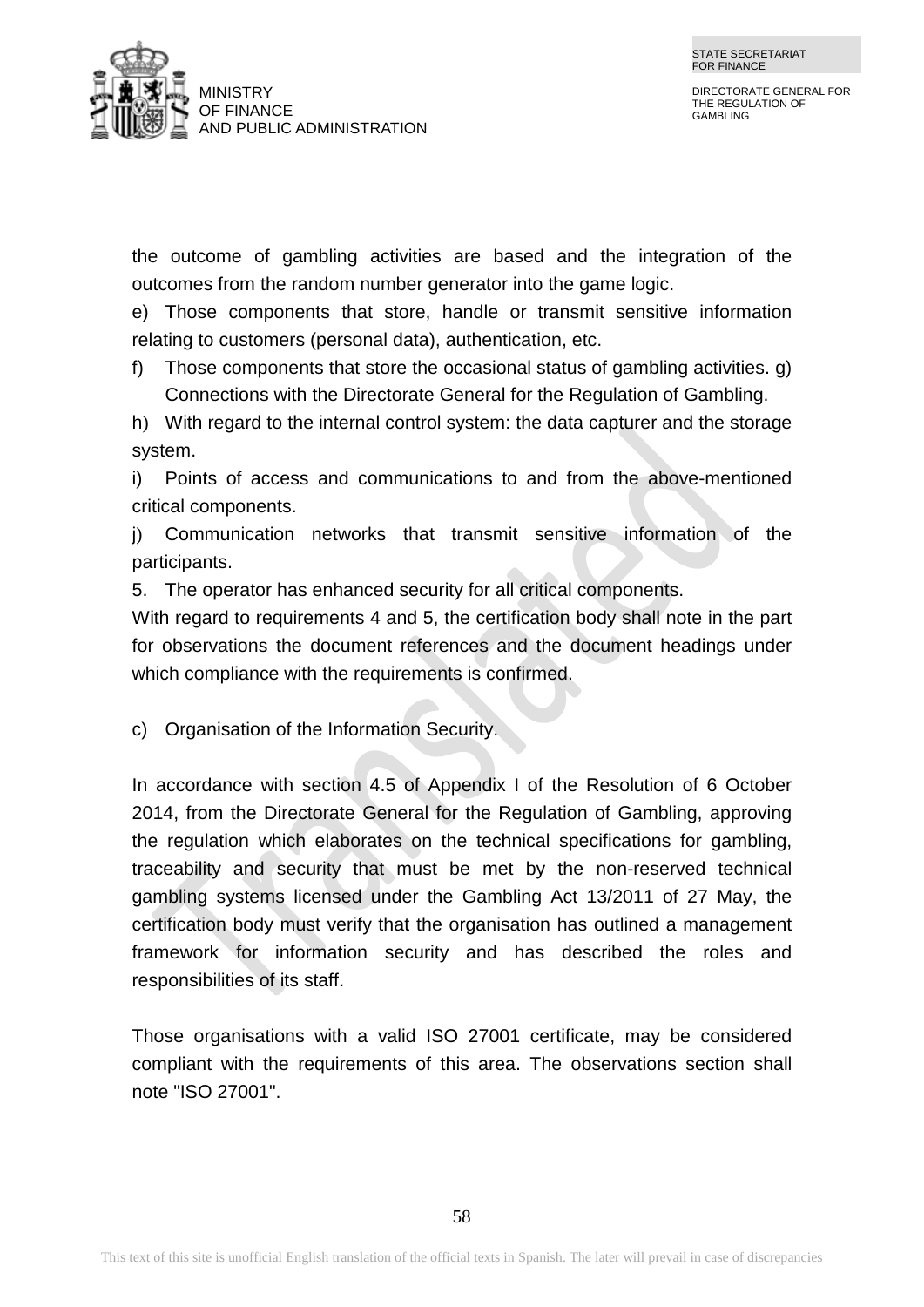

STATE SECRETARIAT FOR FINANCE

DIRECTORATE GENERAL FOR THE REGULATION OF GAMBLING

d) Security of communications with participants.

In accordance with sections 2.1.12 and 4.6 of Appendix I of the Resolution of 6 October 2014, from the Directorate General for the Regulation of Gambling, approving the regulation which elaborates on the technical specifications for gambling, traceability and security that must be met by the non-reserved technical gambling systems licensed under the Gambling Act 13/2011 of 27 May, the certification body must verify that:

1. The operator has adopted authentication mechanisms allowing the gambling system to identify the participant and vice versa.

2. In relation to the transmission of personal or financial details (i.e. the user registration and gambling account respectively), such communications are encrypted.

3. The operator has adopted all necessary measures for guaranteeing the completeness and non-rejection of communications where personal or financial details are transmitted, and where gambling transactions are involved.

4. An initial user password is established either by default or by the participant. 5. During the process of creating a user password, the participant is informed of the good practices in relation to choosing secure passwords.

6. The minimum length of passwords is 8 characters or digits and includes elements from at least three of the following categories: numbers, lower-case letters, upper-case letters and other symbols.

7. The password cannot contain any of the following details: the username, pseudonym, given name, surname(s) or date of birth of the participant.

8. The user is reminded, on at least a yearly basis, to change his password, although such changes are not compulsory.

9. The identification mechanism by means of the username and password is locked if, during the same day, 5 failed attempts at access are made. The operator is allowed to establish a limit of fewer attempts to this requirement.

10. The operator's system is designed so as to require the authentication of the participant prior to each commencement of a user session and, where appropriate, the entering of the password. The system does not use cookies or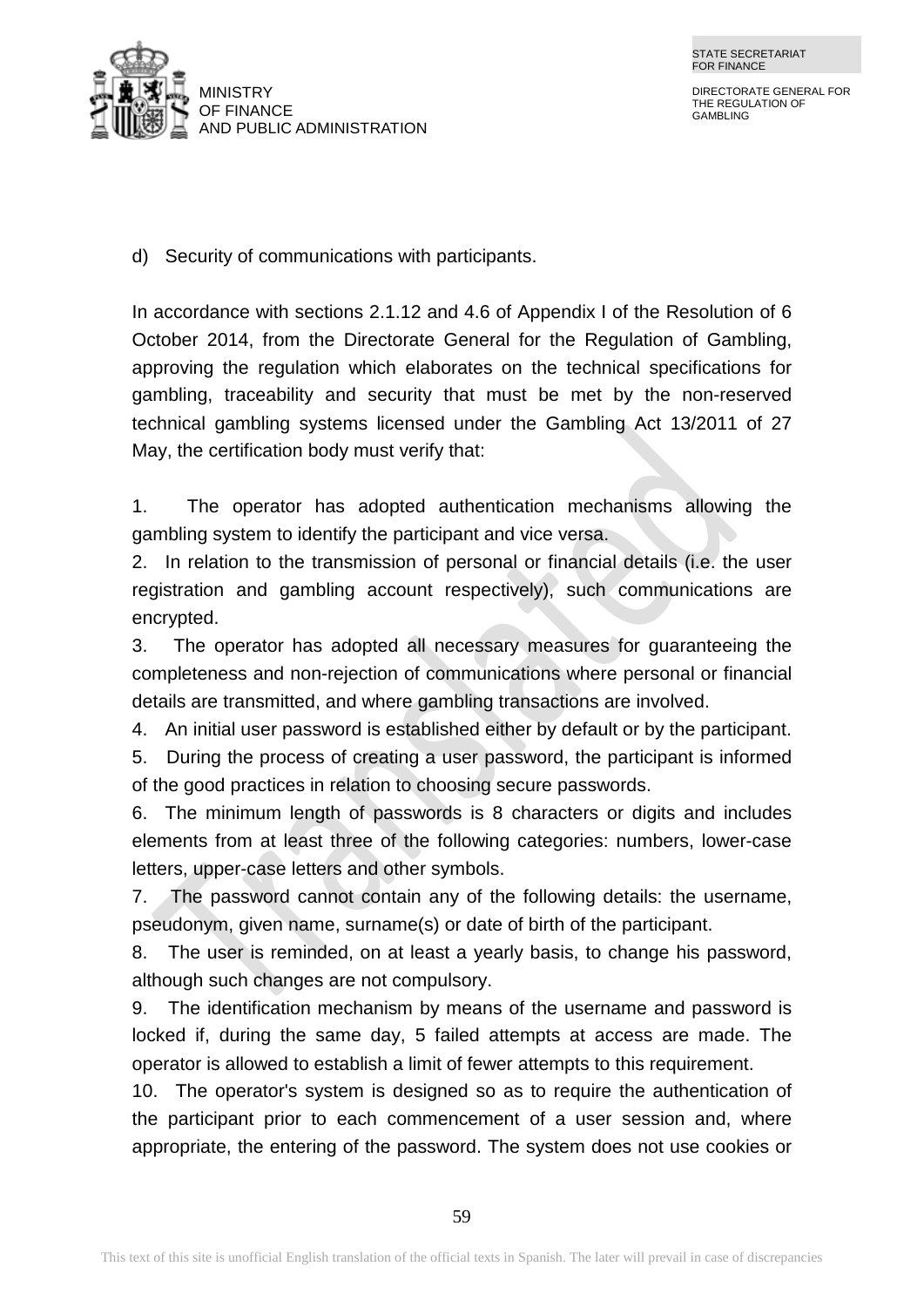

any other mechanisms for avoiding the authentication of the user or the entering of the password.

11. The operator has a procedure for detecting accounts that are inactive for a reasonably extended period, thereby requiring a greater-than-normal authentication level or additional verifications through the customer service centre prior to allowing the participant to resume gambling and, in particular, the withdrawing of funds.

12. The operator has a procedure for detecting, insofar as reasonable, unauthorised access to accounts of participants, phishing attempts or access to their personal details.

13. The operator shall have a procedure for detecting sudden changes in the behaviour of a participant and, in particular, in the amounts deposited or withdrawn. Accordingly, the operator shall initiate any action necessary for preventing the access to a gambling account by a third party.

With regard to the above requirements, the certification body shall note in the part for observations the document references and the document headings under which compliance with the requirements is confirmed.

e) Staff and third-party security.

In accordance with section 4.7 of Appendix I of the Resolution of 6 October 2014, from the Directorate General for the Regulation of Gambling, approving the regulation which elaborates on the technical specifications for gambling, traceability and security that must be met by the non-reserved technical gambling systems licensed under the Gambling Act 13/2011 of 27 May, the certification body must verify that:

1. The operator possesses a plan for staff security.

2. The plan includes training for all employees of the organisation and pays particular attention to permitting access to information and critical components.

3. In cases of the operator requiring services from third parties that may involve access, processing, communication or handling of information, or even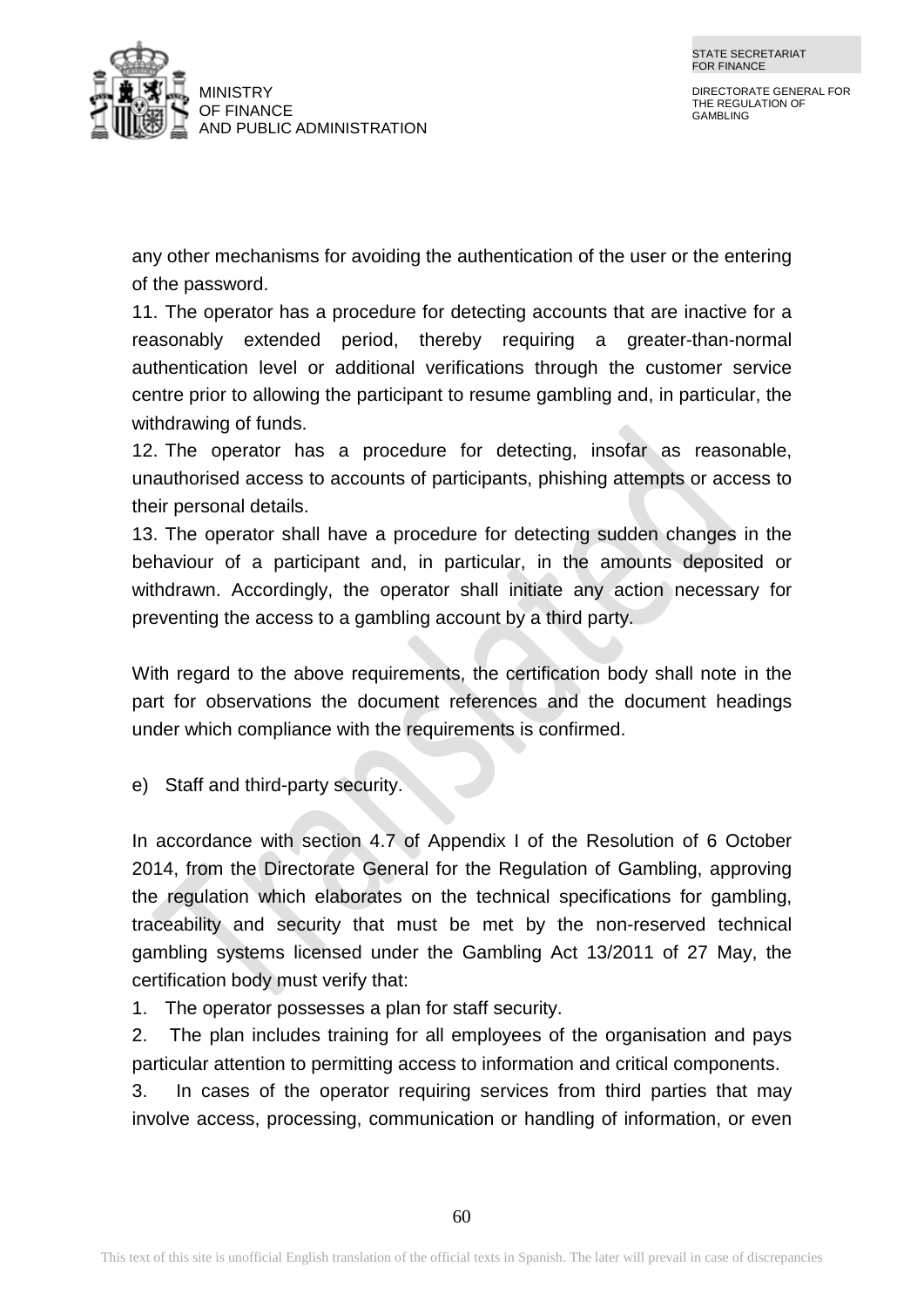

access to facilities, products or services related to gambling, said third parties must fulfil all security requirements that are applicable to the operator's staff. Those organisations with a valid ISO 27001 certificate, may be considered compliant with the requirements of this area. The observations section shall note "ISO 27001".

f) Physical and environmental security.

In accordance with section 4.8 of Appendix I of the Resolution of 6 October 2014, from the Directorate General for the Regulation of Gambling, approving the regulation which elaborates on the technical specifications for gambling, traceability and security that must be met by the non-reserved technical gambling systems licensed under the Gambling Act 13/2011 of 27 May, the certification body must verify that:

1. There is a plan for the physical security of the components of the technical gambling system.

2. Perimeter security is established for areas containing critical components and sensitive information.

3. There is a physical access control to facilities, which store equipment, for both employees and outsourced staff. Such control includes physical items, authorisation procedures, access records and surveillance services.

4. The operator has taken into account protection from environmental risks: water, fire, risks caused by any person, etc.

5. Critical equipment is protected from electricity cuts and other interruptions caused by faults in ancillary facilities while the cabling of the electrical mains is protected from damage.

6. The operator has established mechanisms for access control to the communications cables in the event that unencrypted critical information is transmitted through them.

7. The appropriate maintenance of facilities and equipment is planned and provided.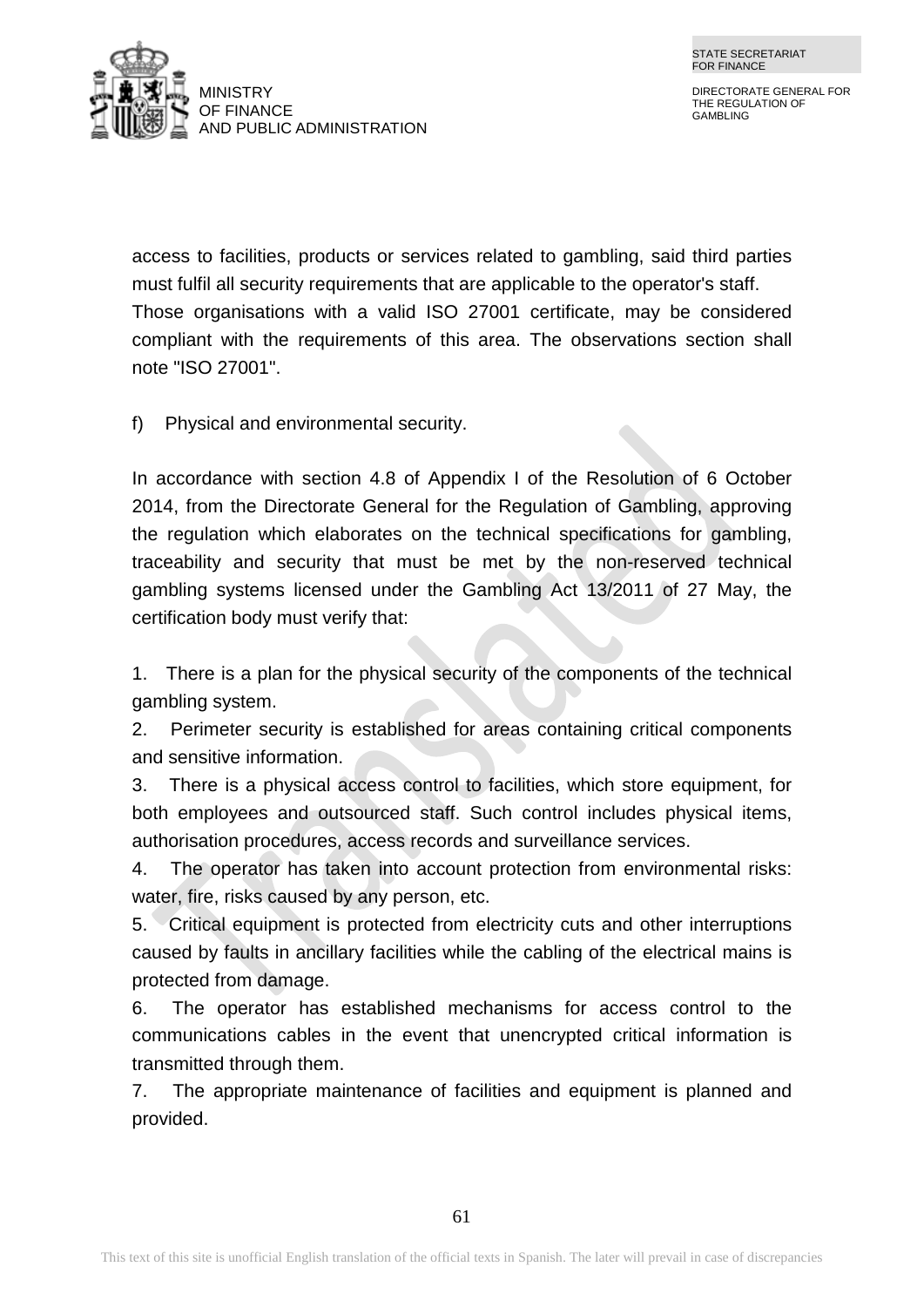

8. Devices containing information are securely erased or destroyed prior to their reuse or disposal.

9. Equipment containing information cannot be transferred outside of secure facilities without proper authorisation.

With regard to the requirements 2, 3, 4, 5, 7, 8 and 9 above, the certification body shall note in the part for observations the document references and the document headings under which compliance with the requirements is confirmed.

Those organisations with a valid ISO 27001 certificate, may be considered compliant with the requirements of this area. The observations section shall note "ISO 27001".

g) Management of Communications and Operations.

In accordance with section 4.9 of Appendix I of the Resolution of 6 October 2014, from the Directorate General for the Regulation of Gambling, approving the regulation which elaborates on the technical specifications for gambling, traceability and security that must be met by the non-reserved technical gambling systems licensed under the Gambling Act 13/2011 of 27 May, the certification body must verify that:

1. Critical components are be monitored in order to prevent the possible use of versions different to the authorised versions.

2. The integrity and confidentiality of communications between the components of the technical gambling system are guaranteed.

3. Tasks are divided among the different areas of responsibility in order to minimise the possibility of unauthorised access and potential damage.

4. Tasks related to development, tests and production are separated.

5. Services provided by third parties include security controls and metrics in the contracts and such services are audited and monitored on a periodic basis.

6. Measures have been adopted to protect the system from malicious code.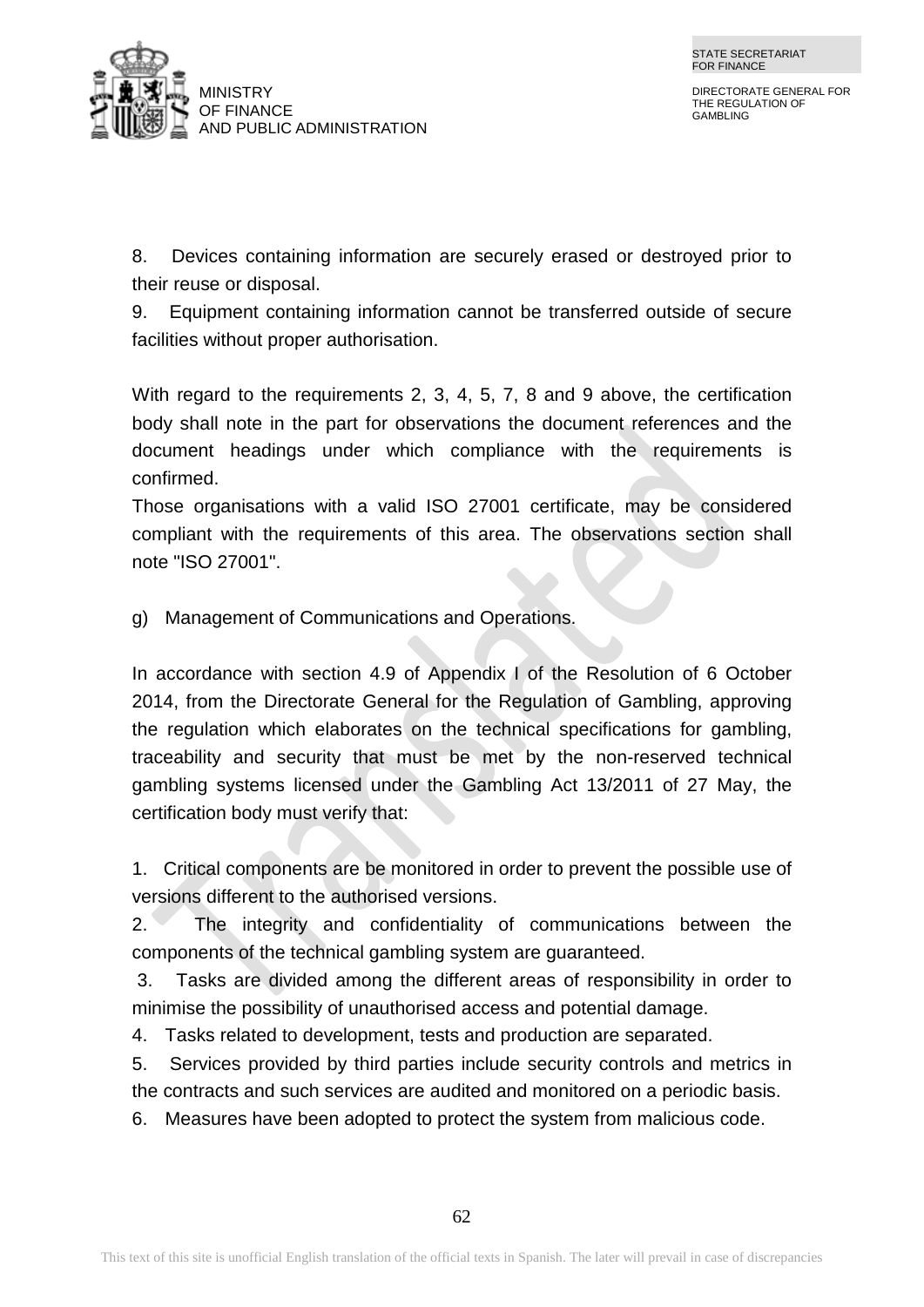

7. Backup files are created on an appropriate regular basis and are securely stored as per the plan for backup files.

8. Security measures for the communications network have been adopted.

9. Security measures preventing the manipulation of removable media, as well as measures for the secure erasure or destruction of such media, have been adopted and expressed in a documented procedure.

10. The internal clocks of all components, in particular critical components, are synchronised with a reliable time source and the operator has established measures and controls aimed at preventing the tampering of time stamps or their later modification, especially in the audit trails.

11. An audit trail for the activities of all users, information security exceptions and incidents covering a minimum period of 2 years is created and kept.

12. The audit trails are protected from any alteration and unauthorised access.

13. The activities of the System Administrator and System Operator are recorded.

14. The audit trails are periodically analysed and actions based on any detected incidents are undertaken.

With regard to the requirements 2, 4, 5, 6, 7, 8, 9, 10, 11, 12, 13 and 14 above, the certification body shall note in the part for observations the document references and the document headings under which compliance with the requirements is confirmed.

Those organisations with a valid ISO 27001 certificate, may be considered compliant with the requirements of this area. The observations section shall note "ISO 27001".

h) Access Control.

In accordance with section 4.10 of the Resolution of 6 October 2014, from the Directorate General for the Regulation of Gambling, approving the regulation which elaborates on the technical specifications for gambling, traceability and security that must be met by the non-reserved technical gambling systems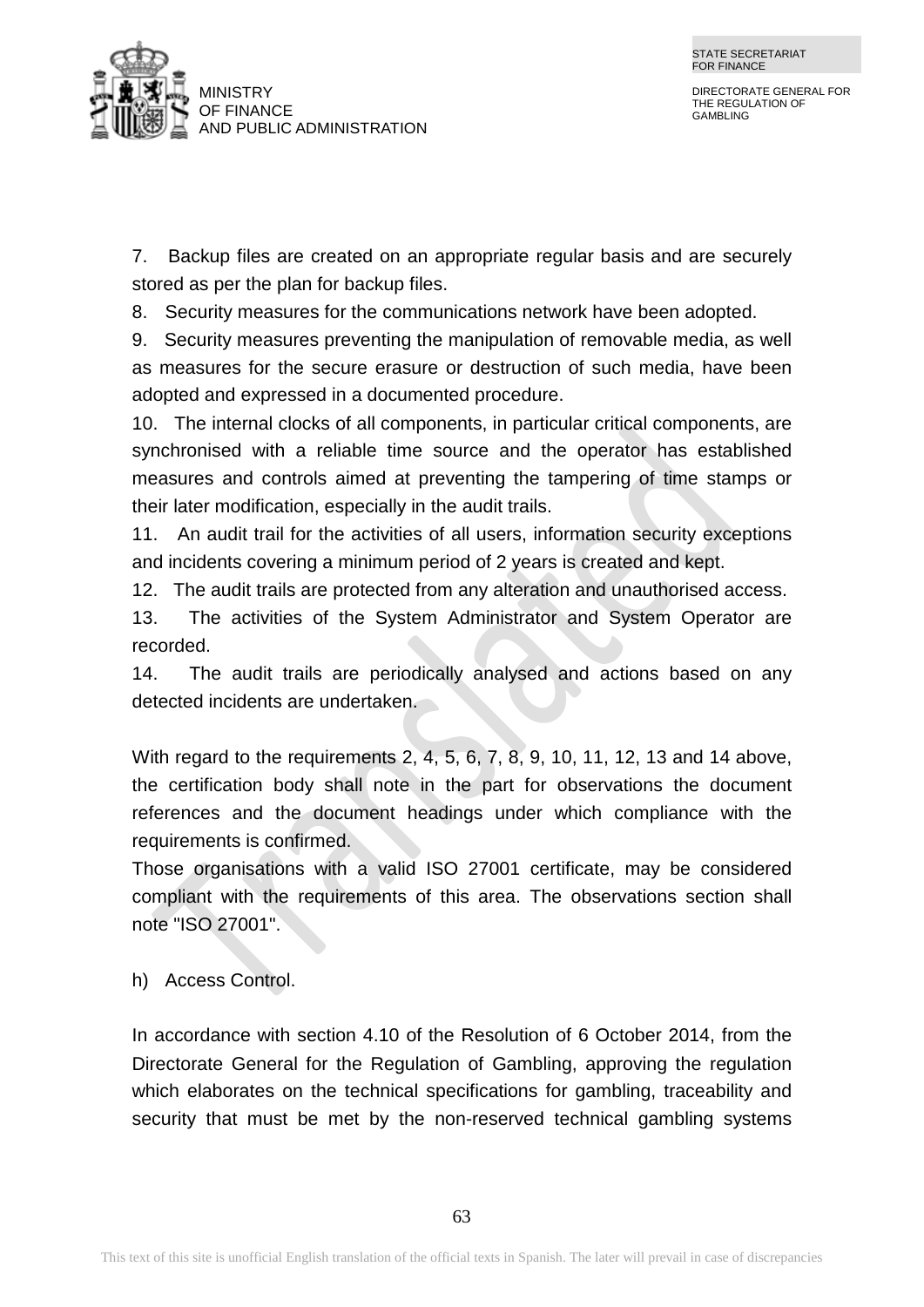

licensed under the Gambling Act 13/2011 of 27 May, the certification body must verify that:

1. The policy on information access is documented.

2. Authorised access is ensured, while unauthorised access is prevented, through controls on user logins, management of access privileges, periodic review of such privileges and a policy on the management of passwords.

3. Users follow good practices in the use of passwords and adequately protect documentation and media at their workstations.

4. Users have access only to those services that they have been authorised to use.

5. There are no generic usernames and all users have access through the use of their own unique username.

6. The system authenticates each and every access, whether by the system's staff, maintenance staff, etc., or by other systems and components. Access by the inspection staff of the Directorate General for the Regulation of Gambling or other staff acting on its behalf will also be authenticated.

7. The networks are separated on the basis of the area and accountability of the task or role.

8. Access to operational systems requires a secure authentication mechanism.

9. The use of programs allowing the bypass of access and security controls is restricted and controlled.

10. User sessions have a maximum time limit of connection and also a period of inactivity leading to disconnection.

11. IT staff has restricted access to the real data of applications. Sensitive real data is located in isolated environments.

12. Risks associated with mobile devices are managed.

13. Where teleworking is possible, the associated risk is being managed within the framework of the security plan.

With regard to the requirements 1, 2, 3, 4, 6, 7, 8, 9, 10, 11 and 12 above, the certification body shall note in the part for observations the document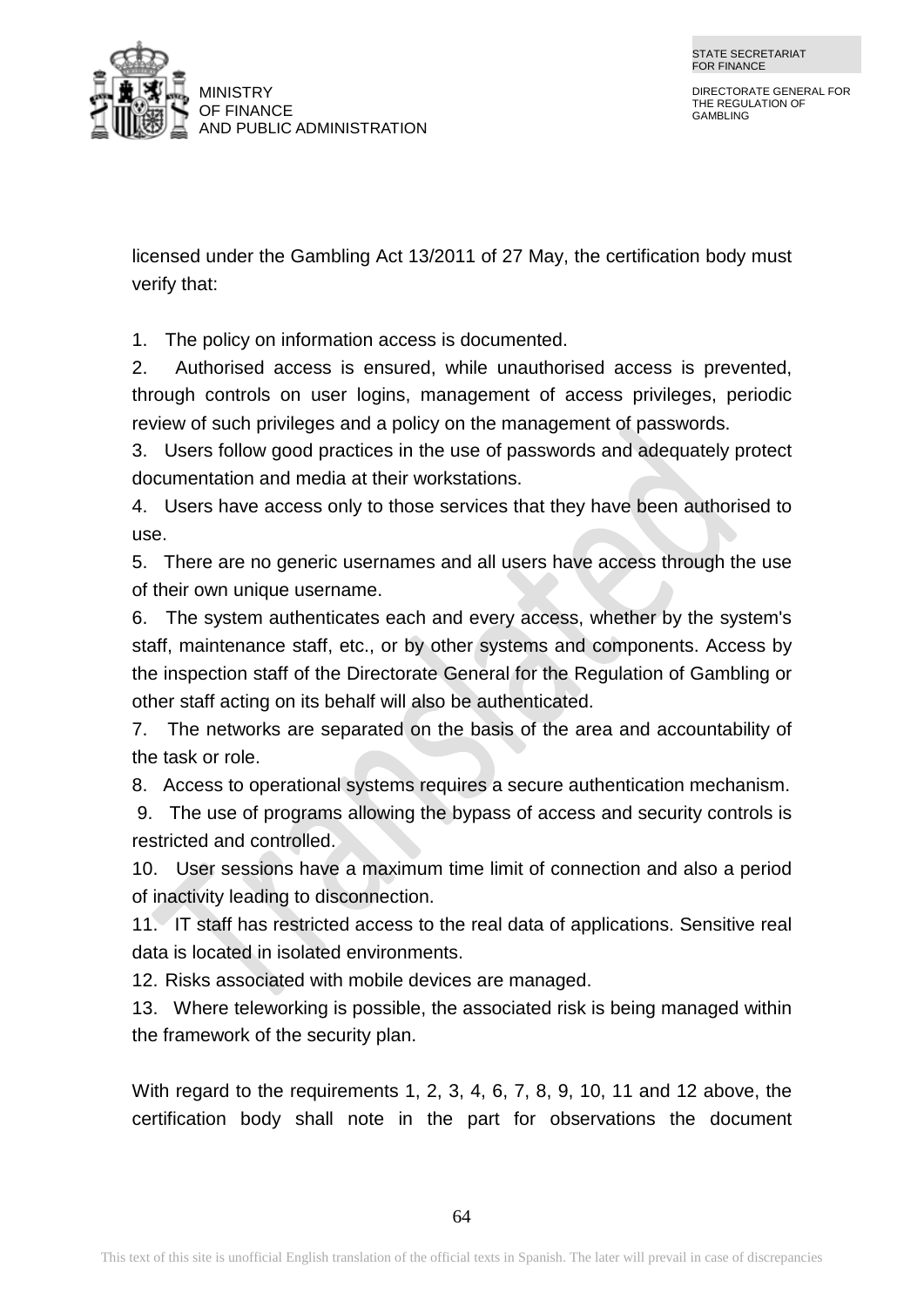

references and the document headings under which compliance with the requirements is confirmed.

Those organisations with a valid ISO 27001 certificate, may be considered compliant with the requirements of this area. The observations section shall note "ISO 27001".

i) System purchase, development and maintenance.

In accordance with section 4.11 of Appendix I of the Resolution of 6 October 2014, from the Directorate General for the Regulation of Gambling, approving the regulation which elaborates on the technical specifications for gambling, traceability and security that must be met by the non-reserved technical gambling systems licensed under the Gambling Act 13/2011 of 27 May, the certification body must verify that there is a security plan in relation to the decision process on the purchase, development and maintenance of information systems.

Those organisations with a valid ISO 27001 certificate, may be considered compliant with the requirements of this area. The observations section shall note "ISO 27001".

j) Management of security incidents.

In accordance with section 4.12 of Appendix I of the Resolution of 6 October 2014, from the Directorate General for the Regulation of Gambling, approving the regulation which elaborates on the technical specifications for gambling, traceability and security that must be met by the non-reserved technical gambling systems licensed under the Gambling Act 13/2011 of 27 May, the certification body must verify that:

1. There is a documented procedure for the management of any security incidents.

2. There is a record of security incidents (containing facts, consequences and adopted measures).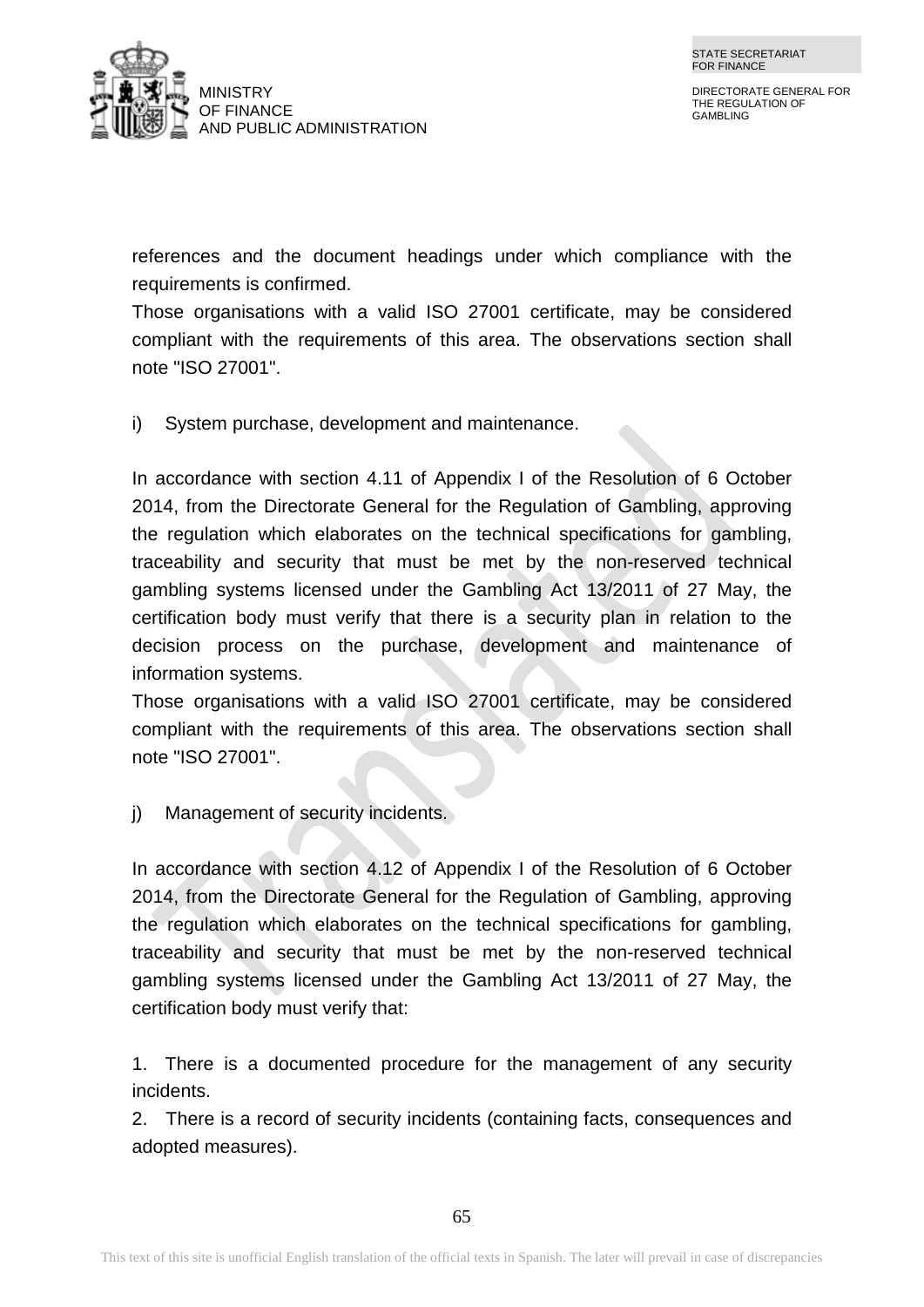

Those organisations with a valid ISO 27001 certificate, may be considered compliant with the requirements of this area. The observations section shall note "ISO 27001".

k) Change management.

In accordance with section 4.13 of Appendix I of the Resolution of 6 October 2014, from the Directorate General for the Regulation of Gambling, approving the regulation which elaborates on the technical specifications for gambling, traceability and security that must be met by the non-reserved technical gambling systems licensed under the Gambling Act 13/2011 of 27 May and the provisions of section ten of this Regulation, the certification body must verify that:

1. There is a procedure for managing changes to equipment and components of the technical gambling system in the production environment.

2. There is an internal approval process for changes (change request, approval by those in charge).

3. A record of changes (requests, adopted decisions) is kept, which may be audited later.

4. In the case of changes to critical components, it must be assessed whether such changes are of a significant nature.

5. In relation to all software versions used in the technical system, the operator must store copies of the binary files of the software elements.

The Directorate General for the Regulation of Gambling may establish an obligation to include a fingerprint of the binary files that are the subject of the storage procedure.

With regard to the requirements 1, 2, 3, 4 and 5 above, the certification body shall note in the part for observations the document references and the document headings under which compliance with the requirements is confirmed.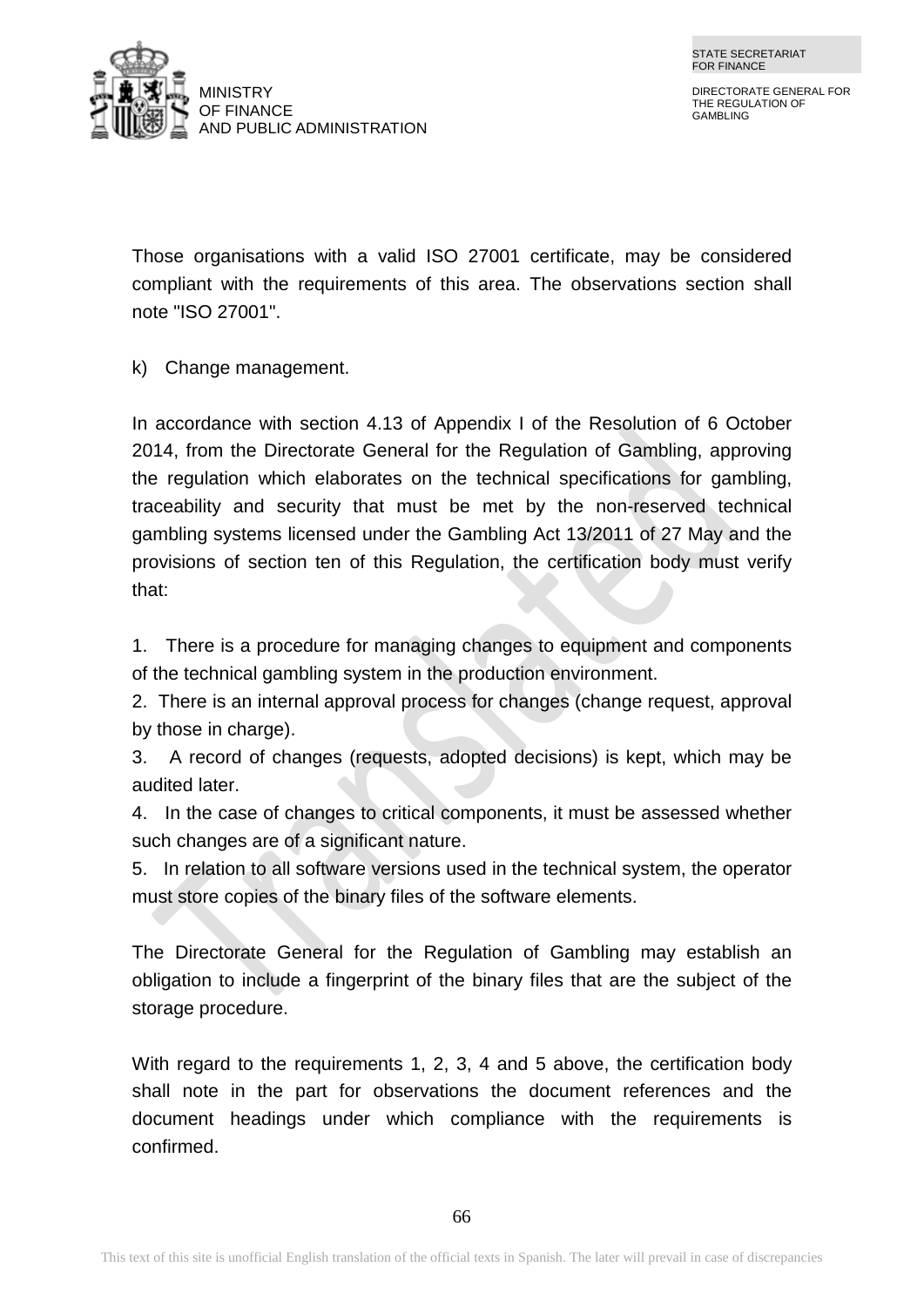



l) Plan for preventing information loss.

In accordance with section 4.15 of Appendix I of the Resolution of 6 October 2014, from the Directorate General for the Regulation of Gambling, approving the regulation which elaborates on the technical specifications for gambling, traceability and security that must be met by the non-reserved technical gambling systems licensed under the Gambling Act 13/2011 of 27 May, the certification body must verify that:

1. There is a plan for preventing the loss of data or transactions affecting the realisation of gambling activities, rights of participants or the public interest.

2. There is an action plan for complying with the plan for preventing information loss, which includes the following features:

- a) The location where copies of the information are kept.
- b) Security measures for protecting the copy from unauthorised access.

3. There is a procedure for action in the event of information loss, which includes the following features:

- a) Mechanisms for handling claims.
- b) Mechanisms for continuing interrupted gambling.

With regard to the requirements 1, 2, and 3 above, the certification body shall note in the part for observations the document references and the document headings under which compliance with the requirements is confirmed.

m) Business continuity management.

In accordance with sections 4.14 and 4.16 of Appendix I of the Resolution of 6 October 2014, from the Directorate General for the Regulation of Gambling, approving the regulation which elaborates on the technical specifications for gambling, traceability and security that must be met by the non-reserved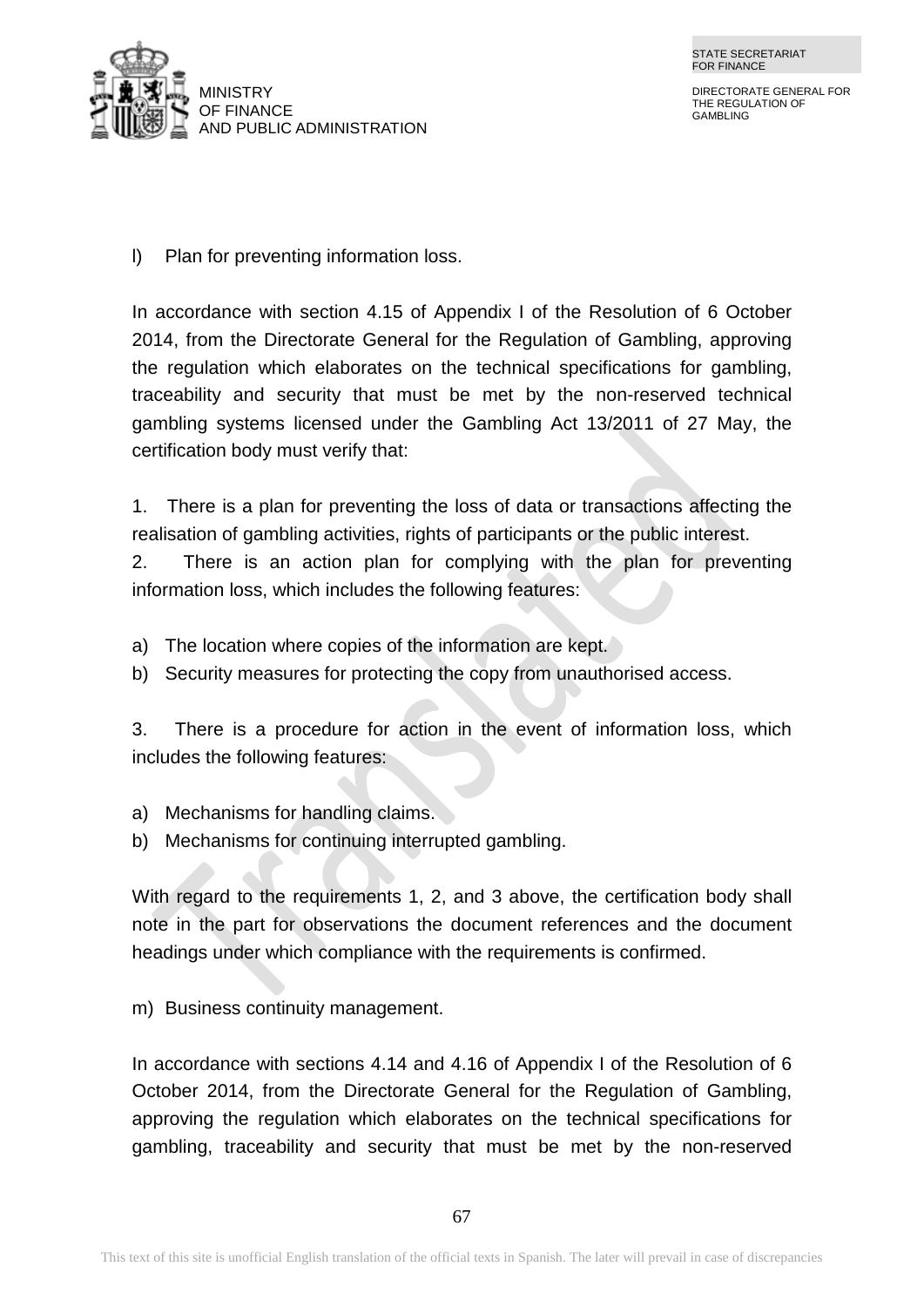

technical gambling systems licensed under the Gambling Act 13/2011 of 27 May, the certification body must verify that:

1. There are steps for continuing business after emergency conditions, which include the following features:

a) Technical, staff and organisational measures necessary for guaranteeing service continuity.

b) A replication of the Central Gambling Unit allowing the smooth realisation of the gambling activities.

2. The continuity plan takes into account the following scenarios:

a) User registration and gambling account, with the possibility of checking the balance and transactions on associated gambling accounts. The maximum amount of time for providing these services again shall be one week.

b) Withdrawal of funds. The maximum amount of time for providing these services again shall be one week.

c) The continuation of incomplete gambling activities or pending bets and the paying out of validly won prizes. The maximum amount of time for providing these services again shall be one month.

d) The complete re-establishment of all services.

3. All scenarios include the following information:

- a) Recovered services.
- b) Maximum recovery time.

With regard to the requirements 1, 2, and 3 above, the certification body shall note in the part for observations the document references and the document headings under which compliance with the requirements is confirmed.